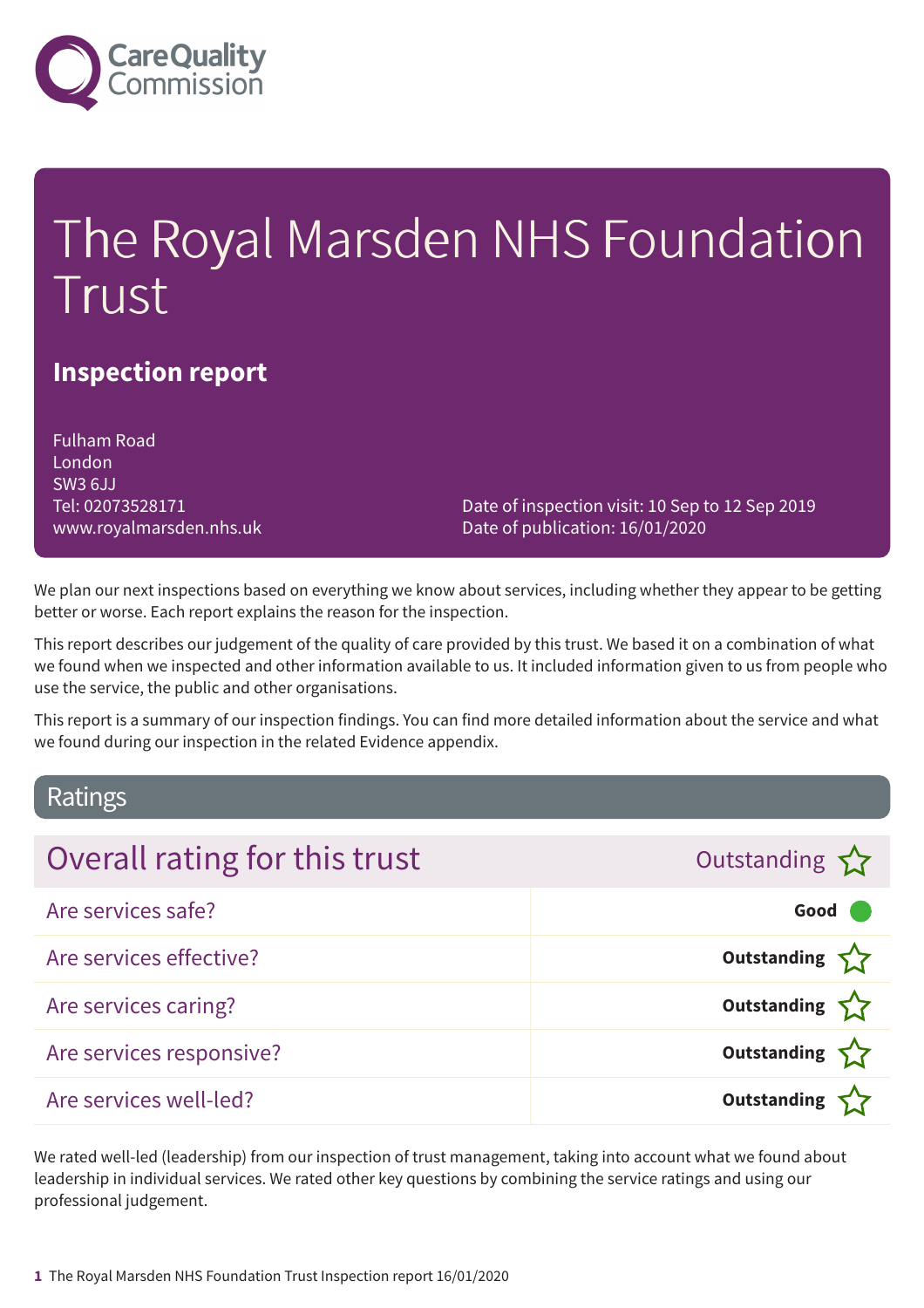### Background to the trust

The Royal Marsden was the first hospital in the world dedicated to the study and treatment of cancer. The trust has a total of 219 inpatient beds, 70 day case beds and 18 inpatient wards, as well as approximately 513 outpatient clinics across the two sites. The trust employs approximately 3978 staff.

As a specialist trust. The Royal Marsden takes referrals from all over the country and does not have a local population in the traditional sense. The four largest ethnic minority groups served are: White other, Indian, Pakistani and African.

The trust has two locations registered with the CQC:

- The Royal Marsden London
- The Royal Marsden Sutton

### Overall summary

#### Our rating of this trust stayed the same since our last inspection. We rated it as Outstanding  $\sum$   $\rightarrow$   $\leftarrow$

### **What this trust does**

The Royal Marsden NHS foundation trust is a large specialist cancer centre based in Chelsea (London) and Sutton (Surrey). It provides cancer treatments including: medical care, services for children and young people, end of life care, outpatient care, chemotherapy, radiotherapy, surgery, critical care and haematology.

In 2018/19 the trust provided a broad range of services in both acute locations.

The trust provides the following services:

- Accommodation for persons who require nursing or personal care.
- Diagnostic and screening procedures.
- Management of supply of blood and blood derived products.
- Nursing care.
- Surgical procedures.
- Treatment of disease, disorder or injury.

### **Key questions and ratings**

We inspect and regulate healthcare service providers in England.

To get to the heart of patients' experiences of care and treatment, we ask the same five questions of all services: are they safe, effective, caring, responsive to people's needs, and well-led?

Where we have a legal duty to do so, we rate the quality of services against each key question as outstanding, good, requires improvement or inadequate.

Where necessary, we take action against service providers that break the regulations and help them to improve the quality of their services.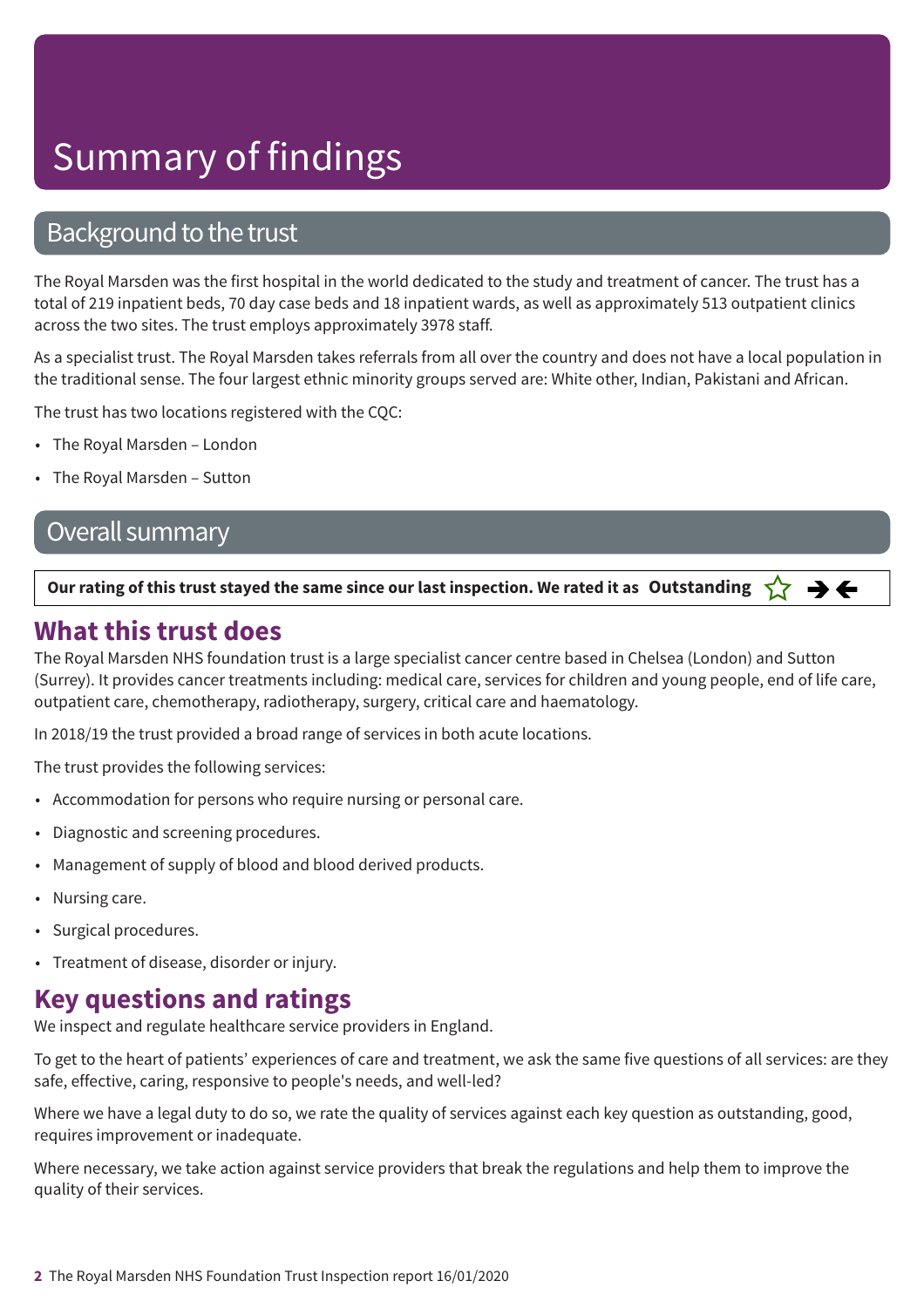### **What we inspected and why**

We plan our inspections based on everything we know about services, including whether they appear to be getting better or worse.

Between 10 September and 12 September 2019, we inspected two core services provided by the trust. We inspected adult solid tumours and end of life care.

We inspected adult solid tumours and end of life care at both sites as they were both previously rated as 'good'. We had no concerns about the safety or quality of the services.

We did not inspect outpatients at Sutton as the service was inspected in May 2018. We did not inspect chemotherapy, radiotherapy, haematology, services for children and young people, critical care or outpatients as these services were inspected in April 2016 and we had no new concerns about the safety and quality of these services.

Our comprehensive inspections of NHS trusts have shown a strong link between the quality of overall management of a trust and the quality of its services. For that reason, all trust inspections now include an inspection of the well-led key question for the trust overall. We undertook a well-led inspection of the trust on 5 and 6 November 2019.

As part of the well-led inspection process, we interviewed the entire executive, some non-executive directors and a range of senior staff across the hospital. We looked at performance and quality reports, minutes of meetings, audits and action plans. We looked at previous board meeting minutes and papers. Over the course of the core service inspection, we looked at how the trust managed their policies, investigations of deaths, serious incidents, complaints and the trust's compliance with Fit and Proper Persons Requirements (FPPR).

What we found is summarised in the section headed 'Is the organisation well-led?'

### **What we found**

### Overall trust

Our rating of the trust stayed the same. We rated it as outstanding because:

- We rated effective, caring, responsive and well-led as outstanding and safe as good.
- The effective domain improved by one rating on both sites. At our previous inspection, the rating for effective was good on both sites. At this inspection, the rating for effective improved to outstanding on both sites.
- We rated well-led for the trust overall as outstanding.
- Our rating of the trust's location The Royal Marsden (London) remained the same. We rated it as outstanding because we rated effective, caring, responsive and well-led as outstanding and safe as good.
- Our ratings for the core service of adult solid tumours at The Royal Marsden (London) improved. Our ratings for this core service improved from good to outstanding. We rated it as outstanding because we rated effective, caring and well-led as outstanding, and safe and responsive as good.
- Our ratings for the core service of end of life care at The Royal Marsden (London) improved. Our ratings for this core service improved from good to outstanding. We rated it as outstanding because we rated effective, caring and wellled as outstanding, and safe and responsive as good.
- Our rating of the trust's location The Royal Marsden (Sutton) remained the same. We rated it as outstanding because we rated effective, caring, and well-led as outstanding, and safe and responsive as good.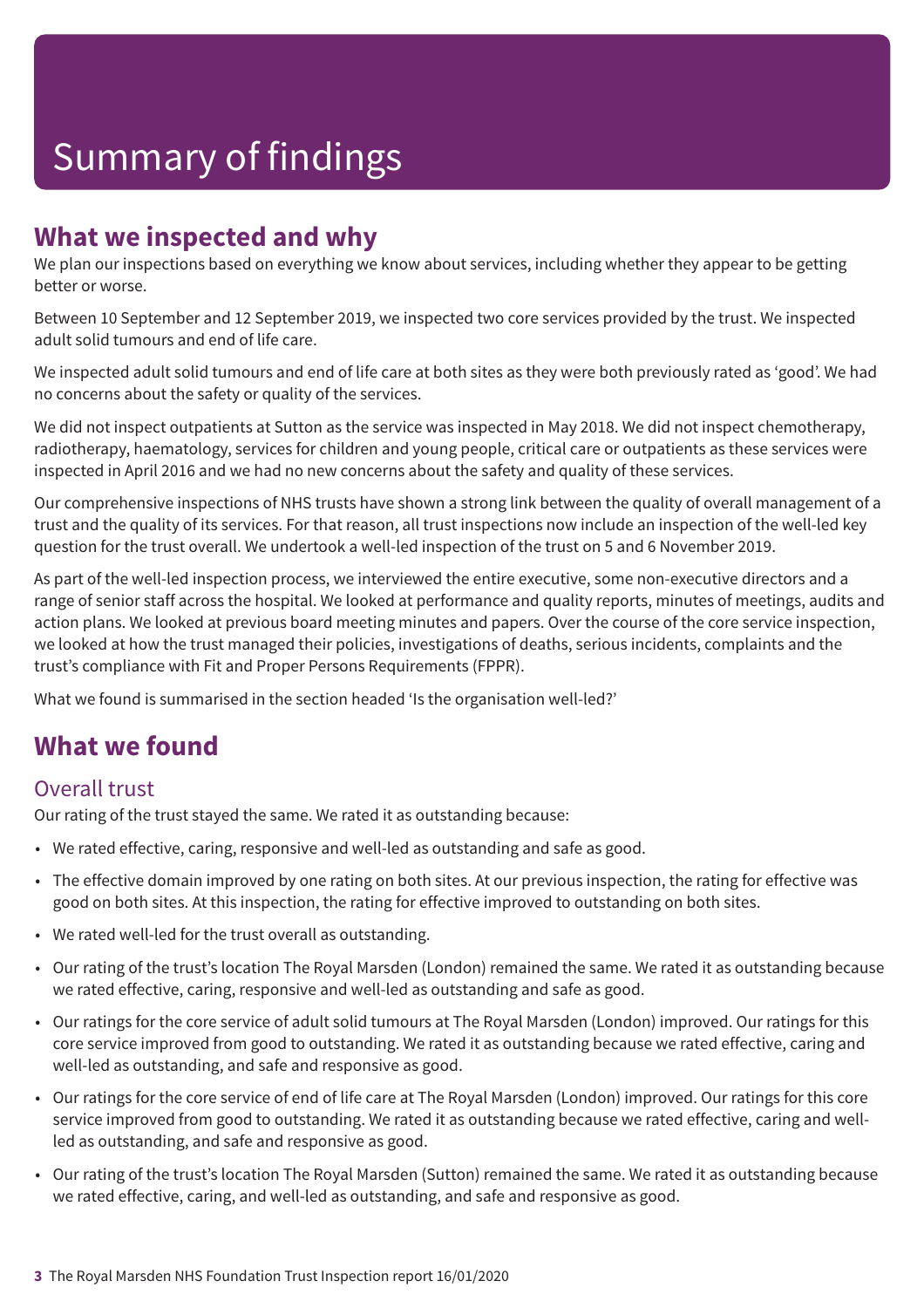- Our ratings for the core service of adult solid tumours at The Royal Marsden (Sutton) improved. Our ratings for this core service improved from good to outstanding. We rated it as outstanding because we rated effective and caring as outstanding, and safe, responsive and well-led as good.
- Our ratings for the core service of end of life care at The Royal Marsden (Sutton) improved. Our ratings for this core service improved from good to outstanding. We rated it as outstanding because we rated effective, caring and wellled as outstanding, and safe and responsive as good.

### Are services safe?

Our rating of safe stayed the same. We rated it as good because:

- All staff understood how to protect patients from abuse and the service worked well with other agencies to do so. Staff had training on how to recognise and report abuse and all staff knew how to apply it.
- The service controlled infection risk well. Staff used equipment and control measures to protect patients, themselves and others from infection. They kept all specialist surgical equipment and equipment on the wards visibly clean.
- The design, maintenance and use of facilities, premises and equipment kept people safe. Staff were trained to use them. Staff managed clinical waste well**.**
- Staff completed and updated risk assessments for each patient and removed or minimised risks. Staff identified and quickly acted upon patients at risk of deterioration.
- The service had enough staff with the right qualifications, skills, training and experience to keep patients safe from avoidable harm and to provide the right care and treatment. Managers regularly reviewed and adjusted staffing levels and skill mix, and gave bank, agency and locum staff a full induction.
- Staff kept detailed records of patients' care and treatment. Records were clear, up-to-date, stored securely and easily available to all staff providing care.
- The service used systems and processes to safely prescribe, administer, record and store medicines.
- The service managed patient safety incidents well. Staff recognised and reported incidents and near misses. Managers investigated incidents and shared lessons learned with the whole team and the wider service. When things went wrong, staff apologised and gave patients honest information and suitable support. Managers ensured that actions from patient safety alerts were implemented and monitored.
- The service provided mandatory training in key skills to all staff.

However:

- Mandatory training rates did not always meet the trust target. Not all porters received annual mandatory training updates where applicable. Safeguarding training rates for medical staff across the end of life core service did not meet the trust target.
- There were occasions when members of the patient advice and liaison team (PALS) were lone workers and staff informed us that the workload was busy at times.
- Nurse vacancy rates and unfilled shift rates were above the trust target in the end of life core service.
- Medical records were not always complete or safely stored. In adult solid tumours, we found paper records stored in an open shelf behind the nurses' desk. However, the ward clerk was at the desk during the daytime, and nursing staff at other times, which mitigated this risk.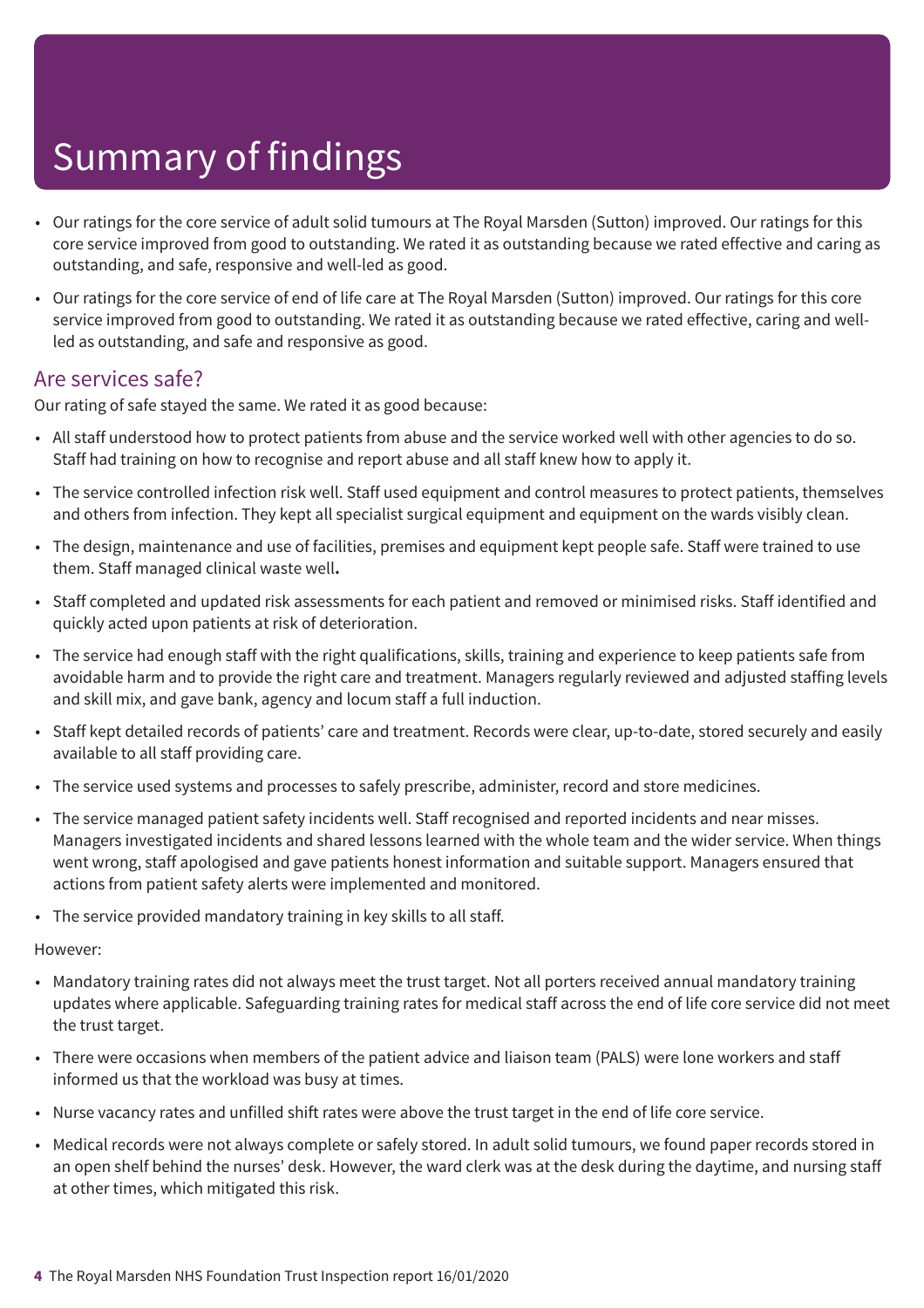### Are services effective?

Our rating of effective improved. We rated it as outstanding because:

- Outcomes for people who used services were better than expected when compared with other similar services. The effectiveness of the treatment provided to patients for specific tumour groups was much better than the national average and in some cases was regional or world leading.
- The trust's performance was recognised by credible external bodies. The trust was one of only five NHS trusts in England to hold accreditation for both adults and children's services from The Joint Accreditation Committee of the International Society for Cellular Therapy and the European Group for Blood and Marrow Transplantation (JACIE) to provide chimeric antigen receptor T-cell (CAR-T) therapy. CAR-T therapy involves taking blood from the patient and 'reprogramming' the patient's own immune cells to fight the cancer.
- The trust safely used innovative and pioneering approaches to provide evidence-based care. The trust had a strong national and international reputation for research and actively participated in clinical research studies with its joint research partner. Research at the trust had strong patient partnership and national collaboration.
- The trust set the standards and practice guidelines for cancer nursing nationally through their Royal Marsden Manual of Cancer Nursing Procedures. Over 90% of acute NHS trusts in England used the electronic version of the manual. At the time of our visit, the trust was in the process of launching the updated tenth edition of the manual.
- Staff, teams and services were committed to working collaboratively. They supported each other to provide excellent care. The trust won the 'nursing practice award' at the Laing Buisson awards 2018 for their multidisciplinary team approach to head and neck cancers.
- Staff gave patients enough food and drink to meet their needs and improve their health. They used special feeding and hydration techniques when necessary. The service made adjustments for patients' religious, cultural and other needs.
- Staff assessed and monitored patients regularly to see if they were in pain and gave pain relief in a timely way. They supported those unable to communicate using suitable assessment tools and gave additional pain relief to ease pain.
- The service made sure staff were competent for their roles. Managers appraised staff's work performance and held supervision meetings with them to provide support and development.
- Key services were available seven days a week to support timely patient care.
- Staff gave patients practical support and advice to lead healthier lives.
- Staff supported patients to make informed decisions about their care and treatment. They followed national guidance to gain patients' consent. They knew how to support patients who lacked capacity to make their own decisions or were experiencing mental ill health. They used agreed personalised measures to limit patients' liberty. Staff protected the rights of patients' subject to the Mental Health Act 1983.

#### However:

• There was no formal training provided to staff who held bereavement meetings with families following a death.

### Are services caring?

Our rating of caring stayed the same. We rated it as outstanding because: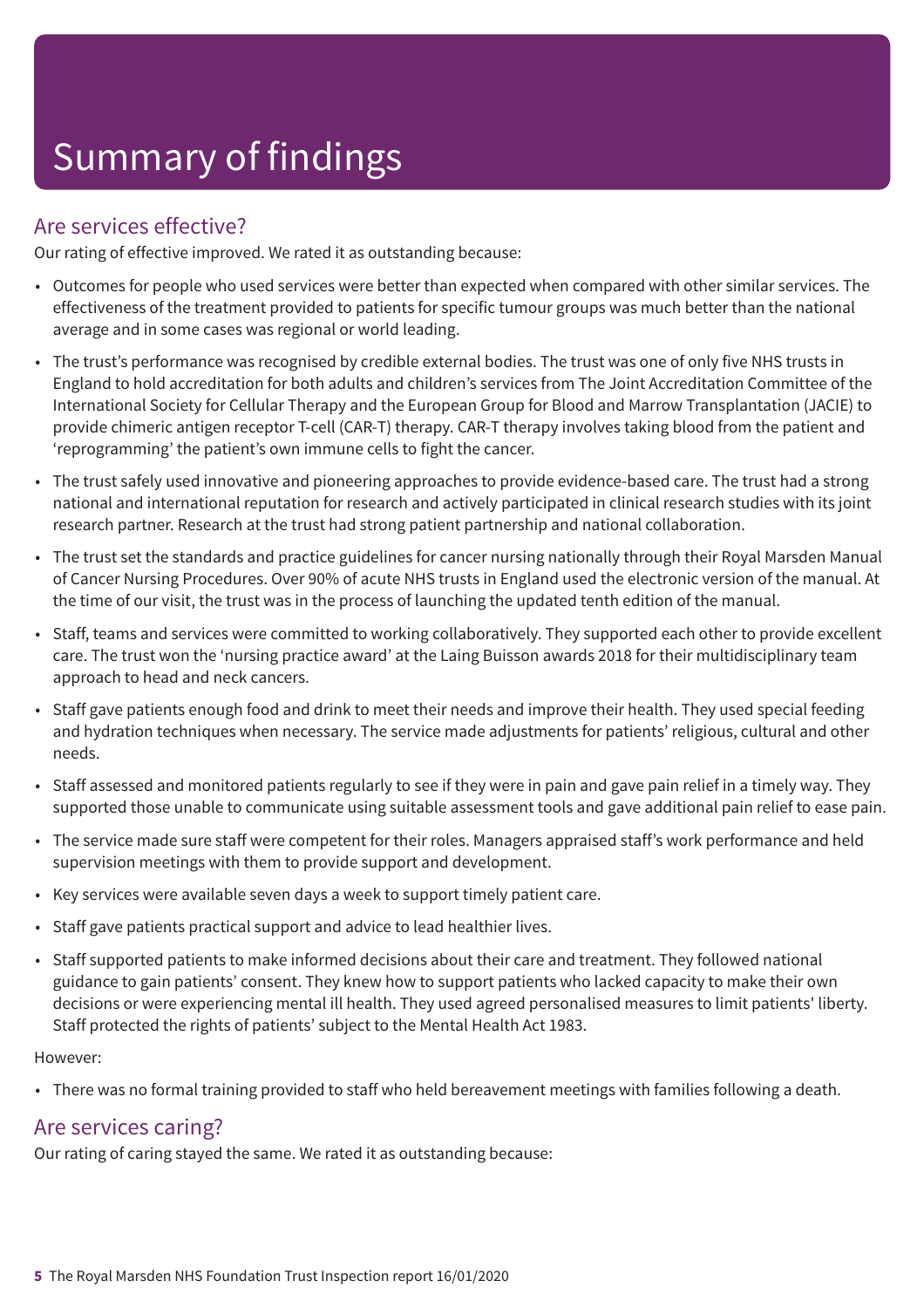- Feedback from patients, carers and stakeholders was consistently positive about the way staff treated people. The trust was ranked third in England for overall patient experience in the Care Quality Commission Adult Inpatient Survey Results 2018. The trust was ranked number one for specialist cancer centres in the National Cancer Patient Experience Survey 2018.
- There was a strong and visible person-centred culture. We found numerous of examples of staff going 'above and beyond' for their patients. Staff saw people's emotional and social needs as being as important as their physical needs.
- Staff provided emotional support to patients, families and carers to minimise their distress. They understood patients' personal, cultural and religious needs. Staff understood the delicate nature of their patients care needs and supported both them and their families in whatever way they could.
- Staff supported and involved patients, families and carers to understand their condition and make decisions about their care and treatment. Staff took a holistic approach to caring for their patients. The patients we spoke with spoke very highly of this.

#### Are services responsive?

Our rating of responsive stayed the same. We rated it as outstanding because:

- The service planned and provided care in a way that met the needs of local people and the communities served. It also led on the work with other healthcare providers and local authorities in the wider system and local organisations to plan care.
- The service was inclusive and took account of patients' individual needs and preferences. Staff made reasonable adjustments to help patients access services. They coordinated care with other services and providers. Staff took account of patients' personal needs.
- People could access the service when they needed it and received the right care promptly. Waiting times from referral to treatment and arrangements to admit, treat and discharge patients were not always in line with national standards.
- It was easy for people to give feedback and raise concerns about care received. The service treated concerns and complaints seriously, investigated them and shared lessons learned with all staff. The service included patients in the investigation of their complaint.

#### However:

- We found that a small percentage of complaints in end of life care were classified incorrectly.
- We found that there were limited opportunities for quiet spaces or rooms for grieving relatives on the Sutton site.

### Are services well-led?

Our rating of well-led stayed the same. We rated it as outstanding because:

• The trust celebrated safe innovation. The trust was committed to improving services by learning from when things went well and when they went wrong, promoting training, research and innovation. The service had been recognised for innovative practices which had proven results in positively impacting safety, care and outcomes. The service was a lead participator in global and regional research and clinical trials. The service provided national level support for specific advanced cancers.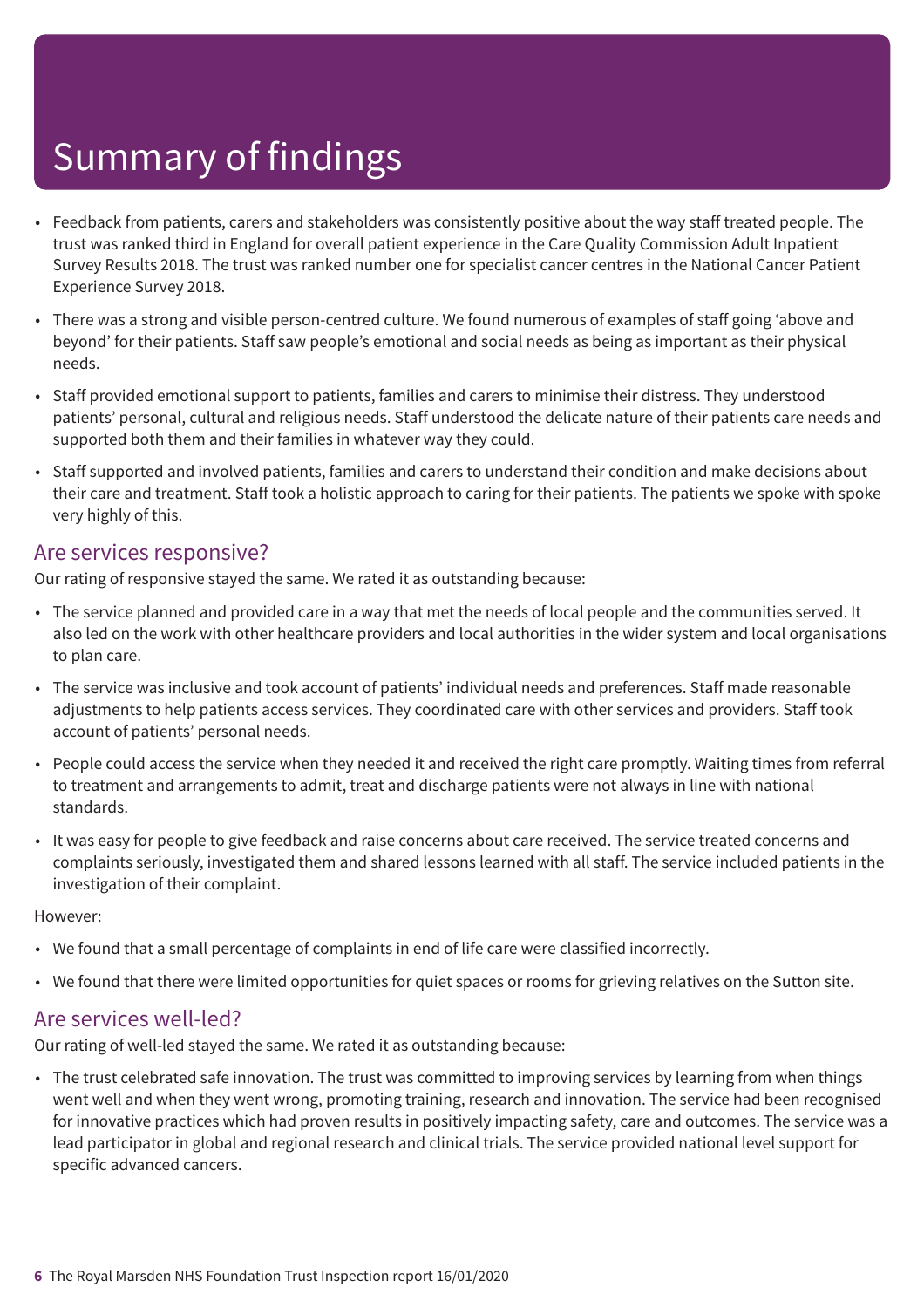- Staff were proud of the organisation as a place to work and spoke highly of the culture. The trust was one of the best performing in England in the NHS Staff Survey 2018. Staff felt respected, supported and valued. They were focused on the needs of patients receiving care. The service promoted equality and diversity in daily work and provided opportunities for career development. The service had an open culture where patients, their families and staff could raise concerns without fear.
- There was a demonstrated commitment to system-wide collaboration and leadership. The service had a vision for what it wanted to achieve and a strategy to turn it into action, developed with all relevant stakeholders. The vision and strategy were focused on sustainability of services and aligned to local plans within the wider health economy. Leaders and staff understood and knew how to apply them and monitor progress.
- Leaders had the integrity, skills and abilities to run high-quality services. They understood and managed the priorities and issues the service faced. They were visible and approachable in the service for patients and staff. They supported staff to develop their skills and take on more senior roles. Staff at the Sutton site felt senior leaders were less visible and that there was less financial investment than at the Chelsea site. However, we found evidence of regular executive presence at both sites, as well as significant investment at the Sutton site with the building of the Oak Cancer Centre.
- Leaders operated effective governance processes, throughout the service and with partner organisations. Staff at all levels were clear about their roles and accountabilities and had regular opportunities to meet, discuss and learn from the performance of the service.
- Leaders and teams used systems to manage performance effectively. They identified and escalated relevant risks and issues and identified actions to reduce their impact. They had plans to cope with unexpected events. Staff contributed to decision-making to help avoid financial pressures compromising the quality of care.
- The service collected reliable data and analysed it. Staff could find the data they needed, in easily accessible formats, to understand performance, make decisions and improvements. The information systems were integrated and secure. Data or notifications were consistently submitted to external organisations as required.
- Leaders and staff actively and openly engaged with patients, staff, equality groups, the public and local organisations to plan and manage services. They collaborated with partner organisations to help improve services for patients.
- All staff were committed to continually learning and improving services. They had a good understanding of quality improvement methods and the skills to use them. Leaders encouraged innovation and participation in research.

### **Ratings tables**

The ratings tables show the ratings overall and for each key question, for each service, hospital and service type, and for the whole trust. They also show the current ratings for services or parts of them not inspected this time. We took all ratings into account in deciding overall ratings. Our decisions on overall ratings also took into account factors including the relative size of services and we used our professional judgement to reach fair and balanced ratings.

### **Outstanding practice**

We found areas of outstanding practice in both adult solid tumours and end of life care core services.

### **Areas for improvement**

We found areas for improvement where the trust should take action in order to make improvements.

For more information please see the heading 'Areas for improvement'.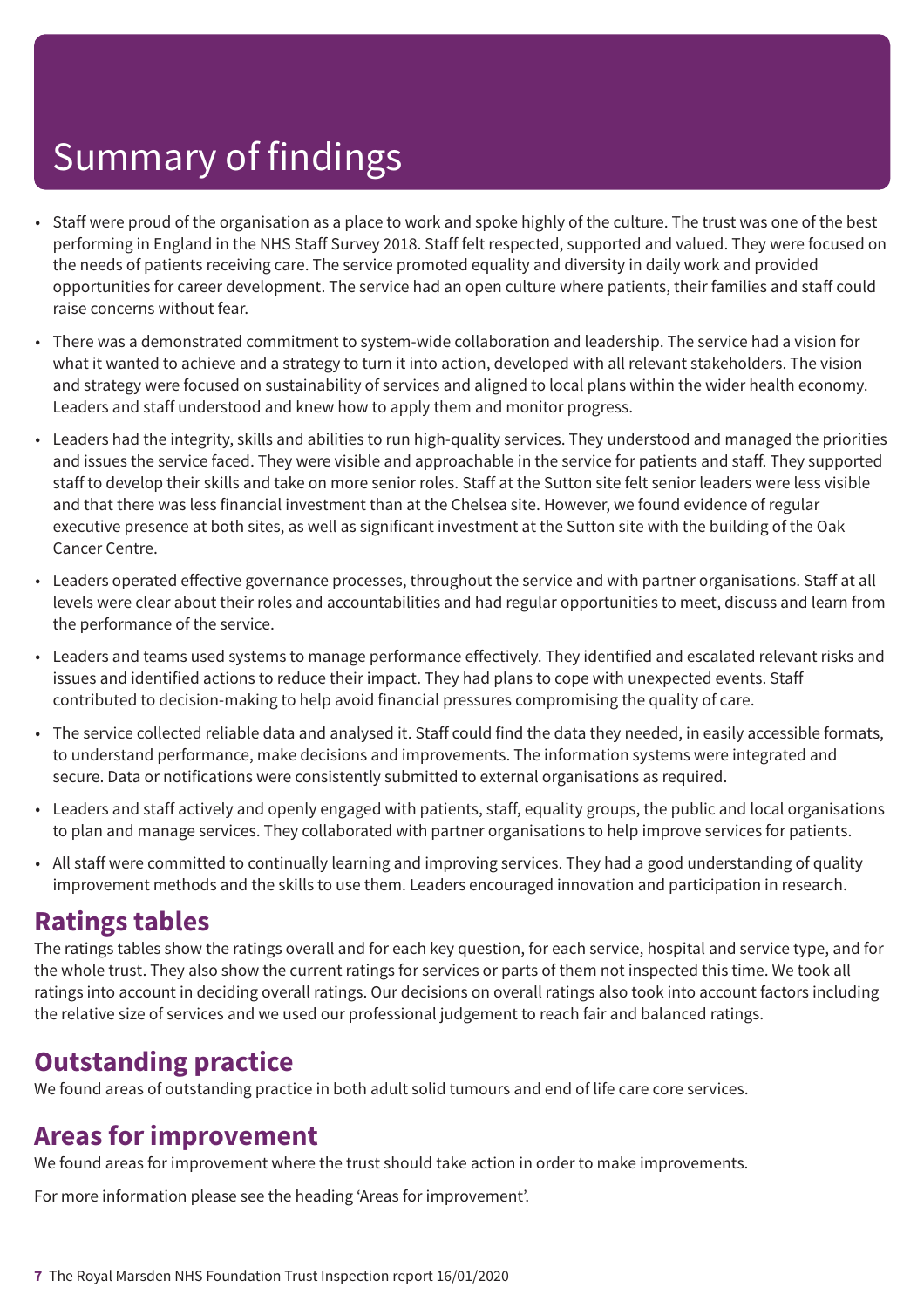### **Action we have taken**

We did not issue any requirement notices to the trust.

### **What happens next**

We will check that the trust takes the necessary action to improve its services. We will continue to monitor the safety and quality of services through our continuing relationship with the trust.

### **Outstanding practice**

- The "triggers" project had been rolled out and was now available to patients with lung, gynaecological, renal and upper gastrointestinal cancer, with plans to roll this out further. This service was underpinned by the use of a palliative care referral "trigger" tool which was used by the oncology clinical team to triage patients and identify those who would benefit from a formal assessment of palliative care needs, appropriate palliative care intervention and/or onward referral to other health professionals or teams. Evidence showed that use of the "triggers" tool supported a mechanism to provide palliative care to patients early in their cancer journey and improved the quality of life of patients. The trust planned to engage with external stakeholders in order to share "triggers" information and extend the offering to other units. A stakeholder conference was planned March 2020 to engage with other trusts, community palliative care teams and primary care teams.
- We saw numerous examples covering an extended period where staff from the trust published in academic journals their research and findings on various topics in the field of cancer including; treatment techniques, patient outcomes, innovations, research and clinical trials.
- We saw data and information which showed that the trust was involved in extensive research and clinical trials. Staff we spoke with told us that it was part of daily working at the hospital and was embedded into the governance structure of the trust. We saw evidence to show that over the period of September 2018 to August 2019 a total of 4,771 Royal Marsden patients were recruited onto clinical trials.
- The trust worked closely with its external academic partner which was a world leading London based university. Staff had access to educational and research grants through the university which promoted the culture of research and innovation.
- The trust has a robotic surgery fellowship programme that was charity funded for 10 years. The programme aimed to recruit and train surgical staff for one year to produce a competent pool of robotic surgeons for the UK.
- The trust operated the Royal Marsden School which educated approximately 700 nurses and allied health professionals across the United Kingdom each year in post-graduate Cancer studies to masters level.
- In 2018/2019 Royal Marsden senior nurses led a cancer education programs in Ghana, Tanzania and Palestine.
- The trust set the standards and practice guidelines for cancer nursing nationally through their Royal Marsden Manual of Cancer Nursing Procedures. Over 90% of acute NHS trusts in England used the electronic version of the manual. At the time of our visit, the trust was in the process of launching the updated tenth edition of the manual.
- Patients and their families or carers had access to complementary therapies and psychological services to enhance their emotional and holistic wellbeing.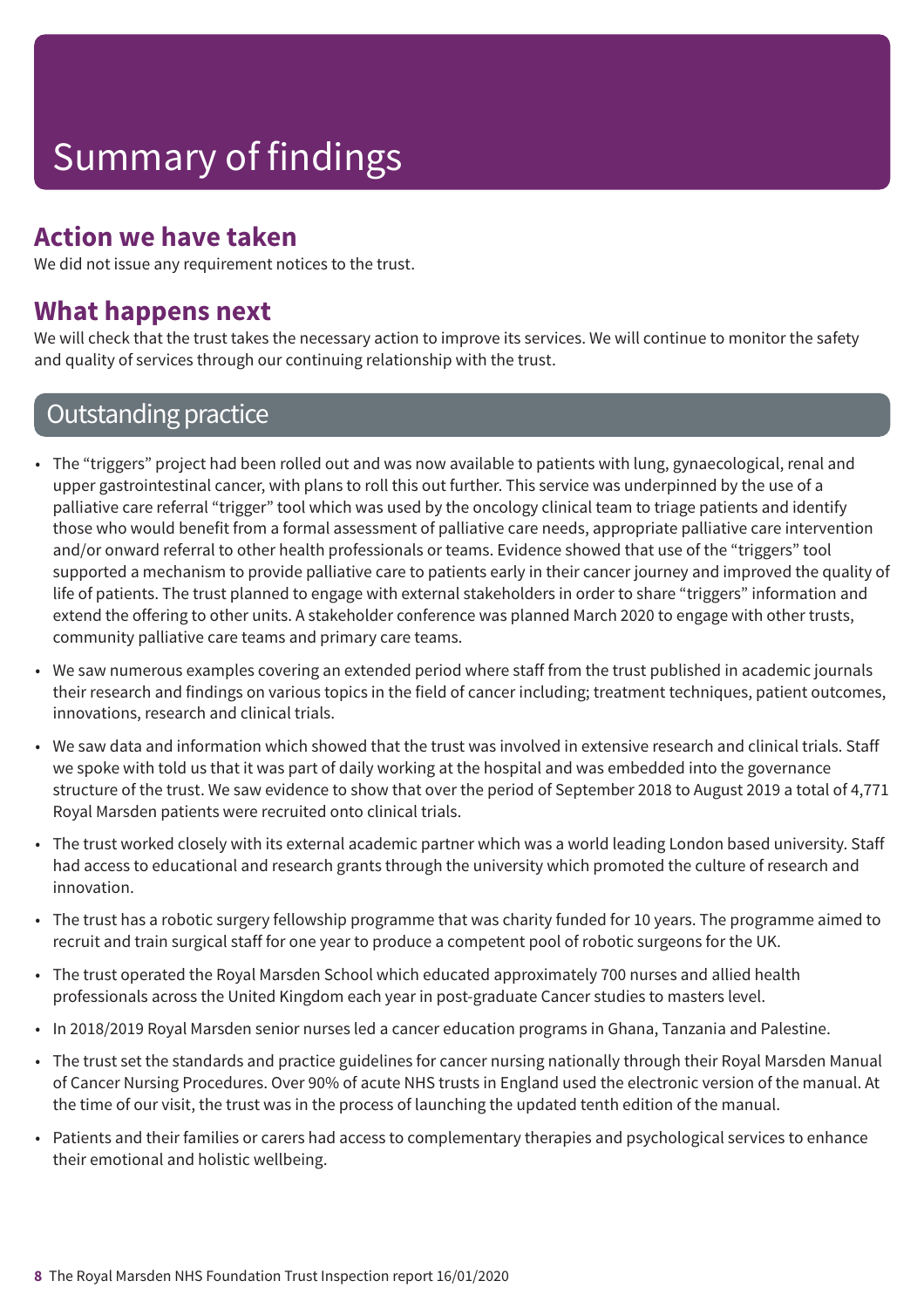- Psychological support service was provided to patients and their families. People were able to self-refer or be referred by their doctor or nurse. The team consisted of clinical psychologists, nurse counsellors and a consultant psychiatrist who worked with patients living with more complex mental health needs or those patients requiring medication. The service provided four different streams of care including acute mental health, non-directive led by counsellors, directive led by psychologists and family services.
- The trust is considered one of the largest European centres for the treatment of sarcomas, taking on complex retroperitoneal cases. The trust published outcome data in an international academic journal, the data was for nonmetastatic patients seen between 2004 and 2014. The data showed outcomes were comparable and better than other leading international centres.
- The trust had a significantly better rate for oesophageal patients with "positive circumferential margins" (19.8% compared to 25.1% nationally). A "positive circumferential margin" is when tumour cells are detected less than 1mm from the resection site, this is known to be associated with poor survival rates. The trust had a lower margin rate which meant patients had a higher chance of a better long-term outcome. This was similarly seen for gastric patients where the trust margin rate was 2.8% compared to 8.2% nationally.
- The trust has also conducted 70 cases of neoadjuvant FLOT chemotherapy resections which combines a new chemotherapy treatment with surgery providing better outcomes for patients.
- The service offered total intravenous anaesthesia for all patients undergoing breast surgery. This allowed, according to research, for faster and better recovery with less complications such as nausea and vomiting.
- The trust was ranked number one for specialist cancer centres in the National Cancer Patient Experience Survey 2018.
- The trust demonstrated a strong commitment to staff wellbeing and recently ran a pilot "compassion fatigue" training programme, which 130 members of staff completed. This was a bespoke training syllabus, with elements of mental health first aid and resilience. The trust aspired to lead the way with this training course and share this outstanding practice with other organisations.
- The trust used innovative approaches to gather feedback from people who used services and the public, including people in different equality groups. This included an internet 'deep-dive' through an external consultancy, which provided a rich level of patient feedback that would have been difficult to obtain through traditional surveys and engagement events. The trust demonstrated a strong commitment to acting on feedback.
- The trust took a leadership role in its health system to identify and proactively address challenges and meet the needs of the population. The trust was the host and lead organisation for the Royal Marsden Partners cancer alliance in West London.
- The trust ran an 'innovation den', where staff presented business cases for new innovations to a panel. The trust allocated up to £60,000 to fund individual innovation ideas where the panel accepted a proposal to take an idea forward.

### Areas for improvement

- The trust should consider how to provide annual mandatory training updates to porters to ensure all receive this.
- The trust should consider reviewing staffing levels and arrangements for the bereavement and patient advice and liaison service (PALS).
- The trust should consider provision of formal training to PALS staff who hold bereavement meetings with families following a death.
- **9** The Royal Marsden NHS Foundation Trust Inspection report 16/01/2020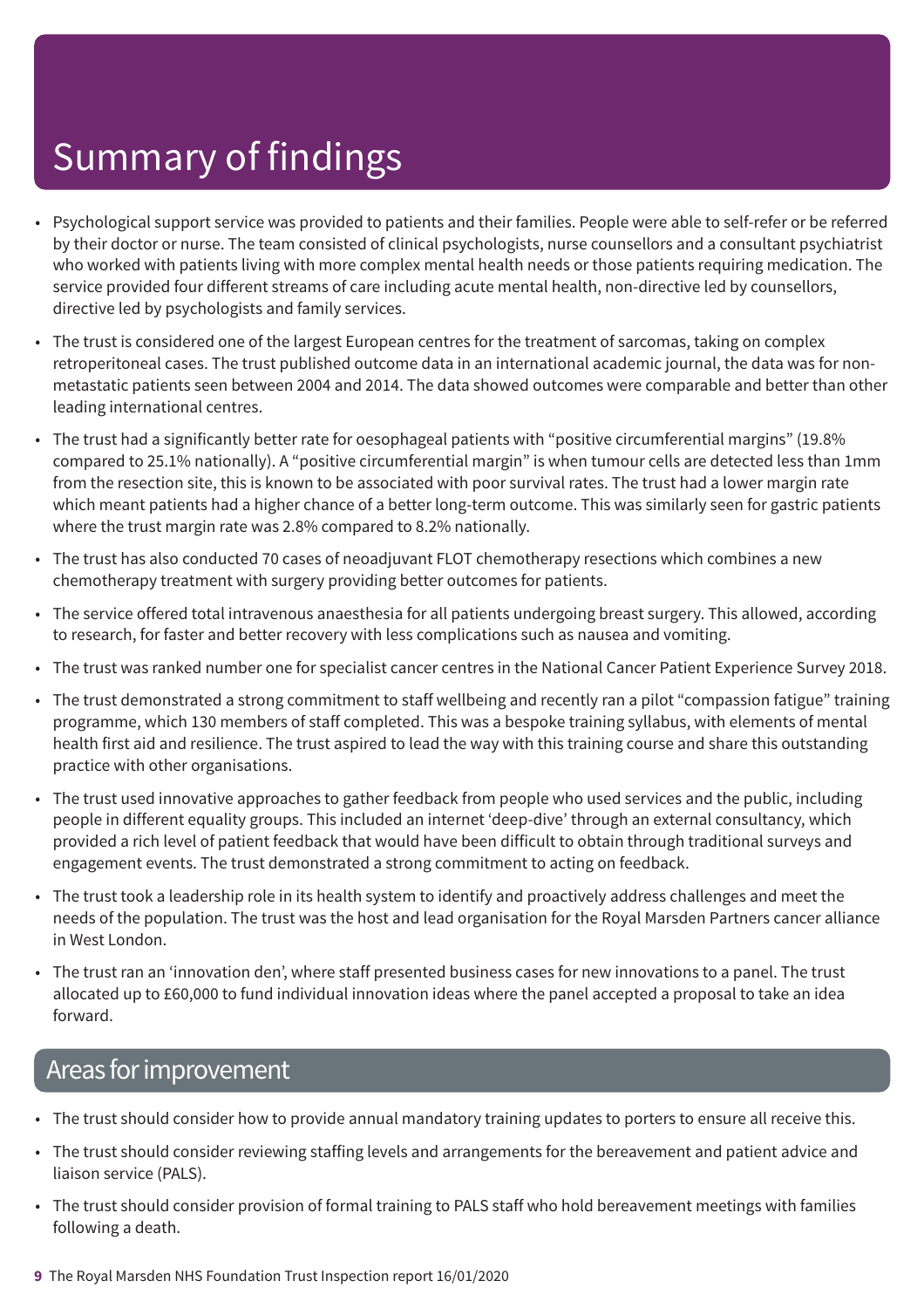- The trust should investigate how end of life care complaints are collated to enable full analysis.
- The trust should consider how to provide additional quiet spaces or rooms for grieving relatives on the Sutton site.
- The service should improve mandatory training rates for staff.
- The service should improve safeguarding training rates for medical staff across the end of life core service.
- The trust should improve nurse vacancy rates and unfilled shift rates.
- The trust should improve staff appraisal rates.
- The trust should improve medical documentation and all records should be stored securely.
- The trust should improve responses to complaints within timeframe set by the trust.

### Is this organisation well-led?

Our comprehensive inspections of NHS trusts have shown a strong link between the quality of overall management of a trust and the quality of its services. For that reason, we look at the quality of leadership at every level. We also look at how well a trust manages the governance of its services – in other words, how well leaders continually improve the quality of services and safeguard high standards of care by creating an environment for excellence in clinical care to flourish.

Our rating of well-led at the trust stayed the same. We rated well-led as Outstanding because:

- The trust had an experienced leadership team with the skills, abilities, and commitment to provide high-quality services There was compassionate, inclusive and effective leadership. Board members demonstrated the high levels of experience, capacity and capability needed to deliver excellent and sustainable care.
- The trust had clear priorities for ensuring sustainable and effective leadership. Since our previous inspection, the trust had further strengthened the senior leadership team by creating additional posts to support the executive directors.
- There were high levels of satisfaction across all staff groups. Staff at all levels felt respected, supported and valued. Staff felt proud of the organisation as a place to work and spoke highly of the culture. The trust was one of the bestperforming organisations nationally in the NHS Staff Survey 2018.
- The trust had a clear vison and set of values with quality and sustainability as the top priorities. The trust launched a new set of values and behavioural framework in May 2019, which linked more closely to the trust's strategic objectives. The trust refreshed and developed the values in collaboration with over 350 members of staff, as well as patient feedback from interviews, complaints and compliments.
- The trust demonstrated a strong commitment to staff wellbeing and recently ran a pilot "compassion fatigue" training programme, which 130 members of staff completed. This was a bespoke training syllabus, with elements of mental health first aid and resilience. The trust aspired to lead the way with this training course and share this outstanding practice with other organisations.
- The culture was centred on the needs and experiences of patients. Excellent patient care that exceeded expectations was a top priority of the trust. The trust performed better than expected in national patient surveys and was ranked third in England for overall patient experience in the Care Quality Commission Adult Inpatient Survey 2018. The trust still wanted to improve patient experience further, with a vision of all patients experiencing excellent care and treatment.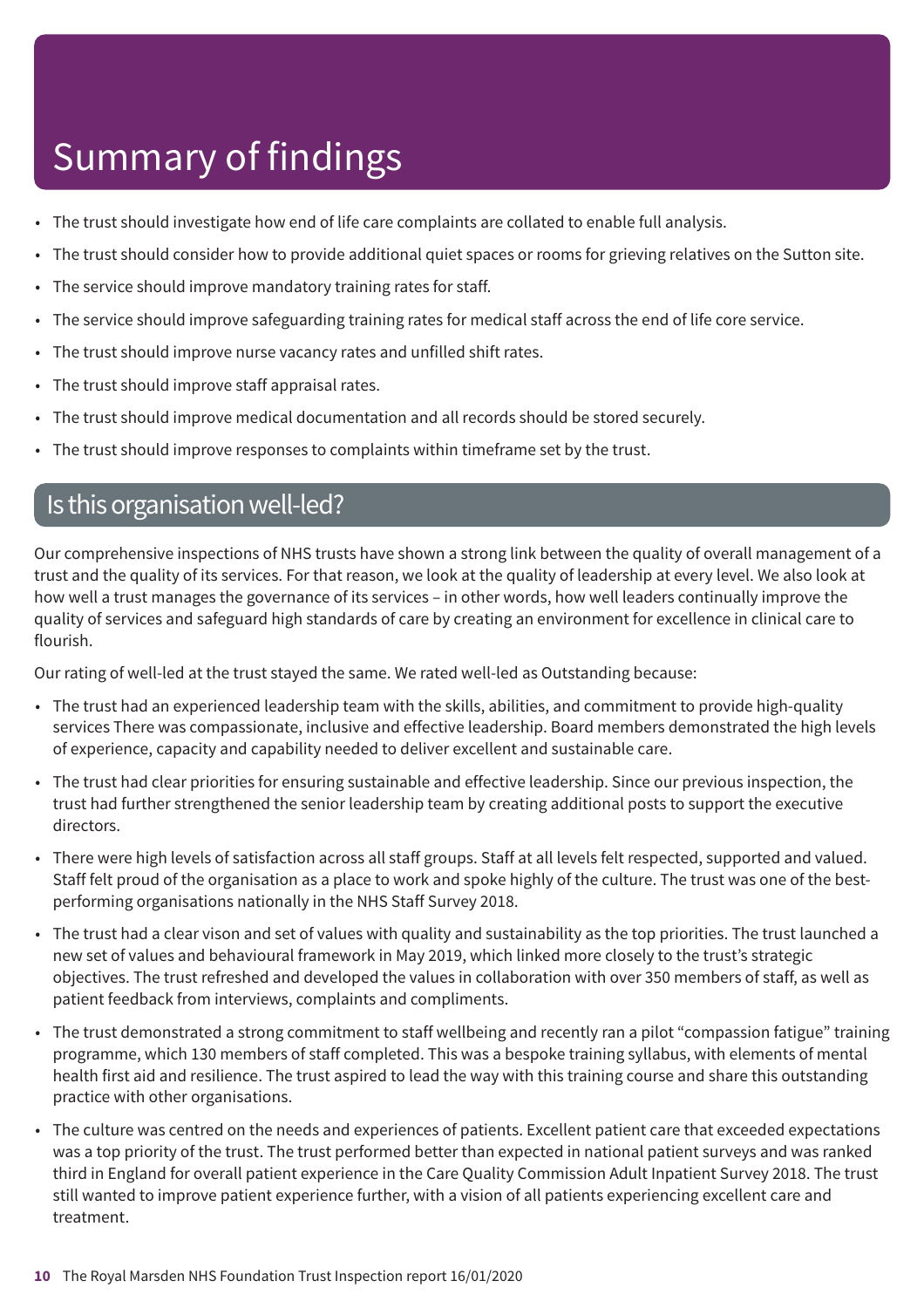- The trust used innovative approaches to gather feedback from people who used services and the public, including people in different equality groups. This included an internet 'deep-dive' through an external consultancy, which provided a rich level of patient feedback that would have been difficult to obtain through traditional surveys and engagement events. The trust demonstrated a strong commitment to acting on feedback.
- There were consistently high levels of constructive engagement with staff and people who used services, including all equality groups.
- The trust celebrated safe innovation. The trust had a strong national and international reputation for research and actively participated in clinical research studies. Research at the trust was compassionate and innovative, with clear governance, strong patient partnership and national collaboration.
- There was a clear, systematic and proactive approach to seeking out and embedding new and more sustainable models of care. The trust had a strong record of sharing best practice locally, nationally and internationally.
- The service took a leadership role in its health system to identify and proactively address challenges and meet the needs of the population. As well as doing this in London through its role as the host and lead for the Royal Marsden Partners cancer alliance, the trust engaged on an international scale. The trust demonstrated a genuine commitment to improving cancer care globally through its training programmes in Africa and the Middle East.
- The trust encouraged staff to make suggestions for improvement and gave examples of ideas the trust implemented. The trust ran an 'innovation den', where staff presented business cases for new innovations to a panel. The trust allocated up to £60,000 to fund individual innovation ideas where the panel accepted a proposal to take an idea forward. Any member of staff was able to put forward an idea.
- The trust leadership team had a comprehensive knowledge of current priorities and challenges and took action to address them. The leadership at board and executive level had a thorough understanding of the performance, key risks and financial standing of the trust.
- The trust board and senior leadership team displayed integrity on an ongoing basis. Board members we spoke with described examples of constructive and supportive challenge within the leadership team to drive excellence.
- There was a programme of structured and meaningful board visits to services and staff fed back that leaders were visible and approachable. Since our last inspection, the board had strengthened their visits by making them more systematic. Board members reported positive feedback from staff on the new methodology for board visits. They felt the new method allowed them to gain more detailed information from staff to drive continuous improvement, as well as promoting safety and quality. However, staff at the Sutton site felt senior leaders were less visible than at the Chelsea site.
- The trust demonstrated a strong commitment towards ensuring equality and inclusion across the workforce. The trust strived for diversity and took action to improve its position with the workforce race equality standard. The trust was on-track with its workforce race equality standard 10-year plan. However, the trust recognised there was still more work to be done to improve its workforce race equality standard performance.
- The trust's strategy and supporting objectives were stretching, challenging and innovative, while remaining achievable. The strategy was fully aligned with plans in the wider health economy, and there was a strong commitment to system-wide collaboration and leadership.
- The senior leadership team regularly monitored and reviewed progress on delivering the strategy. Staff, patients, carers and external partners had the opportunity to contribute to discussions about the strategy.
- The trust had a clear vison and set of values with quality and sustainability as the top priorities. The trust developed the values in collaboration with staff and with feedback from patients.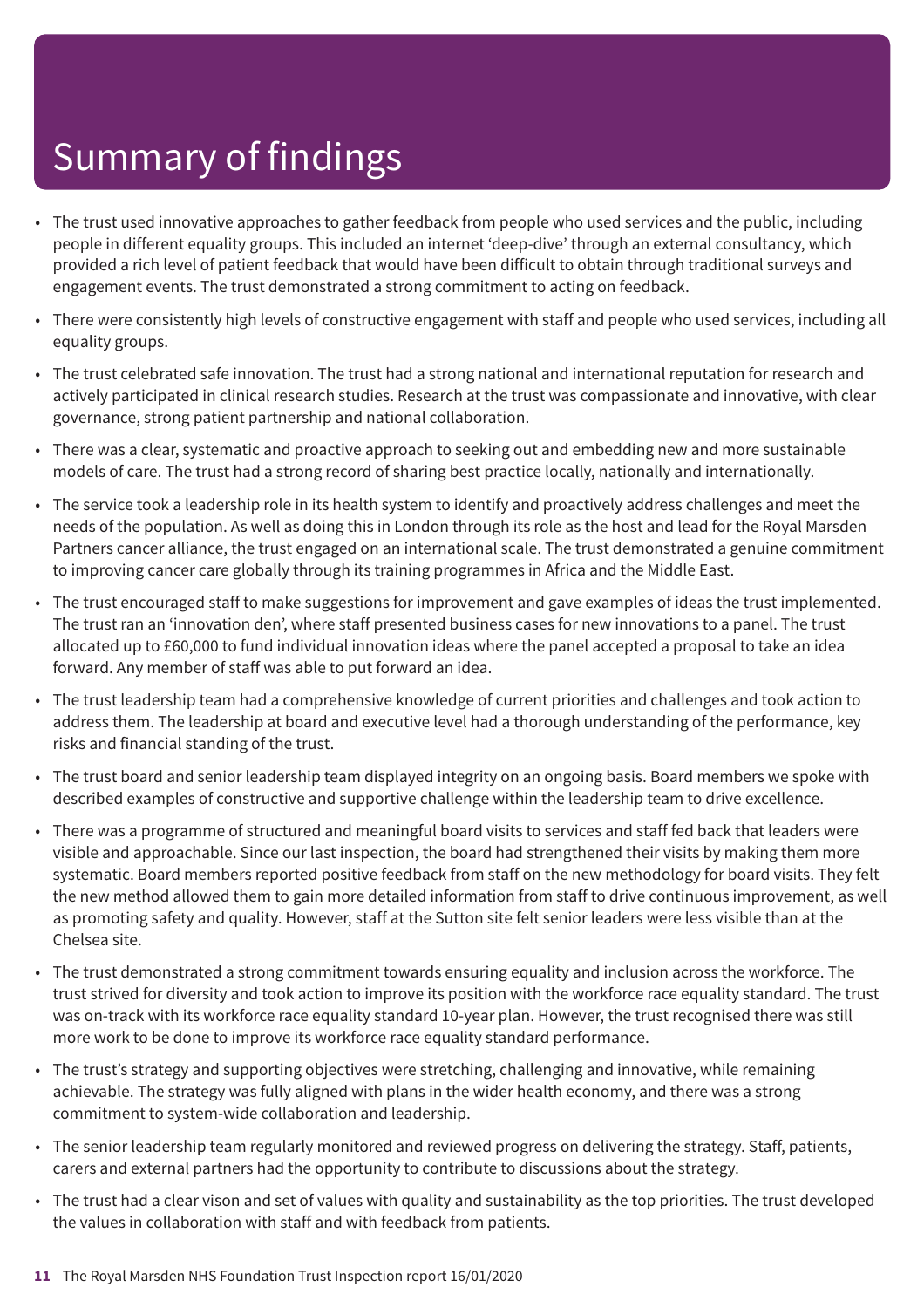- The trust encouraged staff at all levels to speak up and raise concerns, and all policies and procedures positively supported this process. The handling of concerns raised by staff met with best practice. The trust took action and learned lessons from concerns raised.
- The trust reviewed leadership capacity and capability and had ongoing training and development to ensure leaders retained a high skillset.
- The trust had an effective system for Fit and Proper Person checks. We reviewed the files of four board-level directors and found they contained evidence of relevant checks to comply with the Fit and Proper Persons Requirement (FPPR) (Health and Social Care Act 2008 (Regulated Activities) Regulations 2014; Regulation 5.
- The trust had effective structures, systems and processes to support the delivery of its strategy. This included subboard committees, divisional committees, team meetings and senior managers. Leaders regularly reviewed these structures.
- The governance framework addressed the need to meet people's mental health needs. The trust had appropriate governance arrangements in relation to the Mental Health Act (1983) administration and compliance.
- The trust had effective systems to identify learning from incidents, complaints and safeguarding alerts and make improvements. The governance team regularly reviewed the systems.
- Senior management committees and the board reviewed performance reports. Leaders regularly reviewed and improved the processes to manage current and future performance. Leaders were satisfied that clinical and internal audits were sufficient to provide assurance. Teams acted on results where needed.
- The trust had effective arrangements for identifying, recording and managing risks, issues and mitigating actions. The trust board had sight of the most significant risks and mitigating actions. Recorded risks aligned with what staff said were on their 'worry list'.
- Papers for board meetings and other committees were of a high standard and contained appropriate information. Shortly before our inspection, the trust had undertaken an extensive review of the board assurance framework with an external consultancy firm. This included a risk tolerance exercise to determine risk tolerance levels for the delivery of each of the trust's strategic objectives. This review had helped the trust strengthen the board assurance framework. The trust received feedback from the external consultancy firm that the board assurance framework was now very strong compared with others in the corporate sector as well as the NHS.
- Where cost improvements took place, there were arrangements to ensure they did not compromise patient care.
- Integrated reporting supported effective decision making. There was a holistic understanding of performance, which sufficiently integrated patient and staff views with quality, operational and financial information.
- The board received holistic information on service quality and sustainability. The trust was aware of its performance through key performance indicators and other metrics.
- Team managers had access to a range of information to support them with their management role. This included information on the performance of the service, staffing and patient care.
- The trust had effective information governance systems, including confidentiality of patient records. Leaders submitted notifications to external bodies as required.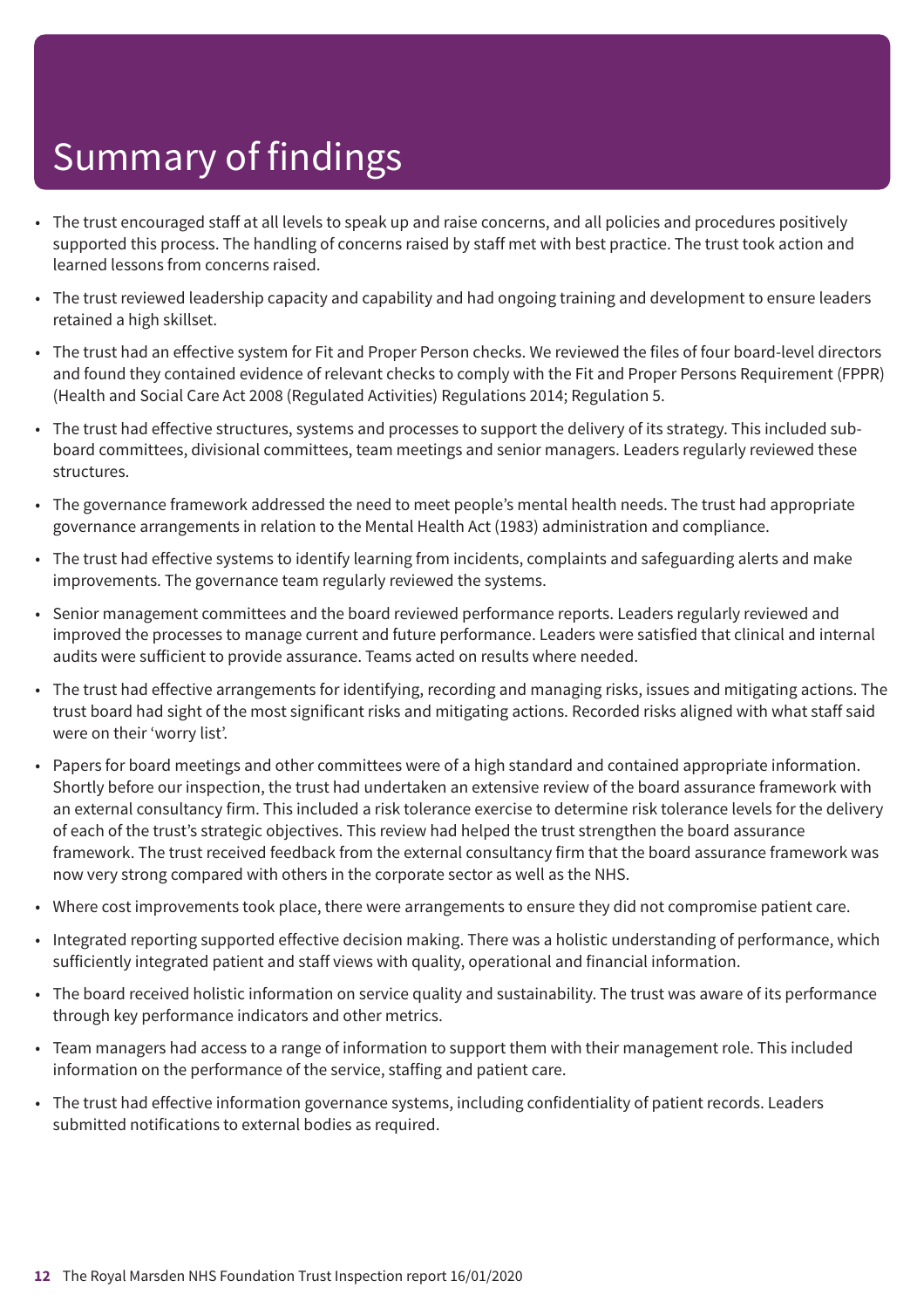### Ratings tables

| Key to tables                          |                          |                                         |                                |      |                                    |  |  |
|----------------------------------------|--------------------------|-----------------------------------------|--------------------------------|------|------------------------------------|--|--|
| Ratings                                | <b>Not rated</b>         | Inadequate                              | <b>Requires</b><br>improvement | Good | <b>Outstanding</b>                 |  |  |
| Rating change since<br>last inspection | Same                     | Up one rating                           | Up two ratings                 |      | Down one rating   Down two ratings |  |  |
| Symbol*                                | $\rightarrow \leftarrow$ | T                                       | <b>11</b>                      | ₩    | ↓↓                                 |  |  |
|                                        |                          | Month Year = Date last rating published |                                |      |                                    |  |  |

\* Where there is no symbol showing how a rating has changed, it means either that:

- we have not inspected this aspect of the service before or
- we have not inspected it this time or
- changes to how we inspect make comparisons with a previous inspection unreliable.

#### **Ratings for the whole trust**

| Safe                                       | <b>Effective</b>               | Caring                  | $\sim$ $\sim$ $\sim$ $\sim$<br><b>Responsive</b> | Well-led                | Overall  |
|--------------------------------------------|--------------------------------|-------------------------|--------------------------------------------------|-------------------------|----------|
| Good<br><b>Service Control</b><br>Jan 2020 | adina<br>Outstandi<br>Jan 2020 | Outstanding<br>lan 2020 | Outstandi<br>Jan 2020                            | Outstanding<br>Jan 2020 | an 2020' |

The rating for well-led is based on our inspection at trust level, taking into account what we found in individual services. Ratings for other key questions are from combining ratings for services and using our professional judgement.

#### **Rating for acute services/acute trust**

|                               | Safe                     | <b>Effective</b> | Caring                                                            | Responsive                           | <b>Well-led</b>                                                       | Overall                                               |
|-------------------------------|--------------------------|------------------|-------------------------------------------------------------------|--------------------------------------|-----------------------------------------------------------------------|-------------------------------------------------------|
| The Royal Marsden<br>(London) | Good<br>→←<br>Jan 2020   | m<br>Jan 2020    | Outstanding   Outstanding<br>$\rightarrow \leftarrow$<br>Jan 2020 | $\rightarrow \leftarrow$<br>Jan 2020 | Outstanding   Outstanding  <br>$\rightarrow$ $\leftarrow$<br>Jan 2020 | Outstanding<br>$\rightarrow$ $\leftarrow$<br>Jan 2020 |
| The Royal Marsden (Sutton)    | Good                     | Outstanding      | Outstanding                                                       | Good                                 | Outstanding                                                           | Outstanding                                           |
|                               | $\rightarrow \leftarrow$ | m                | $\rightarrow$ $\leftarrow$                                        | $\rightarrow$ $\leftarrow$           | →←                                                                    | $\rightarrow$ $\leftarrow$                            |
|                               | Jan 2020                 | Jan 2020         | Jan 2020                                                          | Jan 2020                             | Jan 2020                                                              | Jan 2020                                              |
| <b>Overall trust</b>          | Good                     | Outstanding      | Outstanding                                                       | Outstanding                          | Outstanding                                                           | Outstanding                                           |
|                               | $\rightarrow \leftarrow$ | m                | $\rightarrow \leftarrow$                                          | $\rightarrow \leftarrow$             | →←                                                                    | $\rightarrow$ $\leftarrow$                            |
|                               | Jan 2020                 | Jan 2020         | Jan 2020                                                          | Jan 2020                             | Jan 2020                                                              | Jan 2020                                              |

Ratings for the trust are from combining ratings for hospitals. Our decisions on overall ratings take into account the relative size of services. We use our professional judgement to reach fair and balanced ratings.

**13** The Royal Marsden NHS Foundation Trust Inspection report 16/01/2020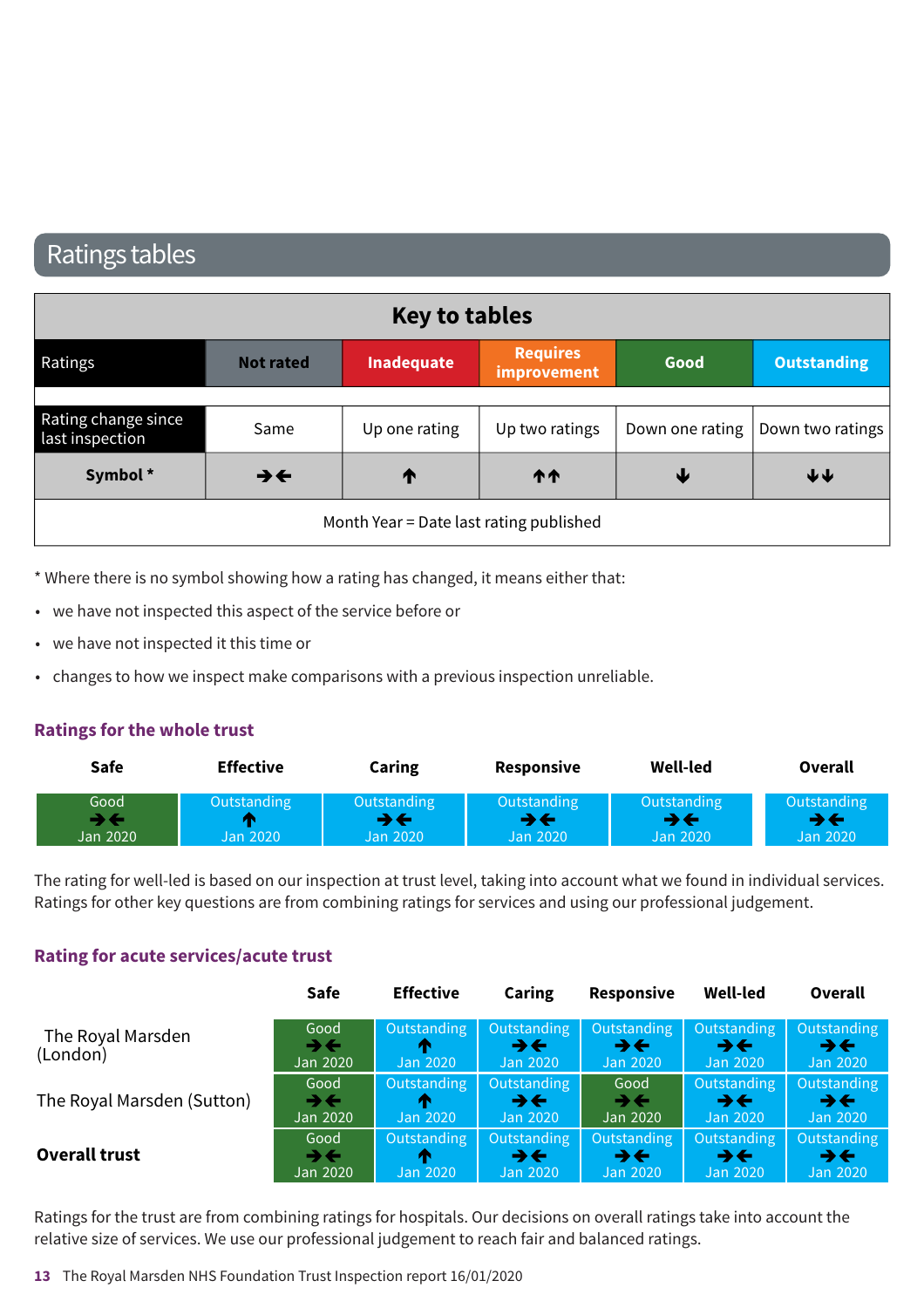#### **Ratings for The Royal Marsden (London)**

|                                   | <b>Safe</b>                                  | <b>Effective</b>              | Caring                                                     | Responsive                                   | <b>Well-led</b>                         | Overall                                 |
|-----------------------------------|----------------------------------------------|-------------------------------|------------------------------------------------------------|----------------------------------------------|-----------------------------------------|-----------------------------------------|
|                                   | Good                                         | Good                          | Outstanding                                                | Outstanding                                  | Outstanding                             | Outstanding                             |
| Critical care                     | Jan 2017                                     | Jan 2017                      | Jan 2017                                                   | <b>Jan 2017</b>                              | Jan 2017                                | Jan 2017                                |
| End of life care                  | Good<br>$\rightarrow \leftarrow$<br>Jan 2020 | Outstanding<br>个个<br>Jan 2020 | Outstanding<br>$\rightarrow \leftarrow$<br>Jan 2020        | Good<br>→←<br>Jan 2020                       | Outstanding<br>Jan 2020                 | Outstanding<br>Jan 2020                 |
| Adult solid tumours               | Good<br>$\rightarrow \leftarrow$<br>Jan 2020 | Outstanding<br>Jan 2020       | Outstanding<br>$\rightarrow \leftarrow$<br><b>Jan 2020</b> | Good<br>$\rightarrow \leftarrow$<br>Jan 2020 | Outstanding<br><b>Jan 2020</b>          | <b>Outstanding</b><br>Jan 2020          |
| Chemotherapy                      | Good                                         | Good                          | Outstanding                                                | Good                                         | Good                                    | Good                                    |
|                                   | Jan 2017                                     | Jan 2017                      | Jan 2017                                                   | Jan 2017                                     | Jan 2017                                | Jan 2017                                |
| Radiotherapy                      | Good                                         | Outstanding                   | Outstanding                                                | Outstanding                                  | Outstanding                             | <b>Outstanding</b>                      |
|                                   | Jan 2017                                     | Jan 2017                      | Jan 2017                                                   | Jan 2017                                     | Jan 2017                                | Jan 2017                                |
| <b>Outpatients and Diagnostic</b> | Good                                         | N/A                           | Good                                                       | Good                                         | Good                                    | Good                                    |
| Imaging                           | Jan 2017                                     |                               | Jan 2017                                                   | Jan 2017                                     | Jan 2017                                | Jan 2017                                |
| Overall*                          | Good<br>$\rightarrow \leftarrow$             | Outstanding<br>Λ              | Outstanding<br>$\rightarrow \leftarrow$                    | Outstanding<br>$\rightarrow \leftarrow$      | Outstanding<br>$\rightarrow \leftarrow$ | Outstanding<br>$\rightarrow \leftarrow$ |
|                                   | Jan 2020                                     | Jan 2020                      | <b>Jan 2020</b>                                            | Jan 2020                                     | <b>Jan 2020</b>                         | Jan 2020                                |

\*Overall ratings for this hospital are from combining ratings for services. Our decisions on overall ratings take into account the relative size of services. We use our professional judgement to reach fair and balanced ratings.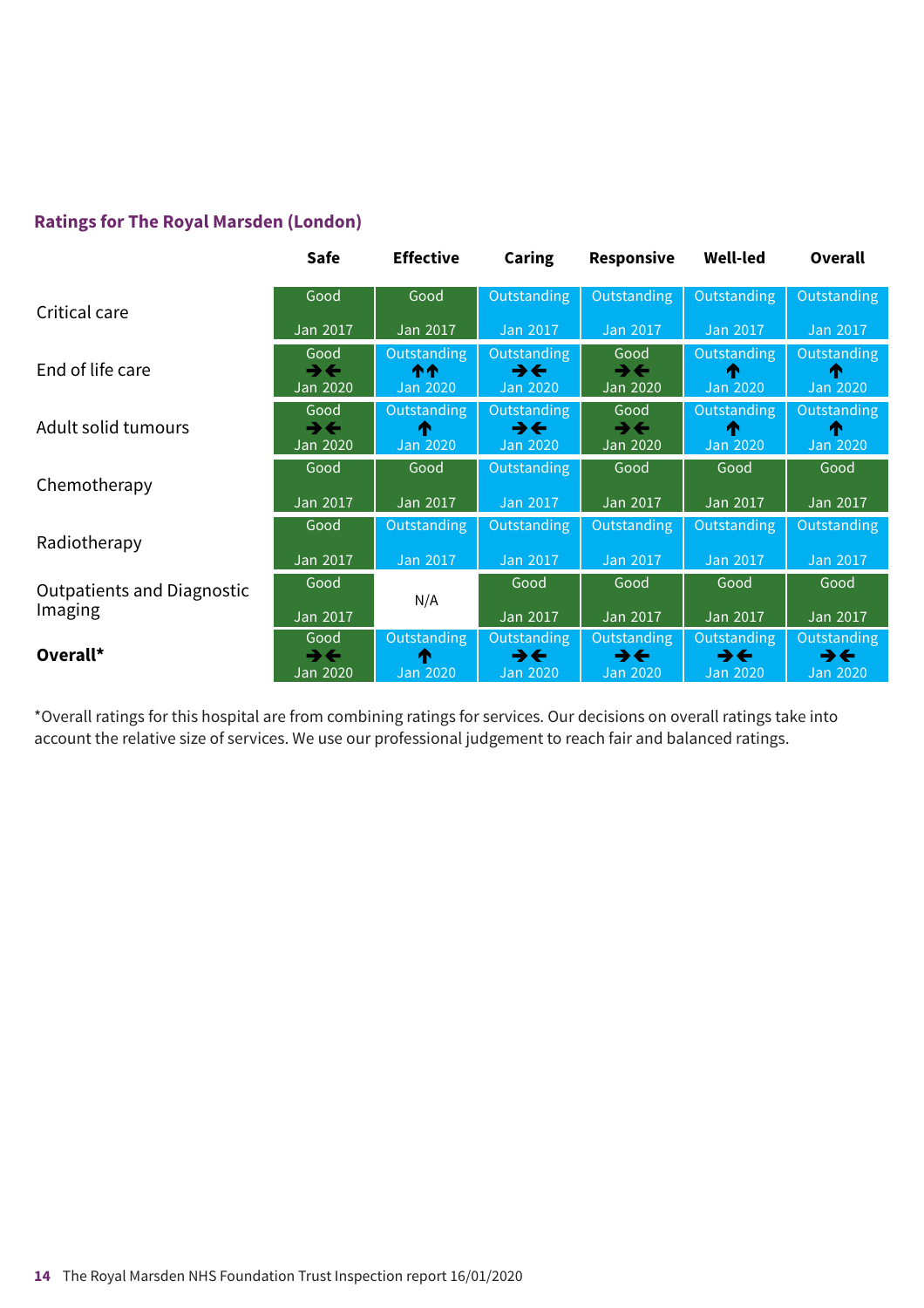#### **Ratings for The Royal Marsden (Sutton)**

|                           | Safe                                         | <b>Effective</b>              | <b>Caring</b>                                              | Responsive                                     | <b>Well-led</b>                                            | Overall                                                    |
|---------------------------|----------------------------------------------|-------------------------------|------------------------------------------------------------|------------------------------------------------|------------------------------------------------------------|------------------------------------------------------------|
| Services for children and | Good                                         | Good                          | Outstanding                                                | Good                                           | Good                                                       | Good                                                       |
| young people              | Jan 2017                                     | Jan 2017                      | Jan 2017                                                   | Jan 2017                                       | Jan 2017                                                   | Jan 2017                                                   |
| End of life care          | Good<br>うそ<br>Jan 2020                       | Outstanding<br>ተተ<br>Jan 2020 | Outstanding<br><b>Jan 2020</b>                             | Good<br>$\rightarrow$<br>Jan 2020              | Outstanding<br>́↑<br>Jan 2020                              | Outstanding<br>T<br><b>Jan 2020</b>                        |
| Outpatients               | Good<br>Oct 2018                             | N/A                           | Good<br>Oct 2018                                           | Good<br>Oct 2018                               | Good<br>Oct 2018                                           | Good<br><b>11</b><br>Oct 2018                              |
| Adult solid tumours       | Good<br>$\rightarrow \leftarrow$<br>Jan 2020 | Outstanding<br>T<br>Jan 2020  | Outstanding<br>$\rightarrow \leftarrow$<br><b>Jan 2020</b> | Good<br>$\rightarrow \leftarrow$<br>Jan 2020   | Good<br>うそ<br>Jan 2020                                     | Outstanding<br>Jan 2020                                    |
| Chemotherapy              | Good<br>Jan 2017                             | Good<br>Jan 2017              | Outstanding<br>Jan 2017                                    | Good<br>Jan 2017                               | Outstanding<br>Jan 2017                                    | Outstanding<br><b>Jan 2017</b>                             |
|                           | Good                                         | Good                          | Outstanding                                                | Good                                           | Good                                                       | Good                                                       |
| Haematology               | Jan 2017                                     | Jan 2017                      | Jan 2017                                                   | Jan 2017                                       | Jan 2017                                                   | Jan 2017                                                   |
|                           | Good                                         | Outstanding                   | Outstanding                                                | Outstanding                                    | Outstanding                                                | Outstanding                                                |
| Radiotherapy              | Jan 2017                                     | Jan 2017                      | Jan 2017                                                   | Jan 2017                                       | <b>Jan 2017</b>                                            | Jan 2017                                                   |
| Overall*                  | Good<br>$\rightarrow \leftarrow$<br>Jan 2020 | Outstanding<br>́↑<br>Jan 2020 | Outstanding<br>$\rightarrow \leftarrow$<br><b>Jan 2020</b> | Good<br>$\rightarrow$ $\leftarrow$<br>Jan 2020 | Outstanding<br>$\rightarrow \leftarrow$<br><b>Jan 2020</b> | <b>Outstanding</b><br>$\rightarrow \leftarrow$<br>Jan 2020 |

\*Overall ratings for this hospital are from combining ratings for services. Our decisions on overall ratings take into account the relative size of services. We use our professional judgement to reach fair and balanced ratings.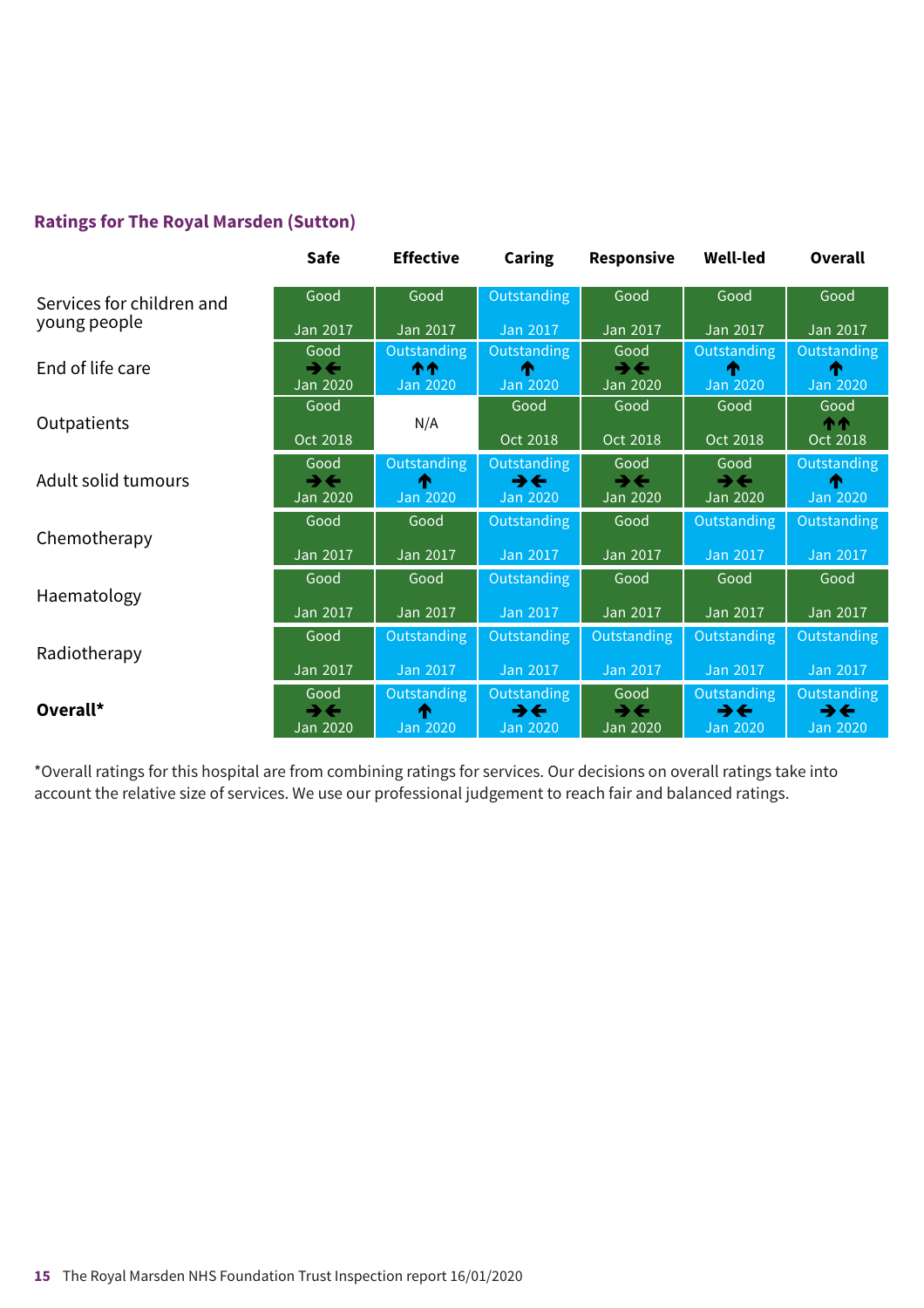

# The Royal Marsden - London

Fulham Road London SW3 6JJ Tel: 02078082101 www.royalmarsden.nhs.uk

### Key facts and figures

The Royal Marsden (London) has a total of 113 inpatient beds.

Patients receiving end of life care are cared for throughout the hospital. There are no dedicated end of life care beds but the trust tries to manage the majority of these patients on Horder ward, where nursing staff are experienced managing patients with complex symptom control and end of life needs. The specialist team at the trust is comprised of a multiprofessional team providing a 24/7 visiting, advisory service to patients and staff at across the trust. Across the whole trust, there were 236 deaths between February 2018 and January 2019.

Solid tumours at The Royal Marsden Hospital Chelsea, comprises of, urology, gastrointestinal, breast, gynaecological, head and neck, sarcoma, melanoma, lung, plastic surgery, skin, thyroid, neuro oncology and other rare cancers. As a recognised centre for the treatment of cancer, The Royal Marsden provides a specialist tertiary service for complex surgery and treats patients referred from all over the country and abroad.

There are seven operating theatres at The Royal Marsden, Chelsea. The trust provides surgery for upper gastrointestinal, lower gastrointestinal, liver resections, head and neck cancers, intra-abdominal and retroperitoneal sarcomas, plastics, breast, gynaecology and urology.

There are seven wards in total; five are divided into tumour type. Burdett Coutts is a male only ward for gastrointestinal and genito-urinary treatment. Ellis Ward is female only, for treatment of breast, gynaecological, urological and gastrointestinal. Wilson Ward is a male and female ward for patients with sarcoma, melanoma, head and neck, lung and haematology cancers. The private wards of Granard House and Wiltshire Ward cater for patients with surgery and medical treatment.

### Summary of services at The Royal Marsden - London

### **Same–––rating Outstanding**

Our rating of services stayed the same. We rated it them as outstanding because:

- We rated effective, caring, responsive and well-led as outstanding.
- We rated safe as good.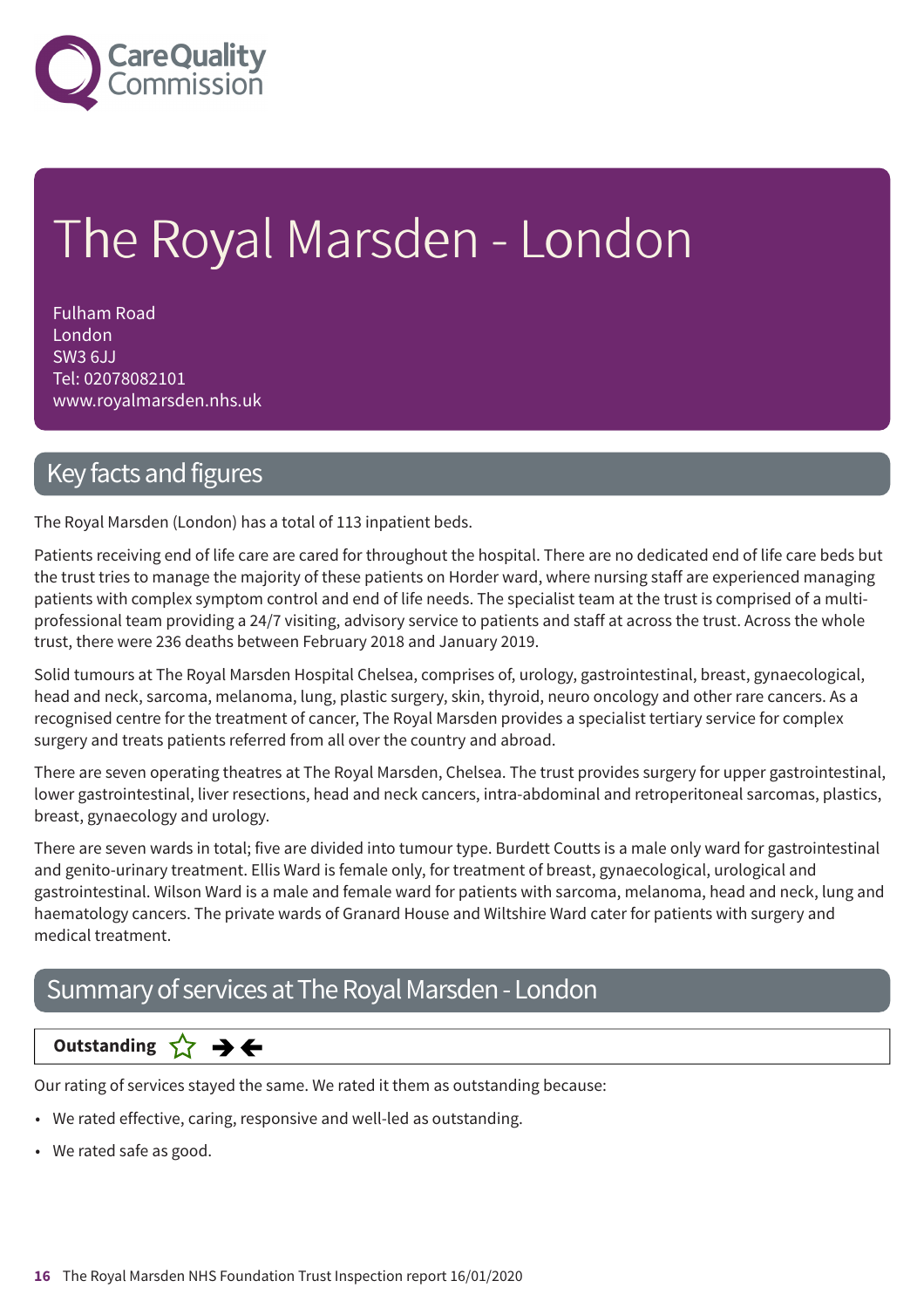### **Letter Cone Extending**

# Key facts and figures

End of life care encompasses all care given to patients who are approaching the end of their life and following death. It may be given on any ward or within any service in a trust. It includes aspects of essential nursing care, specialist palliative care, and bereavement support and mortuary services.

The trust provides end of life care at two sites: Chelsea and Sutton. Patients receiving end of life care are cared for throughout the hospital. There are no dedicated end of life care beds but the trust tries to manage the majority of these patients on Horder ward, where nursing staff are experienced managing patients with complex symptom control and end of life needs. The specialist team at the trust is comprised of a multi-professional team providing a 24/7 visiting, advisory service to patients and staff at across the trust. The team supports patients and their families at all stages of their cancer journey from diagnosis to when anti-cancer treatment is finished. It comprises the hospital support and hospital2home teams and provides consultant support to patients attending The Royal Brompton Hospital.

There was a body store with space for 12 deceased patients at the Chelsea site, managed by the anatomical pathology technician. There was a service line agreement held by the trust to transfer bodies to another local trust if they required post mortem.

The administrative arrangements relating to death, including liaising with funeral directors, was undertaken by the Patient Advice and Liaison Service (PALS) and the anatomical pathology technician. The PALS and bereavement service were combined, with PALS staff performing a dual role. Since the last inspection, the trust had introduced bereavement meetings facilitated in rooms next to the PALS office. These meetings were designed to provide families with practical guidance, advice and signposting to support in the event of bereavement.

Across the whole trust, there were 236 deaths between February 2018 and January 2019.

The core service was last inspected in April 2016. The service was rated good overall. Safe, responsive and well led were rated good, caring was rated outstanding and effective was rated requires improvement.

Our inspection was announced (staff knew we were coming) as we were piloting a new cancer assessment framework.

During the inspection visit, the inspection team:

- Visited the wards across the hospital, completed a tour of the environment and observed how ward staff were caring for patients
- Spoke with 29 staff including a consultant, a junior doctor, nursing staff in the specialist team and on the wards, the lead for complementary therapies, clinical practice educator, matron, health care assistant, the PALS coordinator and the anatomical pathology technician.
- Spoke with two patients and two carers or relatives of patients using the service.
- Looked at the care and treatment records of seven patients and seven Do Not Attempt Cardio-pulmonary Resuscitation (DNACPR) forms.
- Looked at medication management and five medication administration records.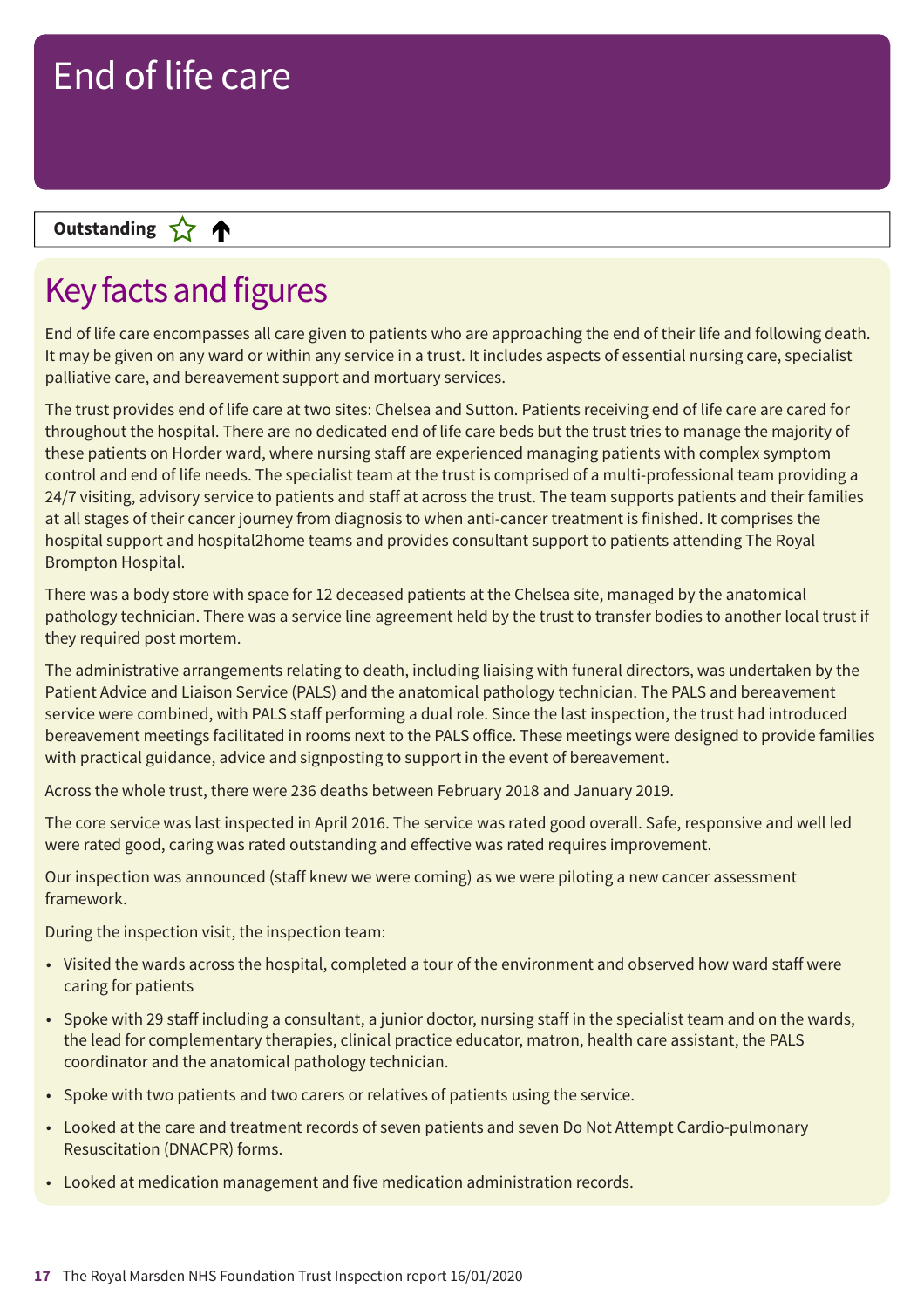- Observed various meetings including handovers, senior team meetings and multidisciplinary team (MDT) meetings.
- Looked at a range of policies, procedures and other documents relating to the running of the service.

### **Summary of this service**

Our rating of this service improved. We rated it as outstanding because:

- The profile of the service had improved greatly since the previous inspection, with all staff across the trust invested in the importance of ensuring patients received a good end of life care experience. There was a strong emphasis on evidence-based end of life care, supported by data, audits and performance metrics.
- At the time of the last inspection, there was a feeling amongst many staff that we spoke to that referral to the specialist team could be made earlier in the patient pathway, with the majority of patients referred to the specialist team in their last month of life. Since the previous inspection, much work had taken place across the trust and there was now greater recognition that early involvement of palliative care could be beneficial to patients throughout their illness.
- The "triggers" project had been rolled out and was now available to patients with lung, gynaecological, renal and upper gastrointestinal cancer. The aim of this service was to offer patients attending these oncology clinics early proactive referral to the specialist team to enhance their quality of life.
- In the National Audit of Care at the End of Life (NACEL) 2018/19, the trust scored above the national average in all but one measure.
- The service had enough staff to care for patients and keep them safe. Clinical staff had training in key skills, understood how to protect patients from abuse, and managed safety well. The service-controlled infection risk well. Staff assessed risks to patients, acted on them and kept good care records. They managed medicines well. The service managed safety incidents well and learned lessons from them.
- Staff provided good care and treatment, gave patients enough to eat and drink, and gave them pain relief when they needed it. Managers monitored the effectiveness of the service and made sure staff were competent. Staff worked well together for the benefit of patients, supported them to make decisions about their care, and had access to good information. Key services were available seven days a week.
- Staff treated patients with compassion and kindness, respected their privacy and dignity, and took account of their individual needs. They provided emotional support to patients, families and carers. We were given multiple examples of arrangements being made for patients at the end of life to support their needs and wishes, as well as feedback that staff routinely went above and beyond for their patients.
- The service planned care to meet the needs of the patient population, took account of patients' individual needs, and made it easy for people to give feedback. Waiting times from referral to achievement of preferred place of care and death were in line with good practice.
- Leaders ran services well using reliable information systems and supported staff to develop their skills. Staff understood the service's vision and values, and how to apply them in their work. Staff felt respected, supported and valued. They were focused on the needs of patients receiving end of life care. Staff were clear about their roles and accountabilities. The service engaged well with patients and the community to plan and manage services and all staff were committed to improving services continually.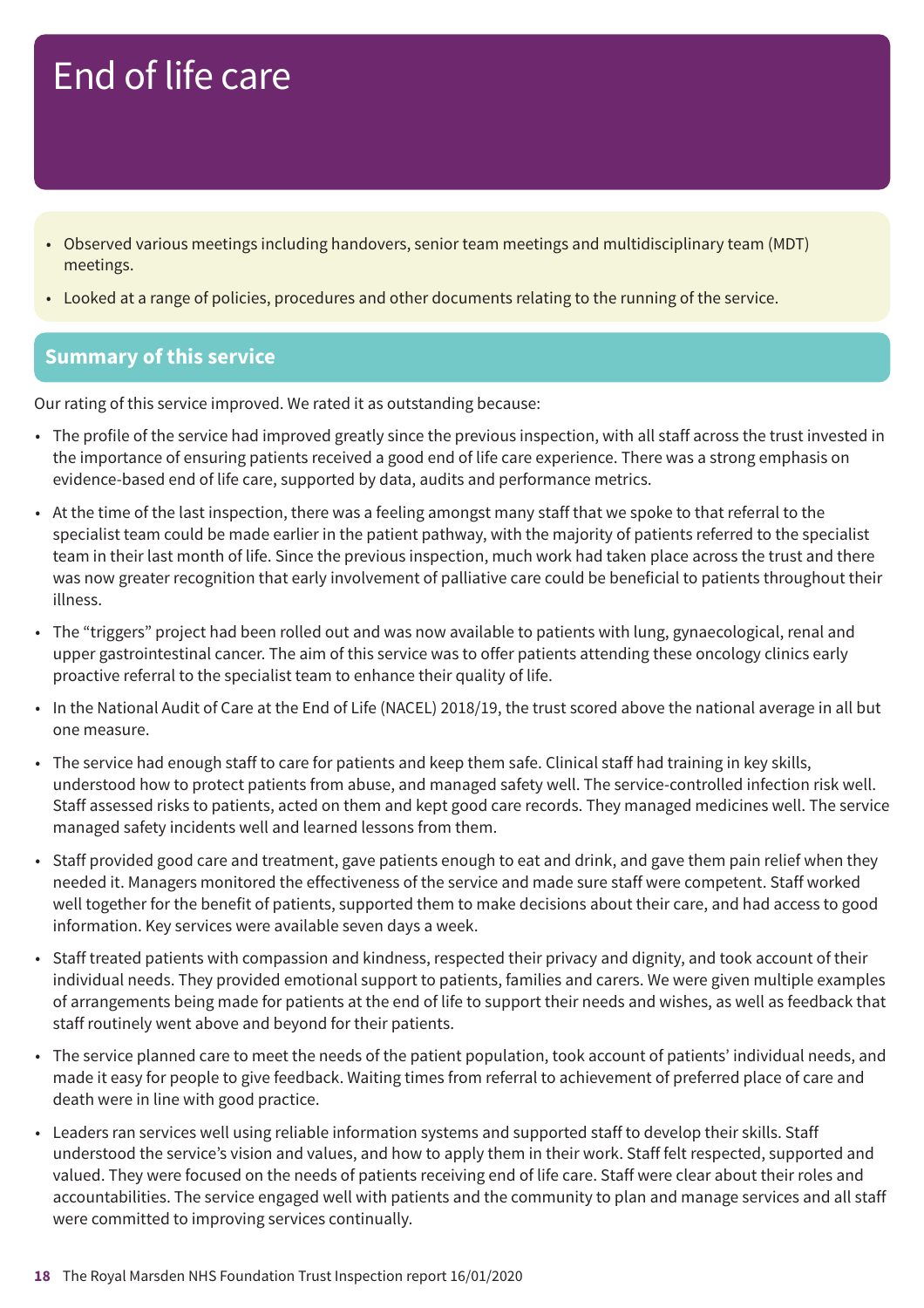### **Is the service safe?**



Our rating of safe stayed the same. We rated it as good because:

- At the last inspection, sufficient consultant cover was an identified risk by the trust. At this inspection, we found that this had improved and there were no consultant gaps. The service had enough staff with the right mix of qualifications and skills, to keep patients safe and provide the right care and treatment.
- The service provided mandatory training in key skills to all staff and made sure all clinical staff completed it.
- Staff understood how to protect patients from abuse and the service worked well with other agencies to do so. Staff had training on how to recognise and report abuse and they knew how to apply it.
- Staff used infection control measures when visiting patients on wards and transporting patients after death.
- The design, maintenance and use of facilities, premises and equipment kept people safe. Staff were trained to use them. Staff managed clinical waste well.
- Staff completed and updated risk assessments for each patient. Risk assessments considered patients who were deteriorating and in the last days or hours of their life.
- Staff kept detailed records of patients' care and treatment. Records were clear, up to date, stored securely and easily available to all staff providing care.
- The service used systems and processes to safely prescribe, administer, record and store medicines.
- The service managed patient safety incidents well. Staff recognised and reported incidents and near misses. Managers investigated incidents and shared lessons learned with the whole team and the wider service. When things went wrong, staff apologised and gave patients honest information and suitable support.

#### However:

- Not all porters had received their annual mandatory training update in the year prior to inspection.
- Staff in the bereavement and patient advice and liaison service (PALS) worked across sites and functions, with unanticipated demand leaving the service stretched at busy times.

### **Is the service effective?**

#### **Up––– two ratings Outstanding** ጥጥ

Our rating of effective improved. We rated it as outstanding because:

• At the time of the last inspection, there was a feeling amongst many staff that we spoke to that referral to the specialist team could be made earlier in the patient pathway, with the majority of patients referred to the specialist team in their last month of life. Since the previous inspection, much work had taken place across the trust and there was now greater recognition that early involvement of palliative care could be beneficial to patients throughout their illness. Accordingly, the name of had been changed to 'symptom control and palliative care' to reflect the fact that they did not just have a role in the last days of life.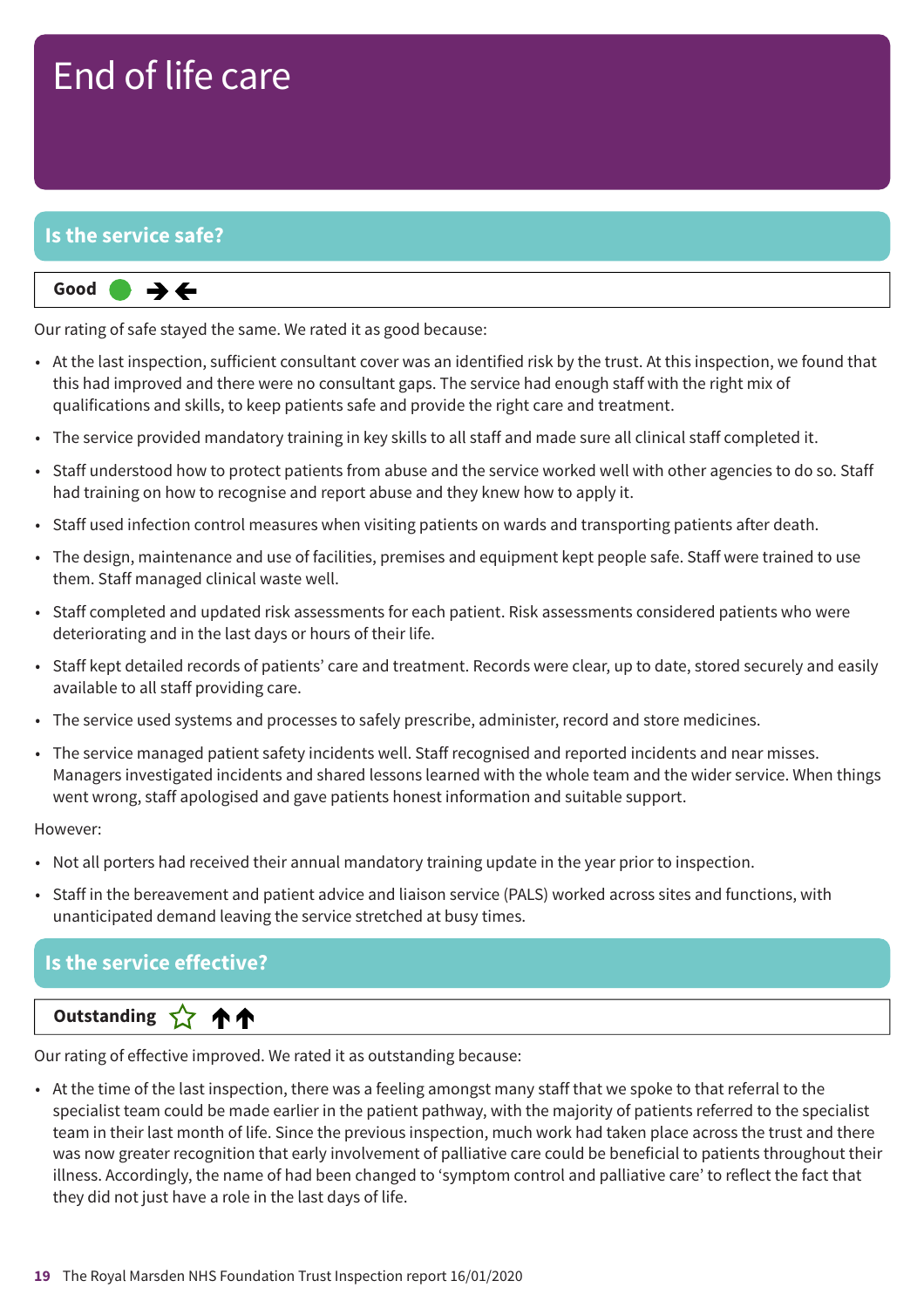- The "triggers" project had been rolled out and was now available to patients with lung, gynaecological, renal and upper gastrointestinal cancer. The aim of this service was to offer patients attending these oncology clinics early proactive referral to the specialist team to enhance their quality of life. For lung cancer patients involved in the "triggers" service, the median time between earliest palliative care review and date of death had increased to 254 days, compared to 79 days at baseline. Other data metrics also showed an improvement.
- In the National Audit of Care at the End of Life (NACEL) 2018/19, the trust scored above the national average in all but one measure.
- The service provided care and treatment based on national guidance and evidence-based practice. Managers checked to make sure staff followed guidance.
- Staff gave patients enough food and drink to meet their needs at the end of life. They used special feeding and hydration techniques when necessary. The service made adjustments for patients' religious, cultural and other needs.
- Staff assessed and monitored patients regularly to see if they were in pain, and gave pain relief in a timely way. They supported those unable to communicate using suitable assessment tools and gave additional pain relief to ease pain.
- Staff monitored the effectiveness of care and treatment. They used the findings to make improvements and achieved good outcomes for patients.
- The service made sure staff were competent for their roles. Managers appraised staff's work performance and held supervision meetings with them to provide support and development.
- Doctors, nurses and other healthcare professionals worked together as a team to benefit patients. They supported each other to provide good care.
- Key services were available seven days a week to support timely patient care.
- Staff gave patients practical support to help them live well until they died.
- Staff supported patients to make informed decisions about their care and treatment. They followed national guidance to gain patients' consent. They knew how to support patients who lacked capacity to make their own decisions or were experiencing mental ill health. They used agreed personalised measures that limit patients' liberty.

#### However:

• There was no formal training provided to staff who held bereavement meetings with families following a death.

#### **Is the service caring?**

### **Same–––rating Outstanding**

Our rating of caring stayed the same. We rated it as outstanding because:

- Staff treated patients with compassion and kindness, respected their privacy and dignity, and took account of their individual needs. We were given multiple examples of arrangements being made for patients at the end of life to support their needs and wishes, as well as feedback that staff routinely went above and beyond for their patients.
- Staff provided emotional support to patients, families and carers to minimise their distress. They understood patients' personal, cultural and religious needs. Staff told us that access to psychological support had improved since the time of the last inspection, and the way referrals were triaged had been improved in order to offer more effective interventions to patients.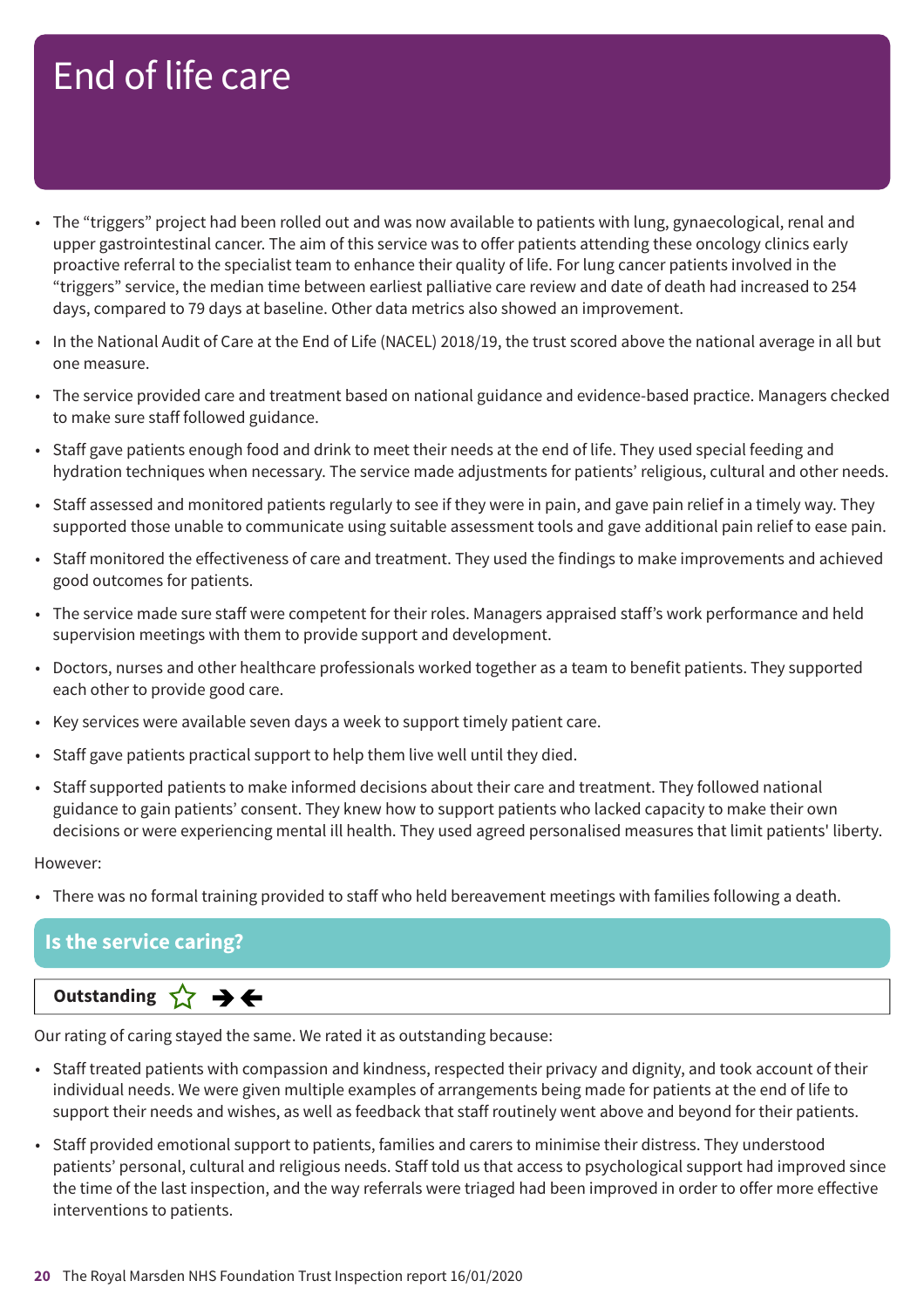• Staff supported and involved patients, families and carers to understand their condition and make decisions about their care and treatment. The trust gave patients access to an electronic system that enabled them to create an advanced care plan that could be shared across providers.

### **Is the service responsive?**



Our rating of responsive stayed the same. We rated it as good because:

- The service planned and provided care in a way that met the needs of their patient population and the communities served. It also worked with others in the wider system and local organisations to plan care.
- The service was inclusive and took account of patients' individual needs and preferences. Staff made reasonable adjustments to help patients access services. They coordinated care with other services and providers.
- Patients could access the specialist palliative care service when they needed it. Waiting times from referral to achievement of preferred place of care and death were in line with good practice.
- It was easy for people to give feedback and raise concerns about care received. The service treated concerns and complaints seriously, investigated them and shared lessons learned with all staff.

#### However:

• We were not assured that end of life care complaints were correctly collated in order to enable analysis.

### **Is the service well-led?**

### **Letter Cone Extending**

Our rating of well-led improved. We rated it as outstanding because:

- The profile of the service had improved greatly since the previous inspection, with all staff across the trust invested in the importance of ensuring patients received a good end of life care experience. There was a strong emphasis on evidence-based end of life care, supported by data, audits and performance metrics.
- Leaders had the integrity, skills and abilities to run the service. They understood and managed the priorities and issues the service faced. They were visible and approachable in the service for patients and staff.
- The service had a vision for what it wanted to achieve and a strategy to turn it into action, developed with all relevant stakeholders. The vision and strategy were focused on sustainability of services and aligned to local plans within the wider health economy. Leaders and staff understood and knew how to apply them and monitor progress.
- Staff felt respected, supported and valued. The service promoted equality and diversity in daily work, and provided opportunities for career development. The service had an open culture where patients, their families and staff could raise concerns without fear.
- Leaders operated effective governance processes, throughout the service and with partner organisations. Staff at all levels were clear about their roles and accountabilities and had regular opportunities to meet, discuss and learn from the performance of the service.
- Leaders and teams used systems to manage performance effectively. They identified and escalated relevant risks and issues and identified actions to reduce their impact. They had plans to cope with unexpected events.
- **21** The Royal Marsden NHS Foundation Trust Inspection report 16/01/2020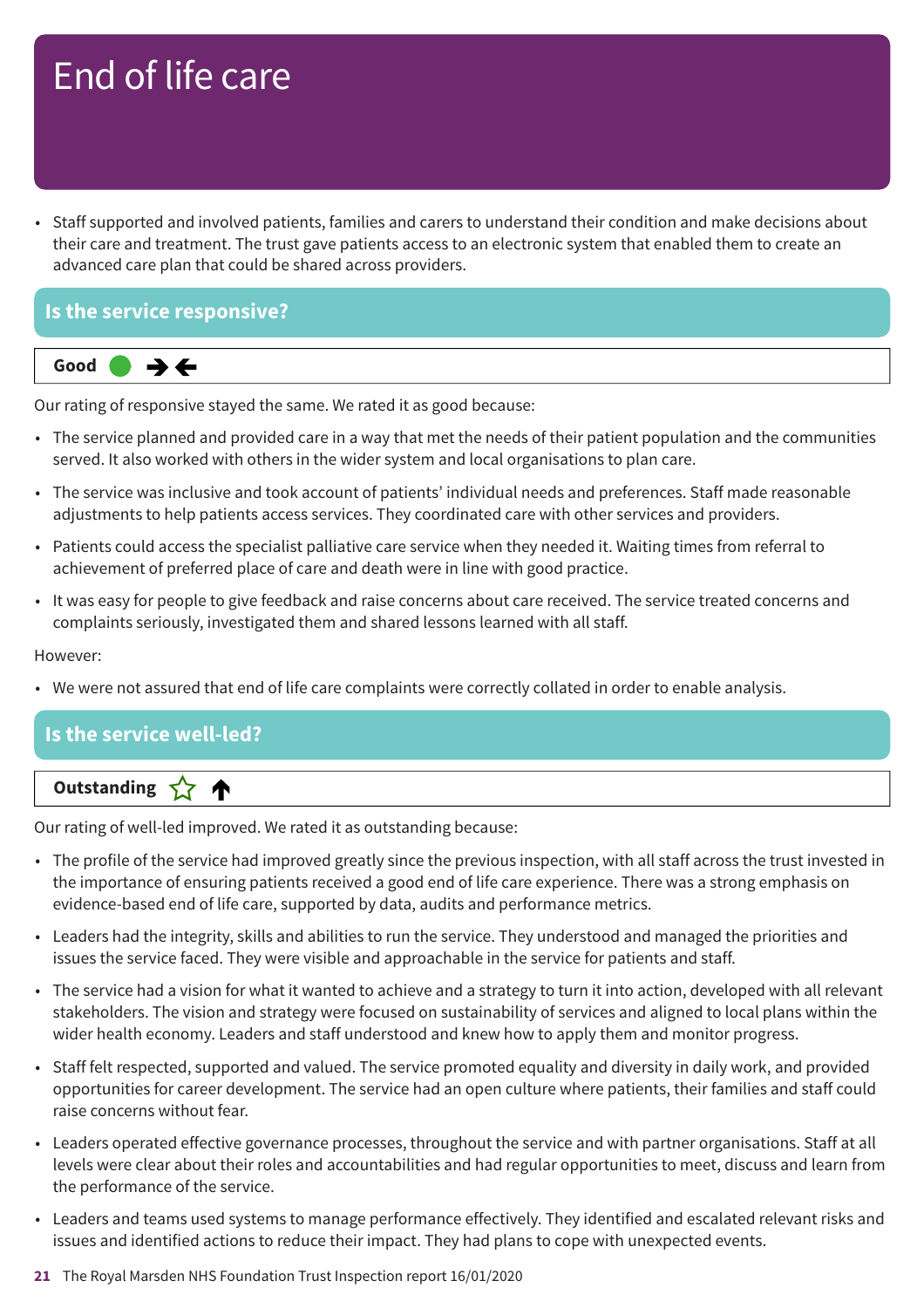- The service collected a wide range of reliable data and analysed it. Staff could find the data they needed, in easily accessible formats, to understand performance, make decisions and improvements. The information systems were integrated and secure. Data or notifications were consistently submitted to external organisations as required.
- Leaders and staff actively and openly engaged with patients, staff, equality groups, the public and local organisations to plan and manage services. They collaborated with partner organisations to help improve services for patients.
- All staff were committed to continually learning and improving services. They had a good understanding of quality improvement methods and the skills to use them. Leaders encouraged innovation and participation in research.

### **Outstanding practice**

• The "triggers" project had been rolled out and was now available to patients with lung, gynaecological, renal and upper gastrointestinal cancer, with plans to roll this out further. This service was underpinned by the use of a palliative care referral "trigger" tool which was used by the oncology clinical team to triage patients and identify those who would benefit from a formal assessment of palliative care needs, appropriate palliative care intervention and/or onward referral to other health professionals or teams. Evidence showed that use of the "triggers" tool supported a mechanism to provide palliative care to patients early in their cancer journey and improved the quality of life of patients. The trust planned to engage with external stakeholders in order to share "triggers" information and extend the offering to other units. A stakeholder conference was planned March 2020 to engage with other trusts, community palliative care teams and primary care teams

### Areas for improvement

- The trust should consider how to provide annual mandatory training updates to porters to ensure all receive this.
- The trust should consider reviewing staffing levels and arrangements for the bereavement and patient advice and liaison service (PALS).
- The trust should consider provision of formal training to PALS staff who hold bereavement meetings with families following a death.
- The trust should investigate how end of life care complaints are collated in order to enable full analysis.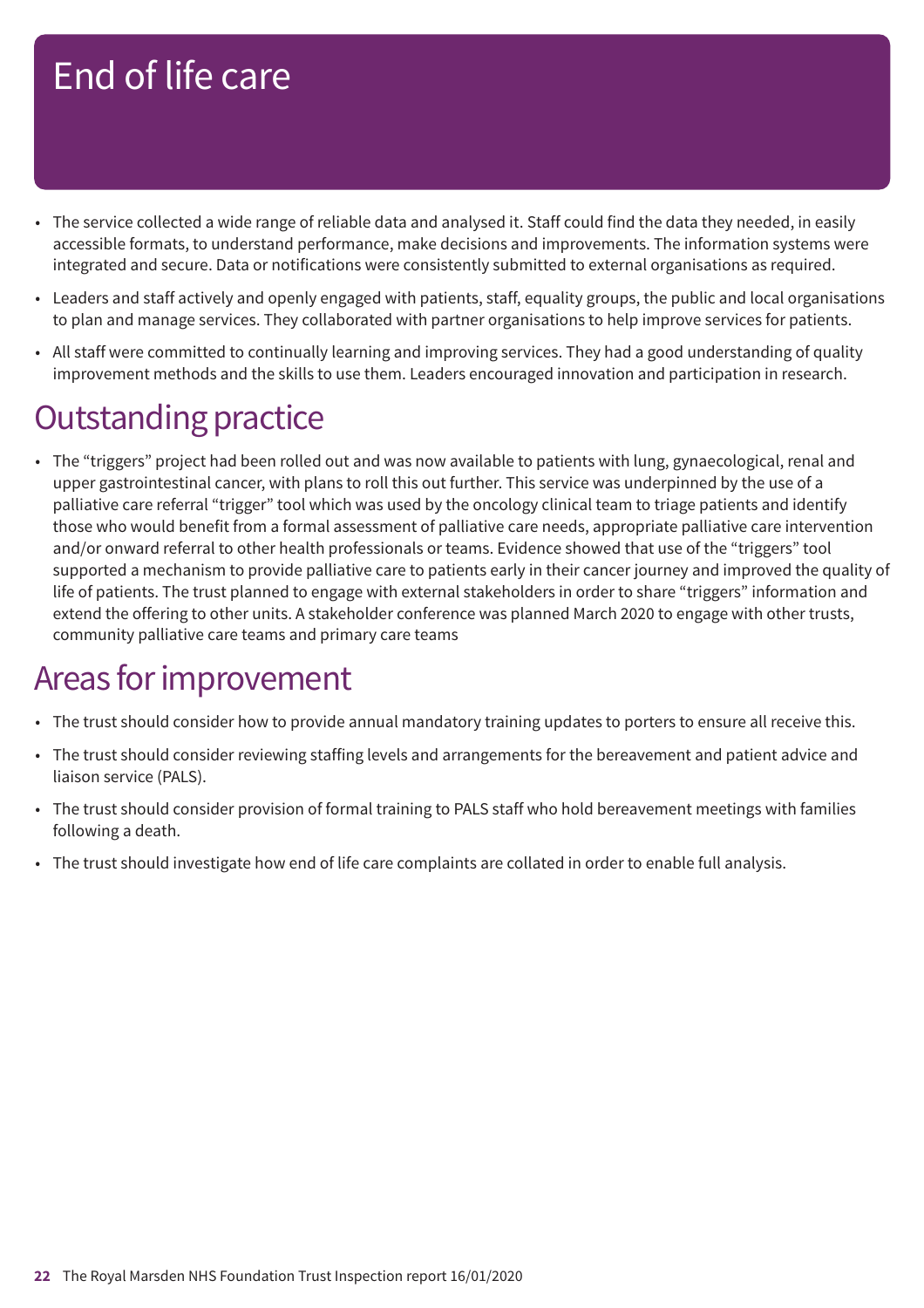### **Letter Cone Extending**

# Key facts and figures

Solid tumours at The Royal Marsden Hospital Chelsea, comprises of, urology, gastrointestinal, breast, gynaecological, head and neck, sarcoma, melanoma, lung, plastic surgery, skin, thyroid, neuro oncology and other rare cancers. As a recognised centre for the treatment of cancer, The Royal Marsden provides a specialist tertiary service for complex surgery and treats patients referred from all over the country and abroad.

here are seven operating theatres at The Royal Marsden, Chelsea. The trust provides surgery for upper gastrointestinal, lower gastrointestinal, liver resections, head and neck cancers, intra-abdominal and retroperitoneal sarcomas, plastics, breast, gynae and urology

There are seven wards in total; five are divided into tumour type. Burdett Coutts is a male only ward for gastrointestinal and genito-urinary treatment. Ellis Ward is female only, for treatment of breast, gynaecological, urological and gastrointestinal. Wilson Ward is a male and female ward for patients with sarcoma, melanoma, head and neck, lung and haematology cancers. The private wards of Granard House and Wiltshire Ward cater for patients with surgery and medical treatment. Both Horder and Markus Wards specialise in inpatient oncology, chemotherapy and medical needs.

*(Source: CQC Quality Report, The Royal Marsden – Chelsea)*

### **Summary of this service**

Our rating of this service improved. We rated it as outstanding because:

- The service was committed to improving services by learning from when things went well and when they went wrong, promoting training, research and innovation. The service had been recognised for innovative practices which had proven results in positively impacting safety, care and outcomes.
- The service engaged well with patients, staff, the public and local organisations to plan and manage appropriate services. The service was focussed on using views gathered from engagement to drive improvement efforts.
- Managers across the service promoted a positive culture that supported and valued staff, creating a sense of common purpose based on shared values. The culture was positive with a primary focus on patient care and experience.
- Staff monitored the effectiveness of care and treatment. They used the findings to make improvements and achieved leading outcomes for patients.
- The service provided care and treatment based on national guidance and evidence-based practice. Managers checked to make sure staff followed guidance. The service had been accredited under relevant clinical accreditation schemes.
- The service made sure staff were competent for their roles. Managers appraised staff's work performance and held supervision meetings with them to provide support and development
- Staff of different kinds worked together as a team to benefit patients. They supported each other to provide good care.
- Staff were exceptionally kind and caring and provided holistic patient centred care. They went the extra mile to ensure their patients felt their experience was the best they could provide and the patient was at the centre of care for the whole person.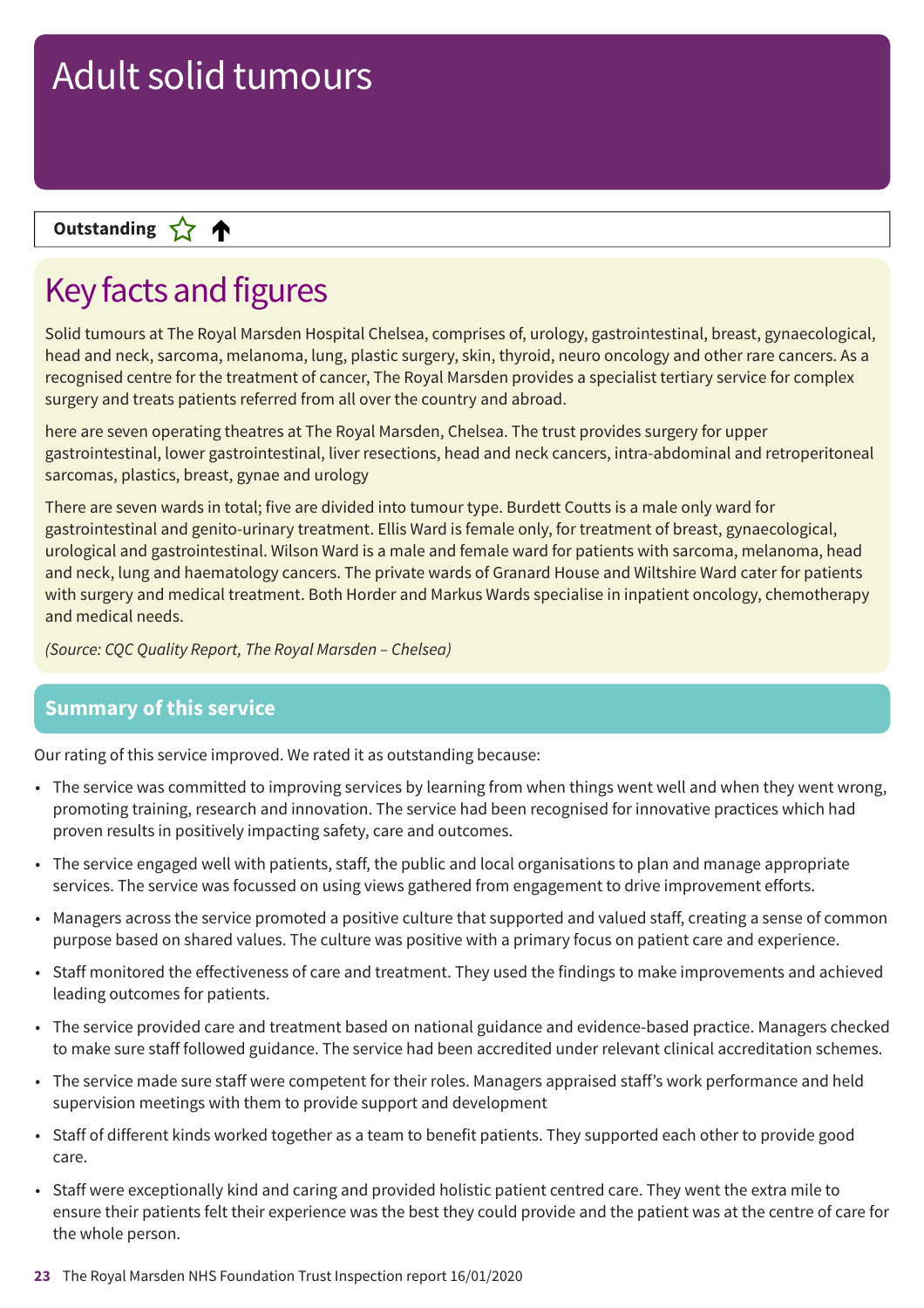- Feedback from people who used the service was continuously positive. Patients felt their care was delivered with exceptional kindness and patience. They believed that staff went above and beyond their expectations and without exception demonstrated compassion and empathy in their roles.
- The service provided a substantial and effective network of emotional support for patients. They anticipated and provided an array of services that may have been of benefit to patients and their support network. These considerations were given high value and implemented in a positive and proactive way, this support was embedded and integral to the care that was delivered.
- Patients and their relatives were treated as active partners in the planning and delivering of their care and treatment. We saw that staff were committed to working with patients and their relatives, gave them appropriate information and encouraged them to make joint decisions about their care.

#### **Is the service safe?**



Our rating of safe stayed the same. We rated it as good because:

- The service controlled infection risk well. The service used systems to identify and prevent surgical site infections. Staff used equipment and control measures to protect patients, themselves and others from infection. They kept equipment and the premises visibly clean.
- The service had enough staff with the right qualifications, skills, training and experience to keep people safe from avoidable harm and to provide the right care and treatment.
- The design, maintenance and use of facilities, premises and equipment kept people safe. Staff were trained to use them. Staff managed clinical waste well.
- Staff completed and updated risk assessments for each patient and removed or minimised risks. Staff identified and quickly acted upon patients at risk of deterioration.
- Staff kept detailed records of patients' care and treatment. Records were clear, up-to-date, stored securely and easily available to all staff providing care.
- The service used systems and processes to safely prescribe, administer, record and store medicines.
- The service managed patient safety incidents well. Staff recognised and reported incidents and near misses. Managers investigated incidents and shared lessons learned with the whole team and the wider service. When things went wrong, staff apologised and gave patients honest information and suitable support.
- Staff understood how to protect patients from abuse and the service worked well with other agencies to do so. Staff had training on how to recognise and report abuse and they knew how to apply it.
- The service used safety monitoring results well.

However;

• Mandatory training rates for medical staff needed improvement, but the service provided training in key skills to all staff.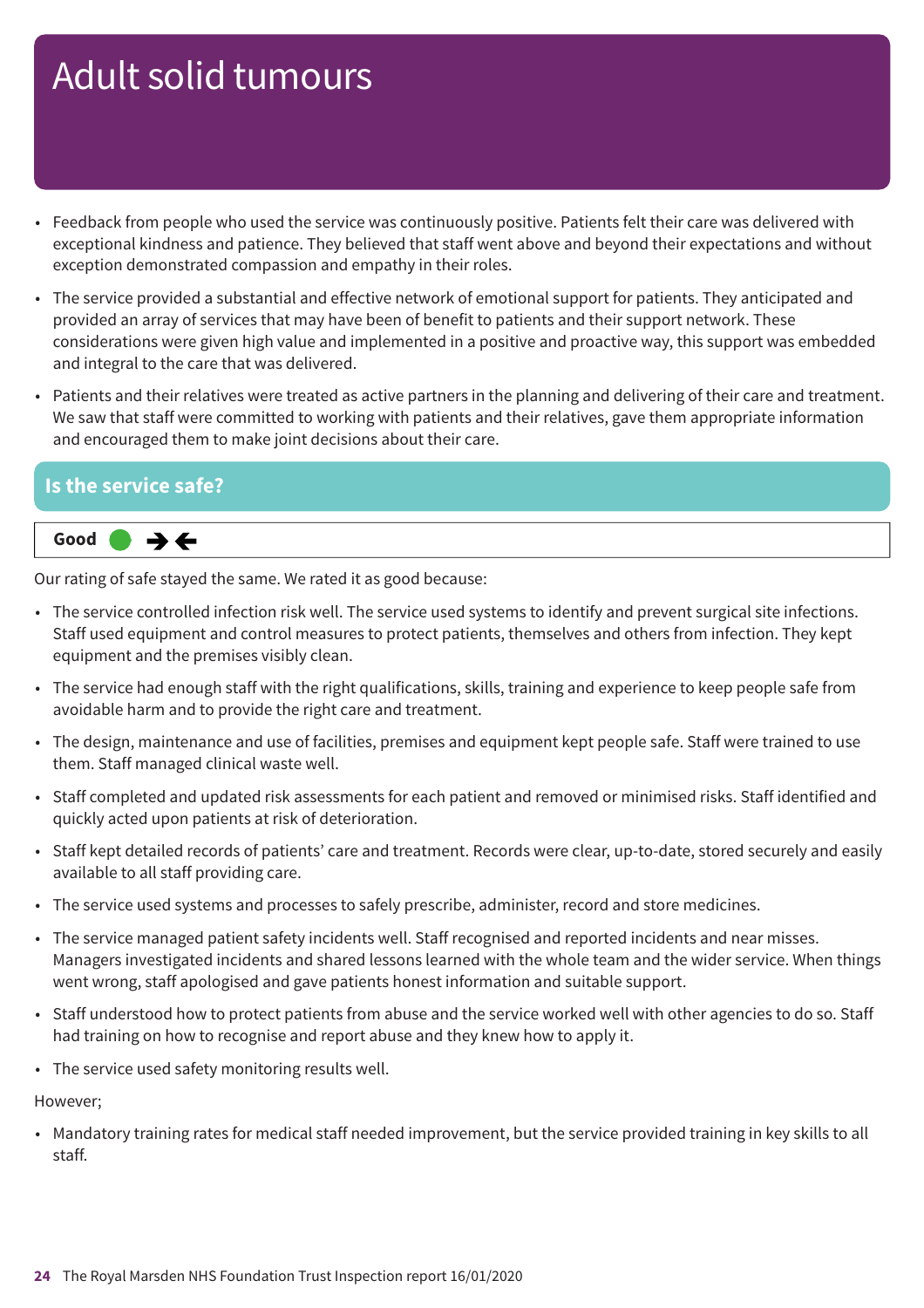### **Is the service effective?**

#### **Letter Cone Extending**

Our rating of effective improved. We rated it as outstanding because:

- We found there was a truly holistic approach to assessing, planning and delivering care and treatment to all people who use services. This includes addressing, where relevant, their nutrition, hydration and pain relief needs. The safe use of innovative and pioneering approaches to care and how it is delivered are actively encouraged. New evidencebased techniques and technologies were used to support the delivery of high-quality care.
- Staff monitored the effectiveness of care and treatment on an ongoing basis. They used the findings to make improvements and achieved patient outcomes which exceeded expectations. The effectiveness of the treatment provided to patients for specific tumour groups was much better than the national average and in some cases was regional or world leading.
- The service met and contributed to national guidance in relation to surgery and treatment for adult solid tumours. It routinely monitored staff compliance with national guidance and its own policies and took prompt action when things went wrong.
- We found the service to proactively pursue opportunities for national and global benchmarking and peer review. The service had been accredited under relevant clinical accreditation schemes. The service performed better than other London trusts in adopting risk stratified pathways. The service was involved in research to identify and adopt further stratified pathways beyond the current national recommendations.
- Staff of different kinds worked together as a team to benefit patients. They supported each other to provide good care. Multidisciplinary working was part of the trust culture and was evident across all trust sites.
- The service made sure staff were competent for their roles. Managers appraised staff's work performance and held supervision meetings with them to provide support and development.
- Staff gave patients enough food and drink to meet their needs and improve their health. The service made adjustments for patients' religious, cultural and other needs. Staff followed national guidelines to make sure patients fasting before surgery were not without food for long periods.
- Staff assessed and monitored patients regularly to see if they were in pain, and gave pain relief in a timely way. They supported those unable to communicate using suitable assessment tools and gave additional pain relief to ease pain.

### **Is the service caring?**

**Same–––rating Outstanding**

Our rating of caring stayed the same. We rated it as outstanding because:

- Staff were exceptionally kind and caring and provided holistic patient centred care. They went the extra mile to ensure their patients felt their experience was the best they could provide and the patient was at the centre of care for the whole person.
- Patients, their relatives and carers opinions, needs and involvement was highly valued by staff and all were included and considered in the planning and delivering of care.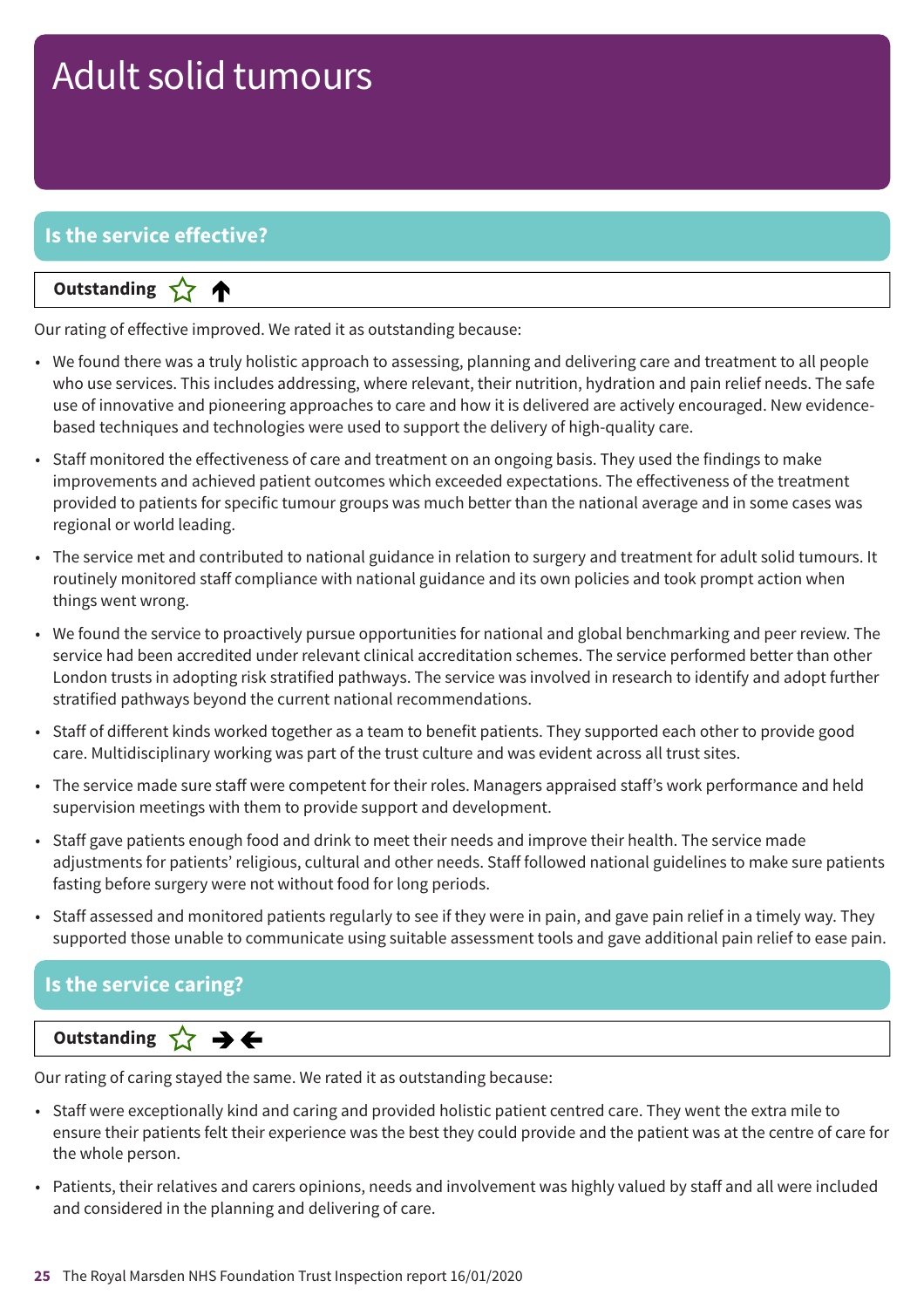- Patients told us they felt they were partners in the planning and delivery of care rather than having decisions and plans imposed on them. They felt empowered to contribute to decisions based on the attitudes and inclusivity of the staff they came into contact with.
- Feedback from people who used the service was continuously positive. Patients felt their care was delivered with exceptional kindness and patience. They believed that staff went above and beyond their expectations and without exception demonstrated compassion and empathy in their roles.
- The service provided a substantial and effective network of emotional support for patients. They anticipated and provided an array of services that may have been of benefit to patients and their support network. These considerations were given high value and implemented in a positive and proactive way, this support was embedded and integral to the care that was delivered.

#### **Is the service responsive?**



Our rating of responsive stayed the same. We rated it as good because:

- The trust's referral to treatment time for admitted pathways (18-weeks) for surgery was consistently better than the England average. People could access the service when they needed and the service was committed to continual improvements regarding this. Arrangements to admit, treat and discharge patients were in line with good practice.
- The trust planned and provided services, amenities and care in a way that met the needs of all people using the service locally and nationally including patients and their families.
- The service took account of patients' individual needs in a holistic manner including mental, emotional and social care needs.
- The service treated concerns and complaints seriously, investigated them and learned lessons from the results, and shared these with all staff. The service received more compliments and positive comments than complaints from people who used the service.

However;

• The management of waiting times from referral to treatment were in line with good practice, however the trust did not consistently meet the 62-day target.

### **Is the service well-led?**

#### **Letter Cone Extending**

Our rating of well-led improved. We rated it as outstanding because:

• There was a fully embedded and systematic approach to improvement, which made consistent use of improvement methodology. Improvement was the way to deal with performance and for the organisation to learn. Staff were empowered to lead and deliver change in care. There was a strong record of sharing work locally, nationally and internationally. Safe innovation was celebrated. There was a clear, systematic and proactive approach to seeking out and embedding new and more sustainable models of care.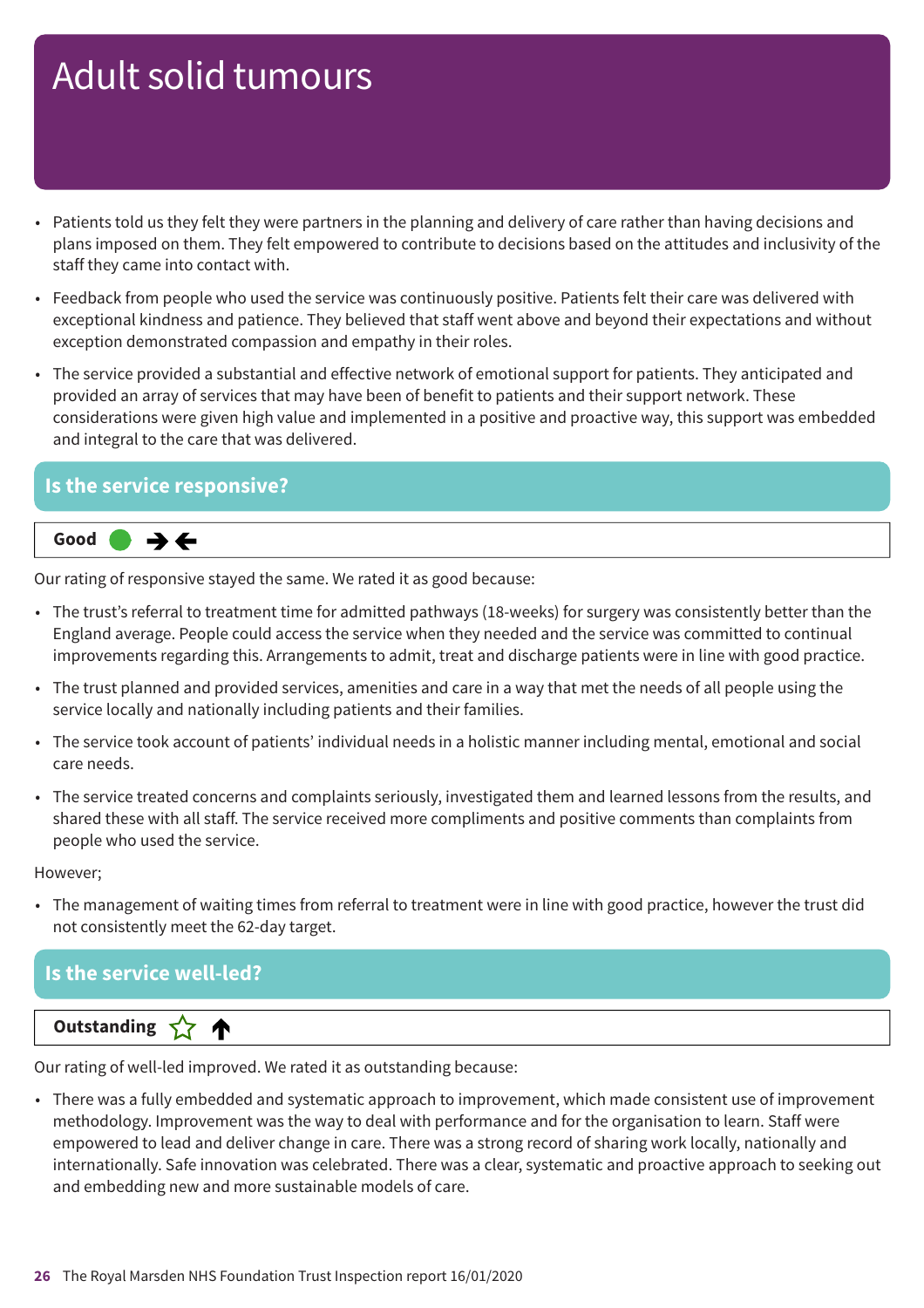- The service had been recognised for innovative practices which had proven results in positively impacting safety, care and outcomes. The service was a lead participator in global and regional research and clinical trials. The service provided national level support for specific advance cancers.
- The service had a track record in aiding other health organisations and professionals by education and training. The service was a national training hospital for robotic surgery.
- The service engaged proactively with patients, staff, the public and local organisations to plan and manage appropriate services. The service was focussed on using views gathered from engagement to drive improvement efforts. The service took a leadership role in its health system to identify and proactively address challenges and meet the needs of the population.
- Managers across the service promoted a positive culture that supported and valued staff, creating a sense of common purpose based on shared values. The culture was positive with a primary focus on patient care and experience. Staff across the service felt a part of a larger team and felt that they made a positive impact on patient care.
- The service had a detailed vision for what it wanted to achieve, and a detailed strategy developed with involvement from staff, external partners and key groups. The service and trust vision and strategy actively included working with and improving patient care and outcomes across their local cancer alliance and the wider healthcare sector.
- The service's vision outlined ambitions of being a sector specific leader in regards to patient outcomes and patient journey and we found there to be tangible plans in place to achieve this goal.
- Managers at all levels in the trust had the right skills and abilities to run a service providing high-quality sustainable care.
- The service used a systematic approach to continually improve the quality of its services and safeguarding high standards of care, we found this fully embedded into daily working practice.
- The service had effective systems for identifying risks, planning to eliminate or reduce them, and coping with both the expected and unexpected.
- The service collected, analysed, managed and used information well to support all its activities, using secure electronic systems with security safeguards.

### **Outstanding practice**

We found the following outstanding practice:

- We saw numerous examples covering an extended period of time where staff from the trust have published in academic journals their research and findings on various topics in the field of cancer including; treatment techniques, patient outcomes, innovations, research and clinical trials.
- We saw data and information which showed that the trust was involved in extensive research and clinical trials. Staff we spoke with told us that it was part of daily working at the hospital and was embedded into the governance structure of the trust. We saw evidence to show that over the period of September 2018 to August 2019 a total of 4,771 Royal Marsden patients were recruited onto clinical trials.
- The trust worked closely with its external academic partner which was a world leading London based university. Staff had access to educational and research grants through the university which promoted the culture of research and innovation.
- The trust has a robotic surgery fellowship programme that is charity funded for 10 years. The programme aims to recruit and train surgical staff for one year to produce a competent pool of robotic surgeons for the UK.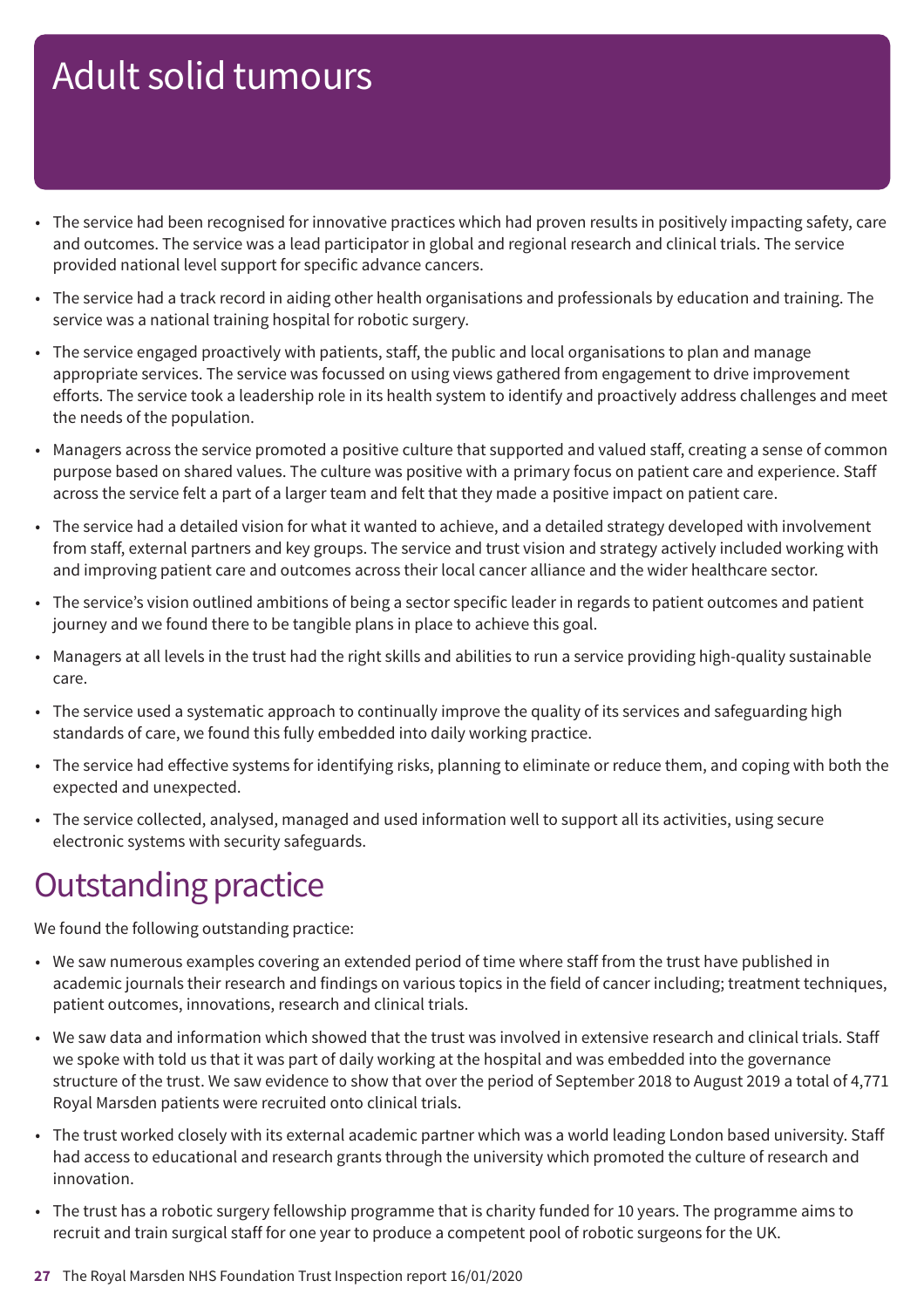- The trust operates the Royal Marsden School which educates approximately 700 nurses and allied health professionals across the United Kingdom each year in post-graduate Cancer studies to masters level.
- In 2018/2019 Royal Marsden senior nurses led a cancer education programs in Ghana, Tanzania and Palestine.
- The Marsden Manual, sets the standards and practice guidelines for general and cancer nursing nationally the electronic version is used in over 90% of Acute Trusts in England.
- Patients and their families or carers had access to complementary therapies and psychological services to enhance their emotional and holistic wellbeing.
- Psychological support service was provided to patients and their families, people were able to self-refer or be referred by their doctor or nurse. The team consisted of clinical psychologists, nurse counsellors and a consultant psychiatrist who worked with patients living with more complex mental health needs or those patients requiring medication. The service provided four different streams of care including acute mental health, non-directive led by counsellors, directive led by psychologists and family services.
- The trust is considered one of the largest European centres for the treatment of sarcomas, taking on complex retroperitoneal cases. The trust published outcome data in an international academic journal, the data was for nonmetastatic patients seen between 2004 and 2014. The data showed outcomes were comparable and better than other leading international centres.
- The trust has significantly lower rate for oesophageal patients with "positive circumferential margins" (19.8% compared to 25.1% nationally). A "positive circumferential margin" is when tumour cells are detected less than 1mm from the resection site, this is known to be associated with poor survival rates. The trust had a lower margin rate which meant patients had a higher chance of a better long-term outcome. This is similarly seen for gastric patients where the trust margin rate was 2.8% compared to 8.2% nationally.
- The trust has also conducted 70 cases of neoadjuvant FLOT chemotherapy resections which combines a new chemotherapy treatment with surgery providing better outcomes for patients.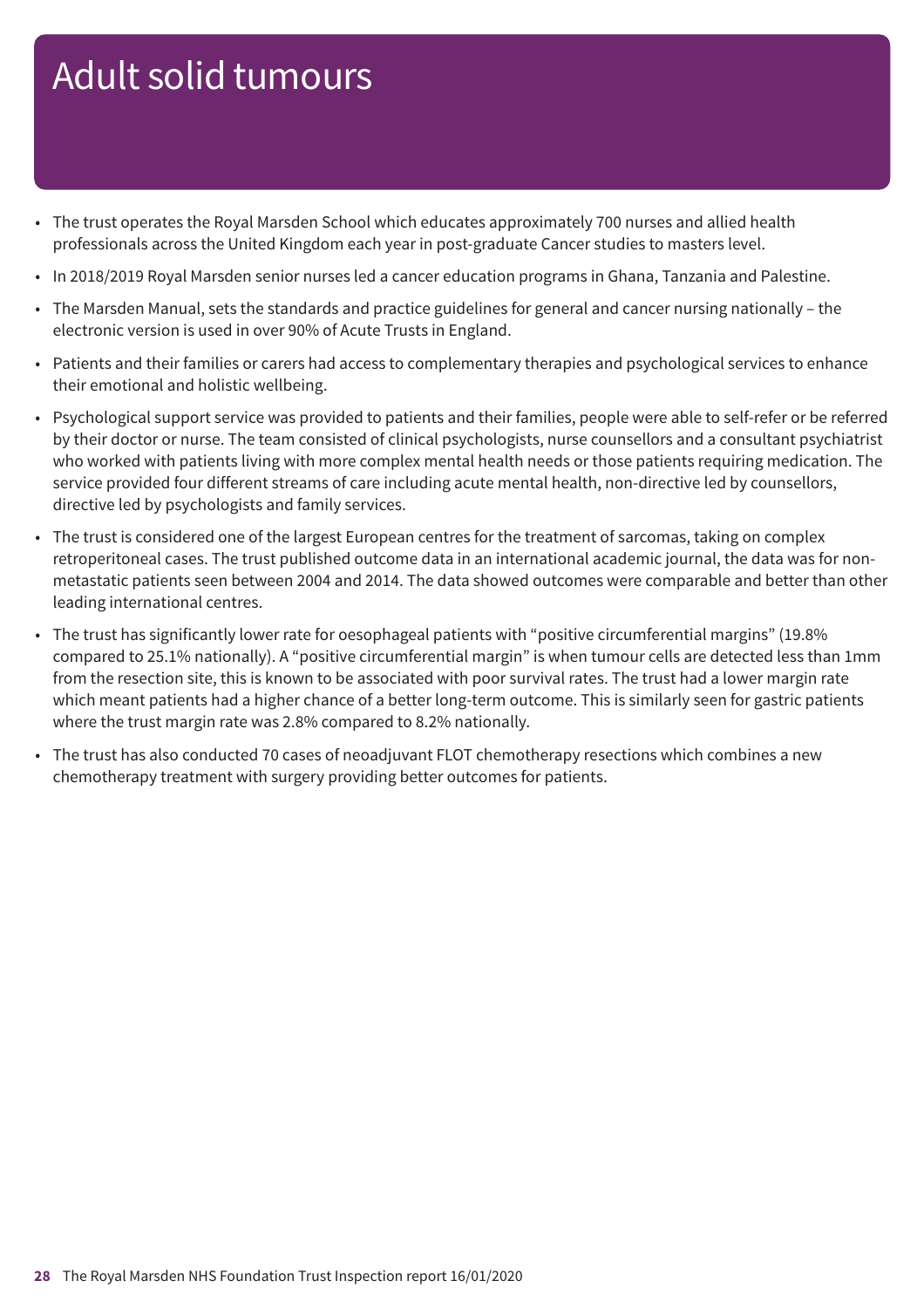

# The Royal Marsden - Sutton

Downs Road Sutton Surrey SM2 5PT Tel: 02086426011 www.royalmarsden.nhs.uk

### Key facts and figures

The Royal Marsden (Sutton) has a total of 106 inpatient beds.

There are no dedicated end of life care beds at the Sutton site, with patients cared for throughout the hospital with support from the specialist team. Across the whole trust, there were 236 deaths between February 2018 and January 2019.

The surgical department at Royal Marsden Sutton had two operating theatres with two surgical wards and one private ward. Smithers Ward is a 23-bedded ward for female surgical and medical oncology patients, which includes a fourbedded area for day surgery patients. Kennaway ward is an 11-bedded inpatient ward for male surgical and medical oncology patients. Robert Tiffany ward provides inpatient care for private patients for all forms of cancer treatment.

Between 10 and 12 September 2019 we inspected end of life care and adult solid tumours at Sutton.

### The Royal Marsden - Sutton

**Same–––rating Outstanding**

Our rating of services stayed the same. We rated them as outstanding because:

- We rated effective, caring and well-led as outstanding.
- We rated safe and responsive as good.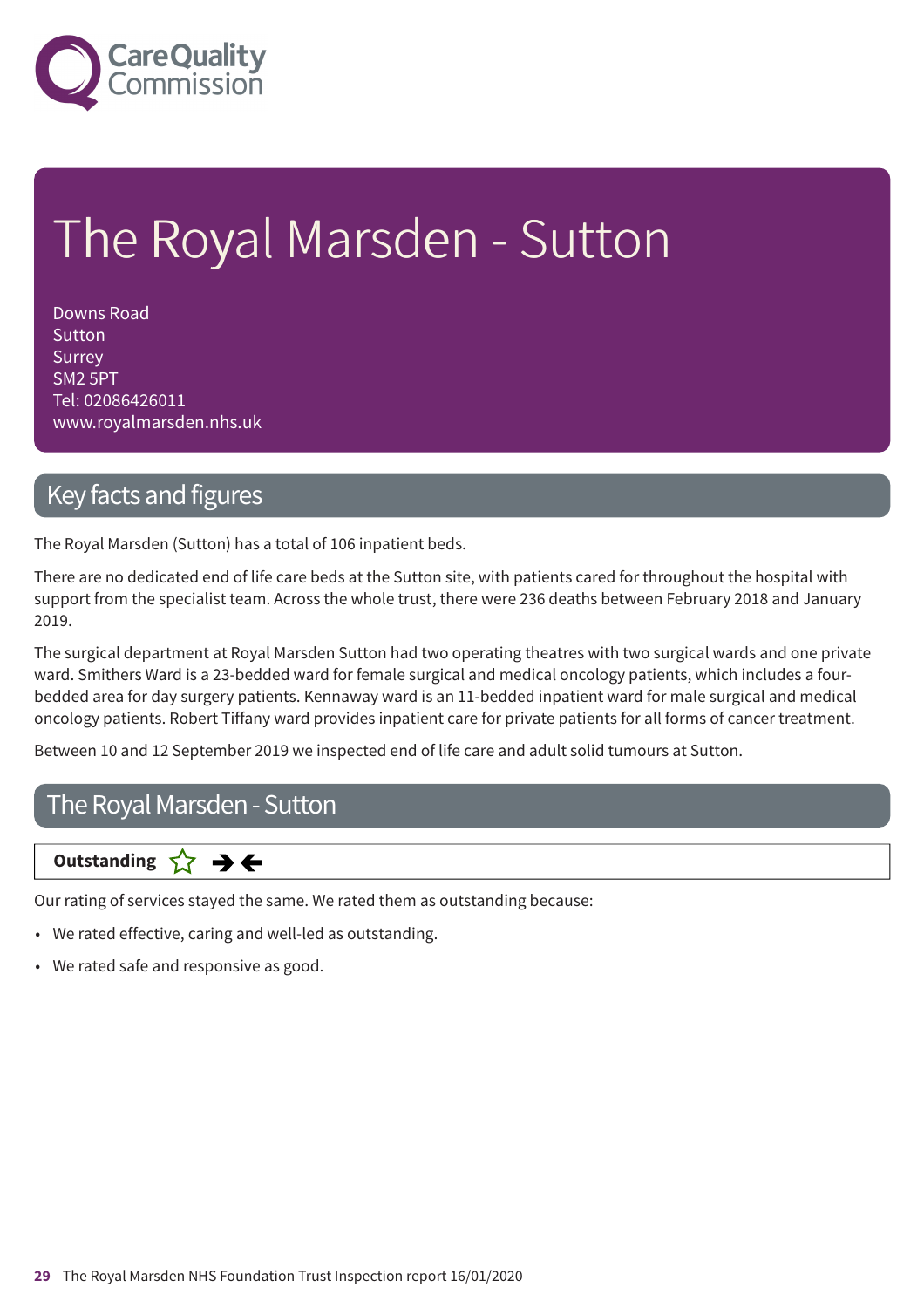### **Letter Cone Extending**

# Key facts and figures

End of life care encompasses all care given to patients who are approaching the end of their life and following death. It may be given on any ward or within any service in a trust. It includes aspects of essential nursing care, specialist palliative care, and bereavement support and mortuary services.

The trust provides end of life care at two of sites: Chelsea and Sutton. There are no dedicated end of life care beds at the Sutton site, with patients cared for throughout the hospital with support from the specialist team. The specialist team at the trust is comprised of a multi-professional team providing a 24/7 visiting, advisory service to patients and staff at across the trust. The team supports patients and their families at all stages of their cancer journey from diagnosis to when anti-cancer treatment is finished. It comprises the hospital support and hospital2home teams and provides consultant support to patients attending The Royal Brompton Hospital.

There was a body store with space for 16 deceased patients at the Sutton site, managed by the anatomical pathology technician. There was a service line agreement held by the trust to transfer bodies to another local trust if they required post mortem.

The administrative arrangements relating to death, including liaising with funeral directors, was undertaken by the Patient Advice and Liaison Service (PALS) and the anatomical pathology technician. The PALS and bereavement service were combined, with PALS staff performing a dual role. Since the last inspection, the trust had introduced bereavement meetings facilitated in rooms next to the PALS office. These meetings were designed to provide families with practical guidance, advice and signposting to support in the event of bereavement.

Across the whole trust, there were 236 deaths between February 2018 and January 2019.

The core service was last inspected in April 2016. The service was rated good overall. Safe, caring, responsive and well led were rated good, and effective was rated requires improvement.

Our inspection was announced (staff knew we were coming) as we were piloting a new cancer assessment framework.

During the inspection visit, the inspection team:

- Visited the wards across the hospital, completed a tour of the environment and observed how ward staff were caring for patients
- Spoke with 18 staff including a consultant, a junior doctor, nursing staff in the specialist team and on the wards, the lead for complementary therapies, a chaplain, the PALS and bereavement lead and the anatomical pathology technician.
- Spoke with two patients and three carers or relatives of patients using the service.
- Looked at the care and treatment records of seven patients and seven Do Not Attempt Cardio-pulmonary Resuscitation (DNACPR) forms.
- Looked at medication management and five medication administration records.
- Observed various meetings including handovers, senior team meetings and multidisciplinary team (MDT) meetings.
- Looked at a range of policies, procedures and other documents relating to the running of the service.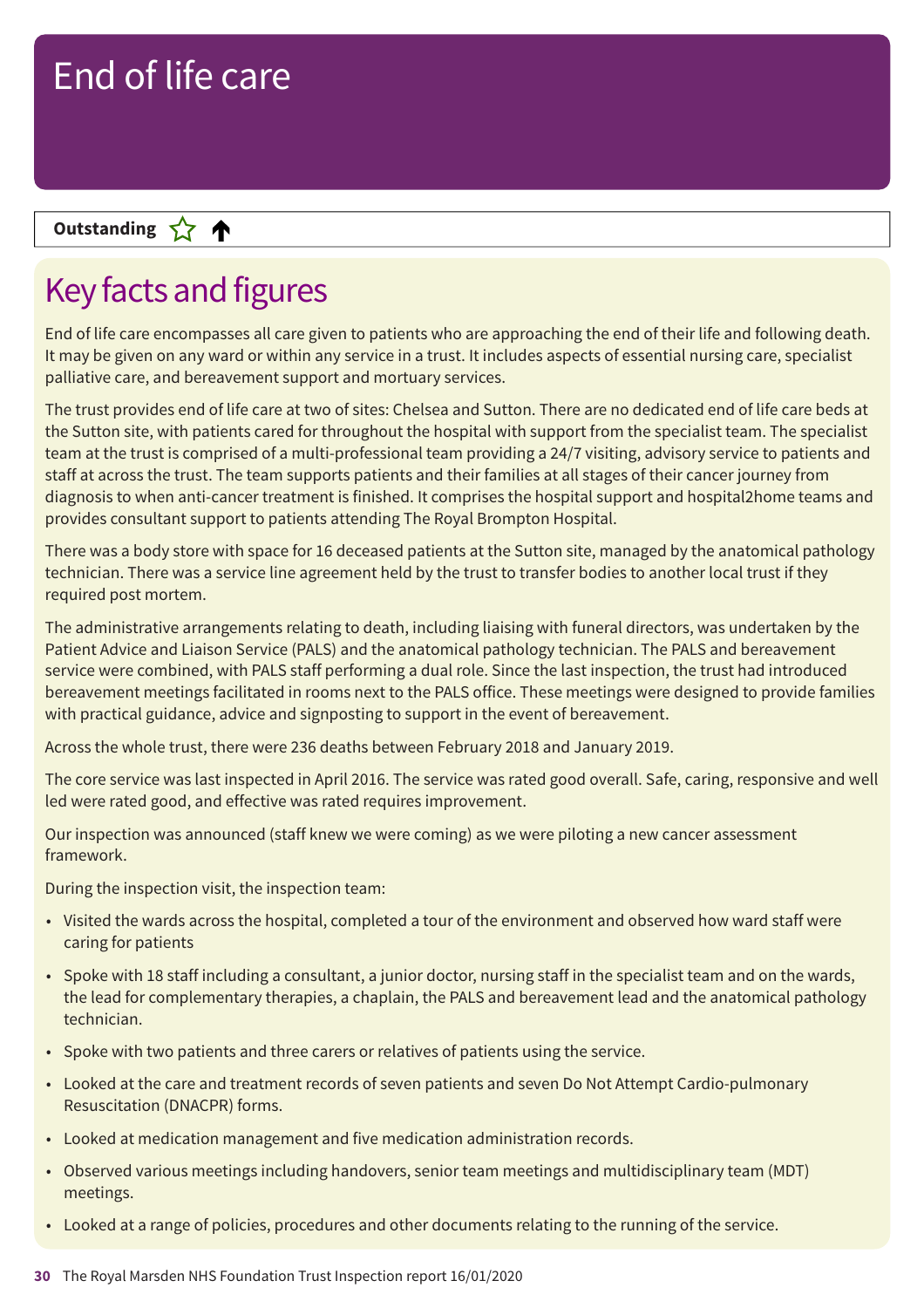### **Summary of this service**

Our rating of this service improved. We rated it as outstanding because:

- The profile of the service had improved greatly since the previous inspection, with all staff across the trust invested in the importance of ensuring patients received a good end of life care experience. There was a strong emphasis on evidence-based end of life care, supported by data, audits and performance metrics.
- At the time of the last inspection, there was a feeling amongst many staff that we spoke to that referral to the specialist team could be made earlier in the patient pathway, with the majority of patients referred to the specialist team in their last month of life. Since the previous inspection, much work had taken place across the trust and there was now greater recognition that early involvement of palliative care could be beneficial to patients throughout their illness.
- The "triggers" project had been rolled out and was now available to patients with lung, gynaecological, renal and upper gastrointestinal cancer. The aim of this service was to offer patients attending these oncology clinics early proactive referral to the specialist team to enhance their quality of life.
- In the National Audit of Care at the End of Life (NACEL) 2018/19, the trust scored above the national average in all but one measure.
- The service had enough staff to care for patients and keep them safe. Clinical staff had training in key skills, understood how to protect patients from abuse, and managed safety well. The service-controlled infection risk well. Staff assessed risks to patients, acted on them and kept good care records. They managed medicines well. The service managed safety incidents well and learned lessons from them.
- Staff provided good care and treatment, gave patients enough to eat and drink, and gave them pain relief when they needed it. Managers monitored the effectiveness of the service and made sure staff were competent. Staff worked well together for the benefit of patients, supported them to make decisions about their care, and had access to good information. Key services were available seven days a week.
- Staff treated patients with compassion and kindness, respected their privacy and dignity, and took account of their individual needs. They provided emotional support to patients, families and carers. We were given multiple examples of arrangements being made for patients at the end of life to support their needs and wishes, as well as feedback that staff routinely went above and beyond for their patients.
- The service planned care to meet the needs of the patient population, took account of patients' individual needs, and made it easy for people to give feedback. Waiting times from referral to achievement of preferred place of care and death were in line with good practice.
- Leaders ran services well using reliable information systems and supported staff to develop their skills. Staff understood the service's vision and values, and how to apply them in their work. Staff felt respected, supported and valued. They were focused on the needs of patients receiving end of life care. Staff were clear about their roles and accountabilities. The service engaged well with patients and the community to plan and manage services and all staff were committed to improving services continually.

#### **Is the service safe?**

**Same–––rating Good –––**  $\rightarrow$   $\leftarrow$ 

Our rating of safe stayed the same. We rated it as good because:

**31** The Royal Marsden NHS Foundation Trust Inspection report 16/01/2020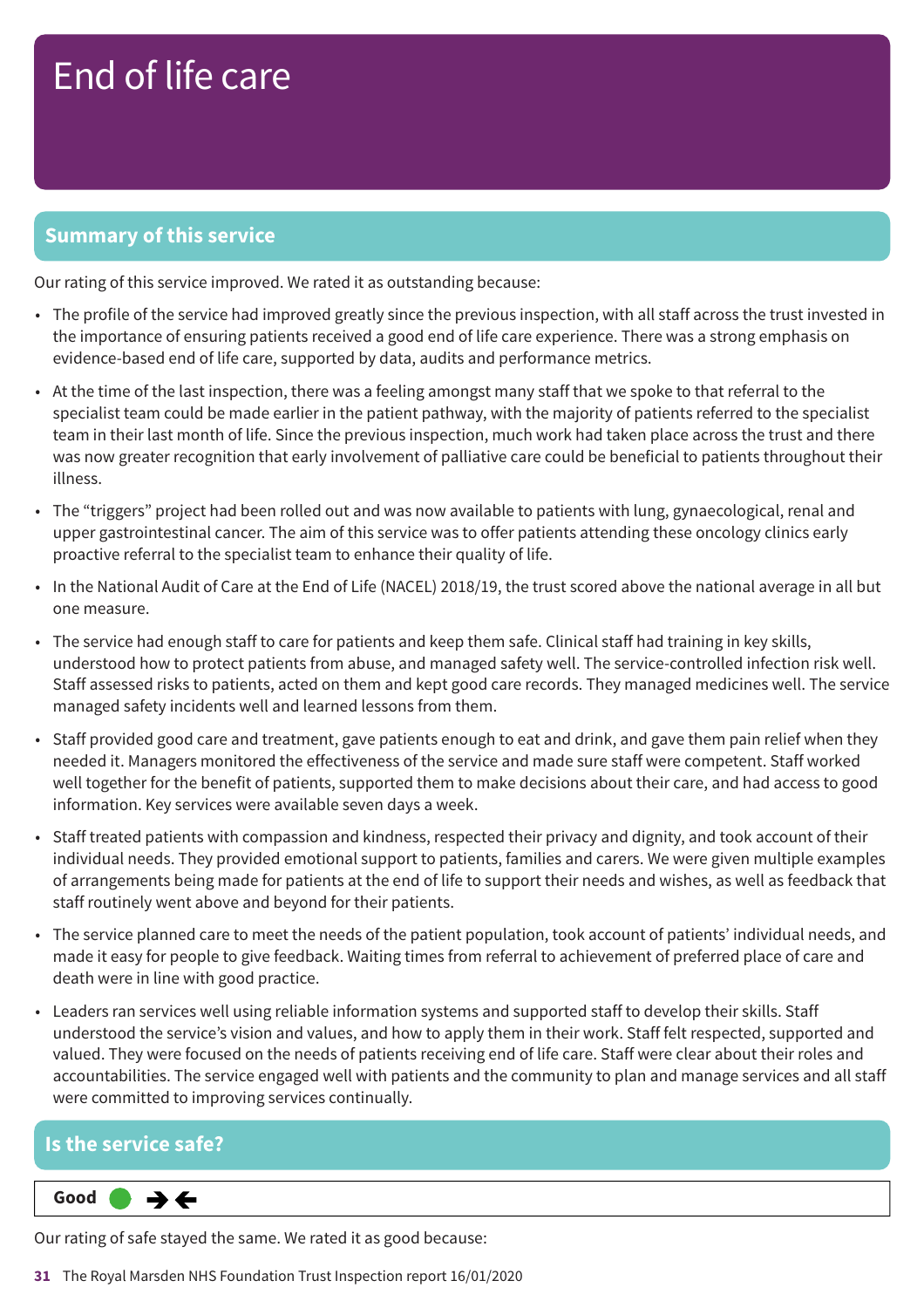- The service provided mandatory training in key skills to all staff and made sure all clinical staff completed it.
- Staff understood how to protect patients from abuse and the service worked well with other agencies to do so. Staff had training on how to recognise and report abuse and they knew how to apply it.
- Staff used infection control measures when visiting patients on wards and transporting patients after death.
- The design, maintenance and use of facilities, premises and equipment kept people safe. Staff were trained to use them. Staff managed clinical waste well.
- Staff completed and updated risk assessments for each patient. Risk assessments considered patients who were deteriorating and in the last days or hours of their life.
- The service had enough staff with the right mix of qualifications and skills, to keep patients safe and provide the right care and treatment.
- Staff kept detailed records of patients' care and treatment. Records were clear, up to date, stored securely and easily available to all staff providing care.
- The service used systems and processes to safely prescribe, administer, record and store medicines.
- The service managed patient safety incidents well. Staff recognised and reported incidents and near misses. Managers investigated incidents and shared lessons learned with the whole team and the wider service. When things went wrong, staff apologised and gave patients honest information and suitable support.

#### However:

- Not all porters had received their annual mandatory training update in the year prior to inspection.
- Staff in the bereavement and patient advice and liaison service (PALS) worked across sites and functions, with unanticipated demand leaving the service stretched at busy times.

### **Is the service effective?**

### **Up––– two ratings Outstanding**

Our rating of effective improved. We rated it as outstanding because:

- At the time of the last inspection, there was a feeling amongst many staff that we spoke to that referral to the specialist team could be made earlier in the patient pathway, with the majority of patients referred to the specialist team in their last month of life. Since the previous inspection, much work had taken place across the trust and there was now greater recognition that early involvement of palliative care could be beneficial to patients throughout their illness. Accordingly, the name of had been changed to 'symptom control and palliative care' to reflect the fact that they did not just have a role in the last days of life.
- The "triggers" project had been rolled out and was now available to patients with lung, gynaecological, renal and upper gastrointestinal cancer. The aim of this service was to offer patients attending these oncology clinics early proactive referral to the specialist team to enhance their quality of life. For lung cancer patients involved in the "triggers" service, the median time between earliest palliative care review and date of death had increased to 254 days, compared to 79 days at baseline. Other data metrics also showed an improvement.
- In the National Audit of Care at the End of Life (NACEL) 2018/19, the trust scored above the national average in all but one measure.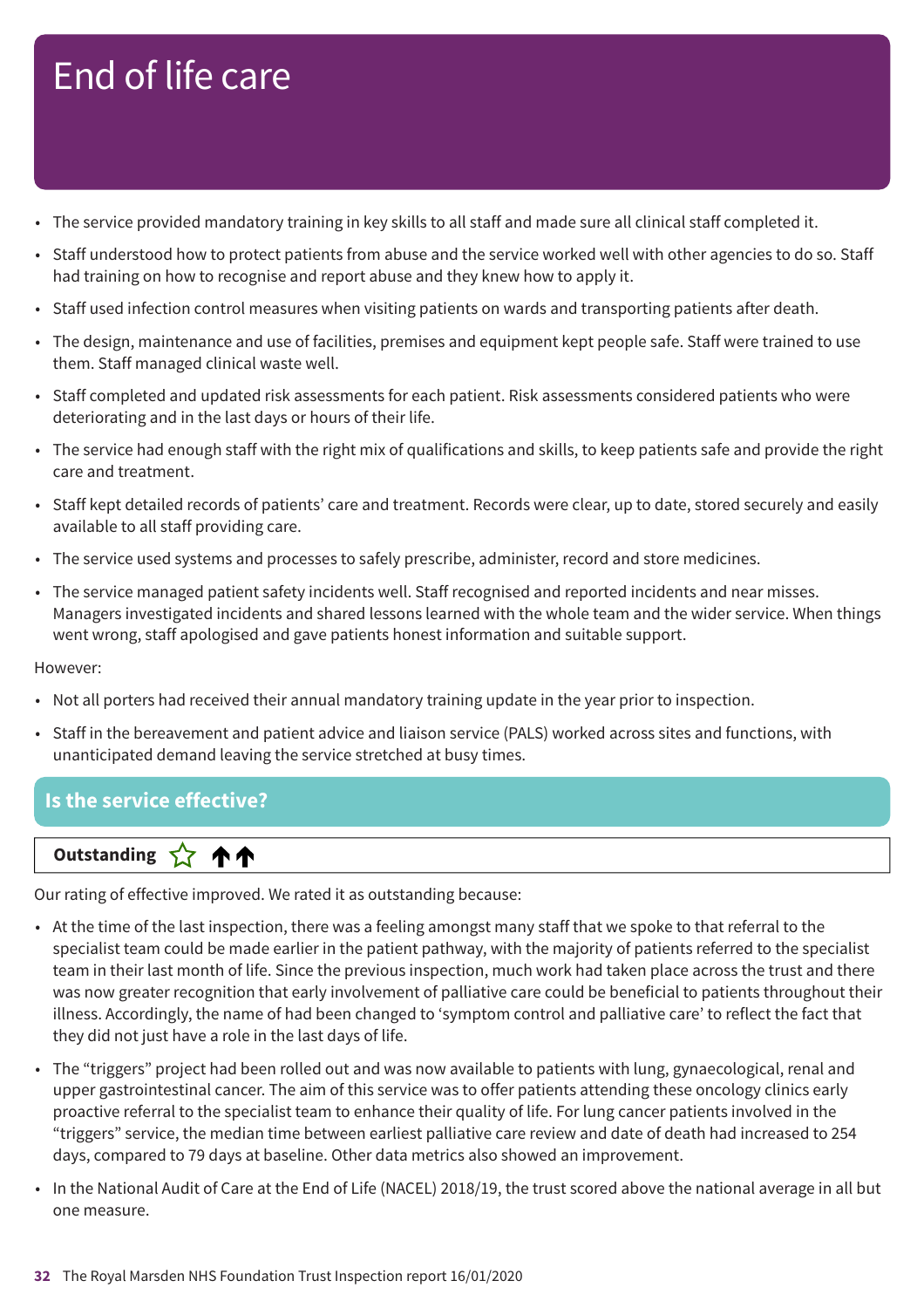- The service provided care and treatment based on national guidance and evidence-based practice. Managers checked to make sure staff followed guidance.
- Staff gave patients enough food and drink to meet their needs at the end of life. They used special feeding and hydration techniques when necessary. The service made adjustments for patients' religious, cultural and other needs.
- Staff assessed and monitored patients regularly to see if they were in pain, and gave pain relief in a timely way. They supported those unable to communicate using suitable assessment tools and gave additional pain relief to ease pain.
- Staff monitored the effectiveness of care and treatment. They used the findings to make improvements and achieved good outcomes for patients.
- The service made sure staff were competent for their roles. Managers appraised staff's work performance and held supervision meetings with them to provide support and development.
- Doctors, nurses and other healthcare professionals worked together as a team to benefit patients. They supported each other to provide good care.
- Key services were available seven days a week to support timely patient care.
- Staff gave patients practical support to help them live well until they died.
- Staff supported patients to make informed decisions about their care and treatment. They followed national guidance to gain patients' consent. They knew how to support patients who lacked capacity to make their own decisions or were experiencing mental ill health. They used agreed personalised measures that limit patients' liberty.

However:

• There was no formal training provided to staff who held bereavement meetings with families following a death.

#### **Is the service caring?**

### **Letter Cone Extending**

Our rating of caring improved. We rated it as outstanding because:

- Staff treated patients with compassion and kindness, respected their privacy and dignity, and took account of their individual needs. We were given multiple examples of arrangements being made for patients at the end of life to support their needs and wishes, as well as feedback that staff routinely went above and beyond for their patients.
- Staff provided emotional support to patients, families and carers to minimise their distress. They understood patients' personal, cultural and religious needs. Staff told us that access to psychological support had improved since the time of the last inspection, and the way referrals were triaged had been improved in order to offer more effective interventions to patients.
- Staff supported and involved patients, families and carers to understand their condition and make decisions about their care and treatment. The trust gave patients access to an electronic system that enabled them to create an advanced care plan that could be shared across providers.

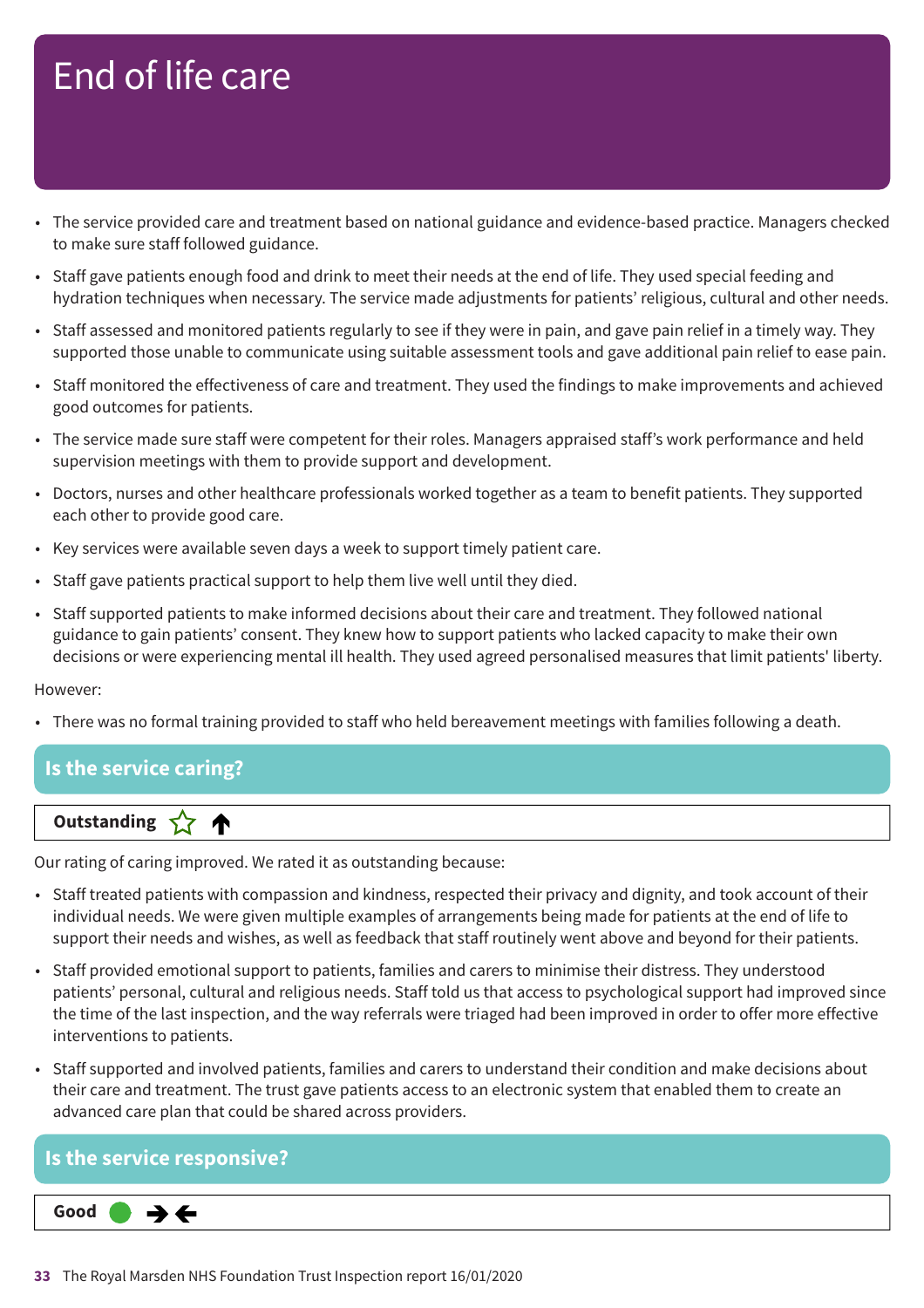Our rating of responsive stayed the same. We rated it as good because:

- The service planned and provided care in a way that met the needs of their patient population and the communities served. It also worked with others in the wider system and local organisations to plan care.
- The service was inclusive and took account of patients' individual needs and preferences. Staff made reasonable adjustments to help patients access services. They coordinated care with other services and providers.
- Patients could access the specialist palliative care service when they needed it. Waiting times from referral to achievement of preferred place of care and death were in line with good practice.
- It was easy for people to give feedback and raise concerns about care received. The service treated concerns and complaints seriously, investigated them and shared lessons learned with all staff.

However:

- Due to constraints of the estate, there remained a lack of space in terms of quiet or private rooms on some of the wards, with little space for grieving relatives to gather.
- We were not assured that end of life care complaints were correctly collated in order to enable analysis.

#### **Is the service well-led?**

**Letter Cone Extending** 

Our rating of well-led improved. We rated it as outstanding because:

- The profile of the service had improved greatly since the previous inspection, with all staff across the trust invested in the importance of ensuring patients received a good end of life care experience. There was a strong emphasis on evidence-based end of life care, supported by data, audits and performance metrics.
- Leaders had the integrity, skills and abilities to run the service. They understood and managed the priorities and issues the service faced. They were visible and approachable in the service for patients and staff.
- The service had a vision for what it wanted to achieve and a strategy to turn it into action, developed with all relevant stakeholders. The vision and strategy were focused on sustainability of services and aligned to local plans within the wider health economy. Leaders and staff understood and knew how to apply them and monitor progress.
- Staff felt respected, supported and valued. The service promoted equality and diversity in daily work, and provided opportunities for career development. The service had an open culture where patients, their families and staff could raise concerns without fear.
- Leaders operated effective governance processes, throughout the service and with partner organisations. Staff at all levels were clear about their roles and accountabilities and had regular opportunities to meet, discuss and learn from the performance of the service.
- Leaders and teams used systems to manage performance effectively. They identified and escalated relevant risks and issues and identified actions to reduce their impact. They had plans to cope with unexpected events.
- The service collected a wide range of reliable data and analysed it. Staff could find the data they needed, in easily accessible formats, to understand performance, make decisions and improvements. The information systems were integrated and secure. Data or notifications were consistently submitted to external organisations as required.
- Leaders and staff actively and openly engaged with patients, staff, equality groups, the public and local organisations to plan and manage services. They collaborated with partner organisations to help improve services for patients.
- **34** The Royal Marsden NHS Foundation Trust Inspection report 16/01/2020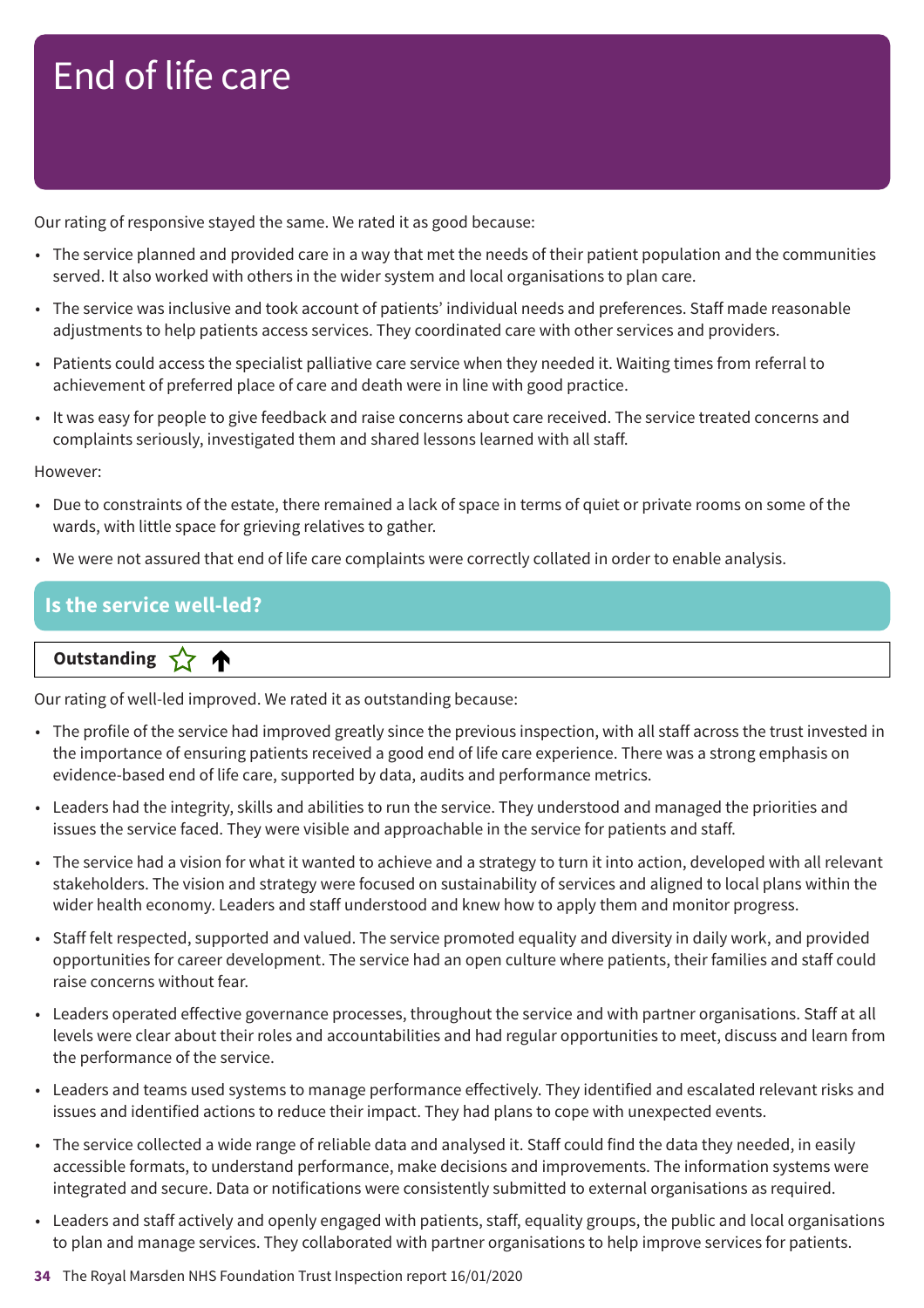• All staff were committed to continually learning and improving services. They had a good understanding of quality improvement methods and the skills to use them. Leaders encouraged innovation and participation in research.

# **Outstanding practice**

• The "triggers" project had been rolled out and was now available to patients with lung, gynaecological, renal and upper gastrointestinal cancer, with plans to roll this out further. This service was underpinned by the use of a palliative care referral "trigger" tool which was used by the oncology clinical team to triage patients and identify those who would benefit from a formal assessment of palliative care needs, appropriate palliative care intervention and/or onward referral to other health professionals or teams. Evidence showed that use of the "triggers" tool supported a mechanism to provide palliative care to patients early in their cancer journey and improved the quality of life of patients. The trust planned to engage with external stakeholders in order to share "triggers" information and extend the offering to other units. A stakeholder conference was planned March 2020 to engage with other trusts, community palliative care teams and primary care teams

### Areas for improvement

- The trust should consider how to provide annual mandatory training updates to porters to ensure all receive this.
- The trust should consider reviewing staffing levels and arrangements for the bereavement and patient advice and liaison service (PALS).
- The trust should consider provision of formal training to PALS staff who hold bereavement meetings with families following a death.
- The trust should consider how to provide addition quiet spaces or rooms for grieving relatives.
- The trust should investigate how end of life care complaints are collated in order to enable full analysis.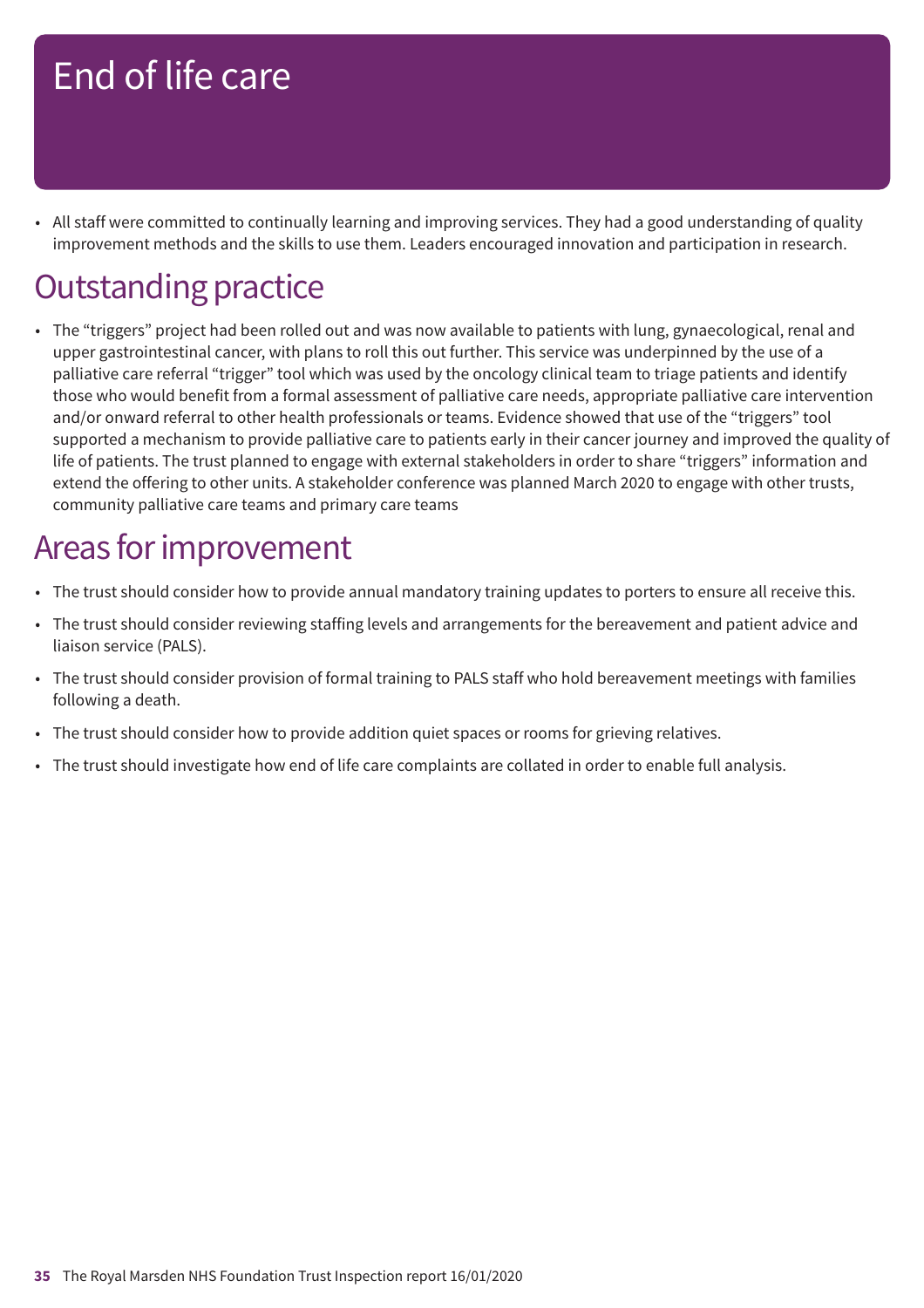### **Letter Cone Extending**

# Key facts and figures

The trust is a specialised service for patients diagnosed with cancer. There are two sites, Chelsea and Sutton. The Sutton hospital treats local patients and those from neighbouring areas, patients referred from other parts of England for treatment, patients participating in clinical trials and private patients. The most common types of surgery carried out at the Sutton hospital are breast, plastics and sarcoma. The hospital assesses local patients preoperatively who have surgery at either of the trust hospitals. High risk surgical patients have procedures at the Chelsea site, where there is an intensive care unit. Patients who deteriorate while they are at the hospital are transferred to other London hospitals or to the Chelsea site for emergency or intensive care.

During the 12-month period March 2018 to February 2019, the trust had 7,290 surgical admissions. Day case admissions accounted for 4,347 (59.6%), 2,627 (36.0%) were elective, and the remaining 316 (4.3%) were emergency admissions.

The surgical department at Royal Marsden Sutton had two operating theatres with two surgical wards and one private ward. Smithers Ward is a 23-bedded ward for female surgical and medical oncology patients, which includes a four-bedded area for day surgery patients. Kennaway ward is an 11-bedded inpatient ward for male surgical and medical oncology patients. Robert Tiffany ward provides inpatient care for private patients for all forms of cancer treatment.

The therapy service of dietetics, physiotherapy, occupational therapy and speech and language therapy specialise in providing therapy to cancer patients. There was a lymphedema service.

Consultants, senior managers, senior nursing and therapy staff worked across the trust at both the Chelsea and Sutton hospitals.

The core service was last inspected in January 2017. The service was rated good overall. Safe, effective, responsive and well led were rated good, and caring was rated outstanding.

During the inspection we visited all clinical areas, including the pre-assessment area, wards, theatres and recovery. Over the course of the inspection we spoke with 30 members of staff including senior managers, clinical nurse specialist, clinical educator, ODPs, health care assistants, consultants, junior doctors, physiotherapists, pharmacists and other allied health professionals.

Our inspection was announced (staff knew we were coming) as we were piloting a new cancer assessment framework. We spoke with 10 patients and relatives. We observed care and treatment and looked at 10 medical records.

#### **Summary of this service**

Our rating of this service improved. We rated it as outstanding because:

- The ratings of safe, caring, responsive and well-led have stayed the same. The rating of effective has improved.
- The service provided care and treatment based on national guidance and monitored the effectiveness of care and treatment.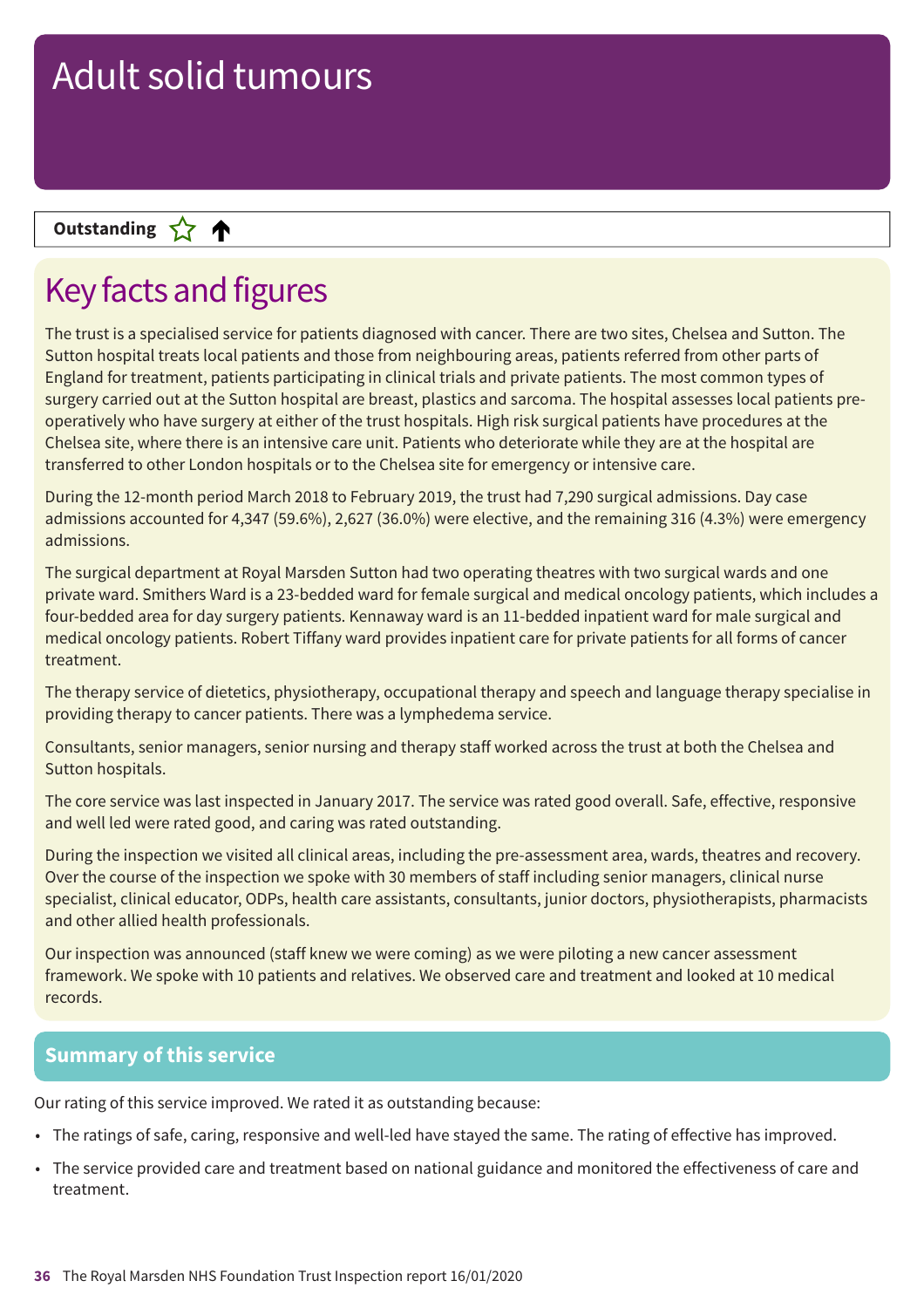- Managers monitored the effectiveness of care and treatment and used the findings to improve them. The service had lower expected risk of re-admission for elective surgeries and demonstrated better or comparable outcomes in national audits.
- Staff cared for patients in a very caring and compassion manner, provided effective emotional support and took account of patients' individual needs.
- The service used a systematic approach to continually improving the quality of care by creating an environment in which excellence in clinical care would flourish.

#### However:

- Compliance rates for mandatory training and safeguarding training were below trust targets.
- Medical records were disjoined and not always complete.
- Managers did not always effectively appraise all staff's work performance.
- Nurse vacancy rates were above trust target and shifts were not always filled.
- Not all formal complaints were responded to within the timeframe set by the trust.

#### **Is the service safe?**

$$
\fbox{Good} \qquad \Rightarrow \Leftrightarrow
$$

Our rating of safe stayed the same. We rated it as good because:

- The service controlled infection risk well. They kept equipment and the premises visibly clean.
- The service had suitable premises and equipment and maintained them well.
- Staff completed and updated risk assessments for each patient and removed or minimised risks. Staff identified and quickly acted upon patients at risk of deterioration.
- The service had nursing staff, with the right mix of qualification and skills, to keep patients safe and provide the right care and treatment.
- The service had enough medical staff, with the right mix of qualification and skills, to keep patients safe and provide the right care and treatment.
- The service followed best practice when storing, prescribing, giving and recording medicines.
- The service managed patient safety incidents well.
- The service used safety monitoring results well.

#### However:

- The service provided mandatory training in key skills to all staff although not everyone had completed it.
- Staff understood how to protect patients from abuse but trust targets for completion of safeguarding training had not been met for medical staff.
- Staff kept records of patients' care and treatment, but medical records were not always complete. Paper records were not always stored securely.
- Nurse vacancy rates were above trust target and shifts were not always filled.
- **37** The Royal Marsden NHS Foundation Trust Inspection report 16/01/2020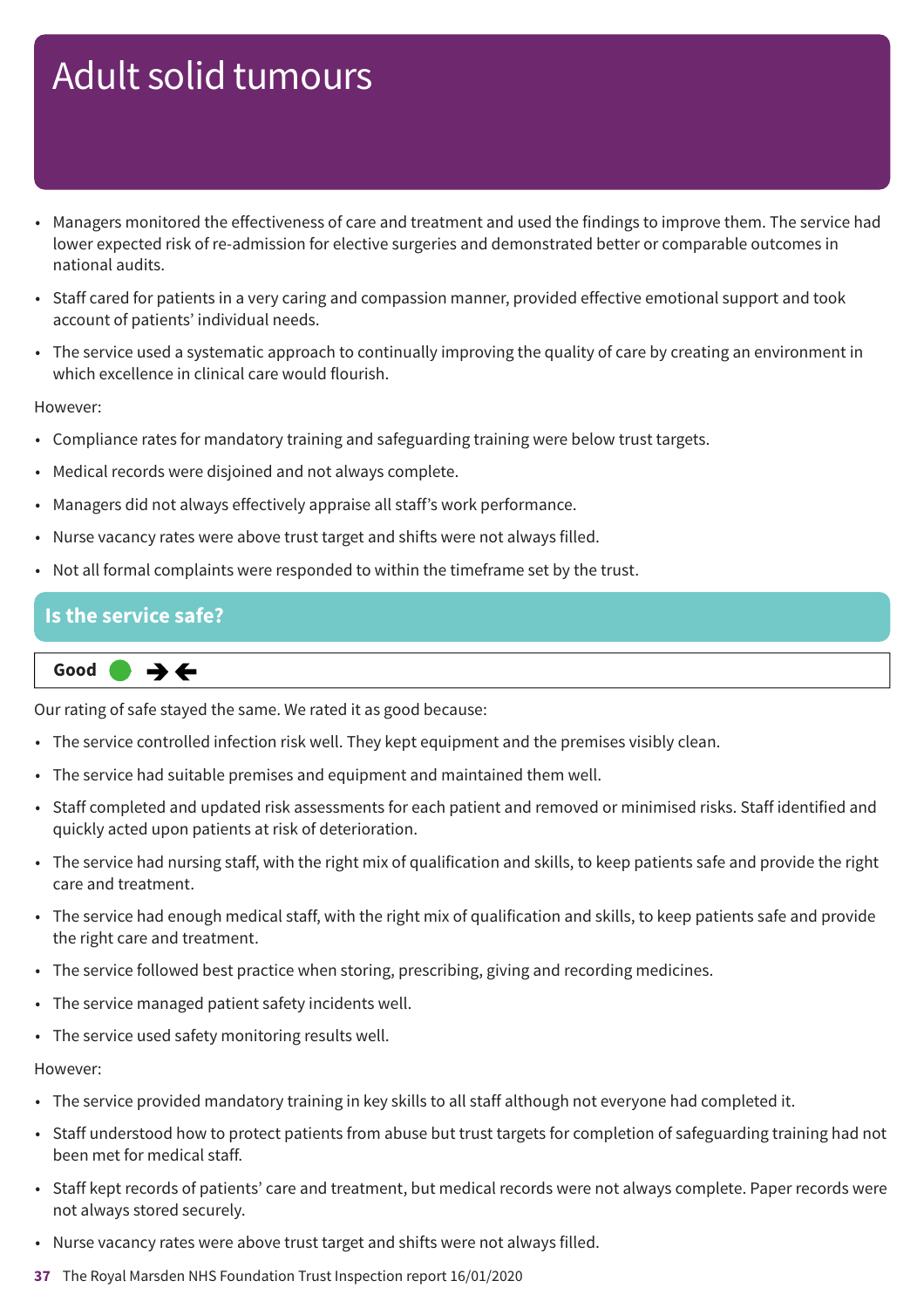### **Is the service effective?**

#### **Letter Cone Extending**

Our rating of effective improved. We rated it as outstanding because:

- The service consistently demonstrated better or comparable outcomes in national audits and had a lower expected risk of re-admission for elective surgeries compared to national average. All staff were actively engaged in monitoring the effectiveness of care and treatment and used the findings to improve quality of care and outcomes. Benchmarking and research opportunities were actively pursued.
- The service provided care and treatment based on national guidance and evidence of its effectiveness. Managers checked to make sure staff followed guidance. The safe use of innovative approaches to care and how it was delivered were actively encouraged. The service had been accredited under relevant clinical accreditation schemes
- Staff of different kinds were committed to working collaboratively as a team to benefit patients. They supported each other to provide best care and found effective ways to deliver joined-up care to people using the service.
- Staff gave patients enough food and drink to meet their needs and improve their health.
- Staff assessed and monitored patients regularly to see if they were in pain.
- The service made sure staff were competent for their roles.
- Staff understood how and when to assess whether a patient had the capacity to make decisions about their care.

#### However:

• Managers did not always effectively appraise all staff's work performance

#### **Is the service caring?**

### **Same–––rating Outstanding**

Our rating of caring stayed the same. We rated it as outstanding because:

- Patients were truly respected and valued as individuals and were empowered as partners in their care.
- Staff were highly motivated to provide care for patients with compassion, respect and dignity. There was a strong visible person-centred culture. Feedback from patients and relatives was continually positive about the way staff treated people; they thought that staff went the extra mile and the care exceeded their expectations.
- Staff provided effective emotional support to patients to minimise their distress. Emotional and social needs were highly valued by staff and were embedded in their care and treatment. Staff recognised and respected he totality of people's needs and took people's personal, cultural, social and religious needs into account.
- Patients and their relatives were treated as active partners in the planning and delivering of their care and treatment. We saw that staff were fully committed to working with patients and their relatives, gave them appropriate information and encouraged them to make joint decisions about their care. People's individual preferences and needs were always reflected in how care was delivered.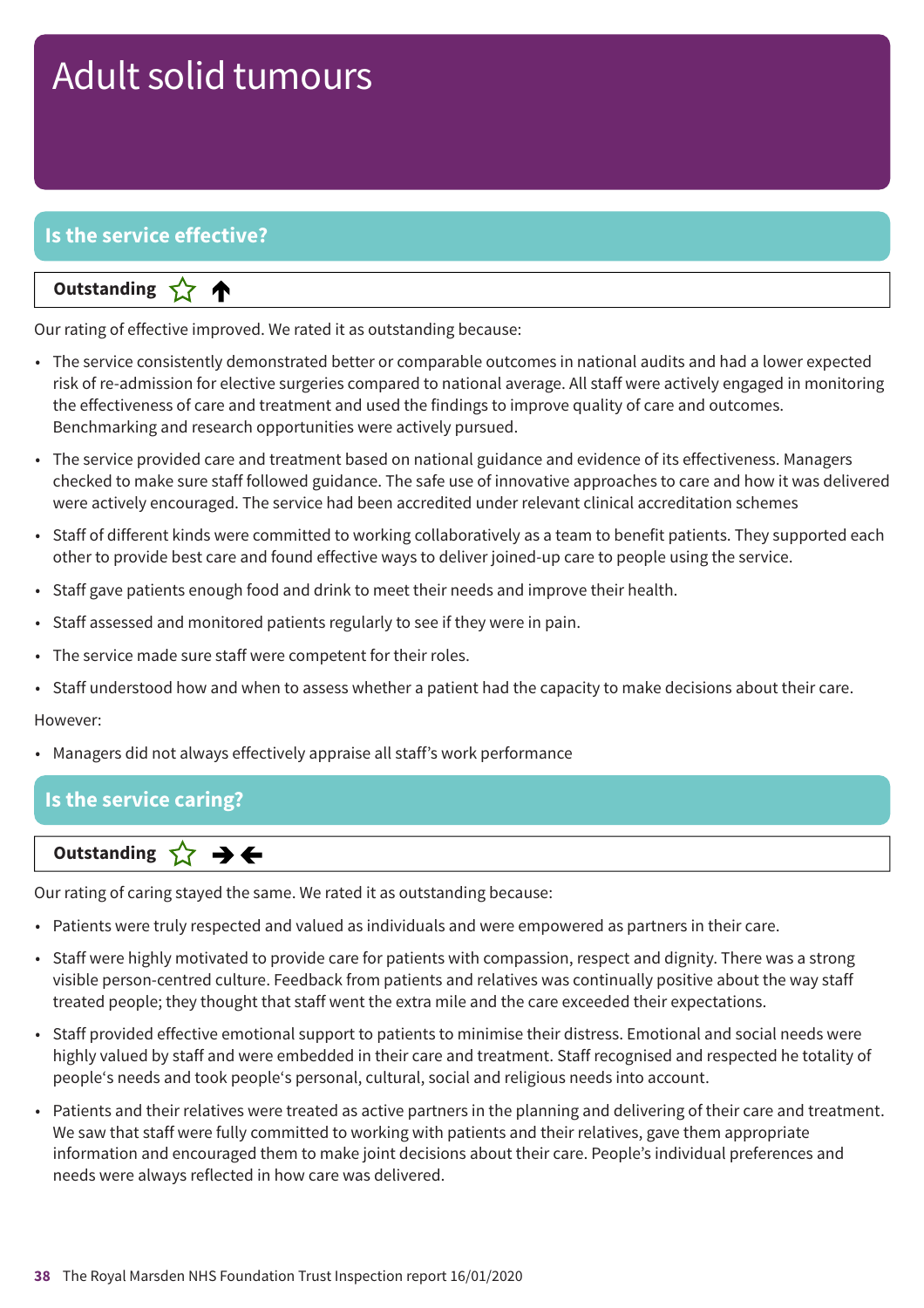#### **Is the service responsive?**



Our rating of responsive stayed the same. We rated it as good because:

- People could access the service when they needed it and referral to treatment times for admitted pathways (18-weeks) for surgery were consistently better than the England average. The service was committed to continual improvements regarding this. Arrangements to admit, treat and discharge patients were in line with good practice.
- The trust planned services in a way that met the needs of local people and the service took account of patients' individual needs.
- The service treated concerns and complaints seriously, investigated them and learned lessons from the results, and shared these with all staff.

However:

- Not all complaints were responded to within the timeframe set by the trust.
- The management of waiting times from referral to treatment were in line with good practice, however the trust did not consistently meet the 62-day target.

#### **Is the service well-led?**



Our rating of well-led stayed the same. We rated it as good because:

- The leaders of the service had the right skills and abilities to run a service providing high-quality sustainable care.
- The service had a vision for what it wanted to achieve and a strategy to turn it into action, developed with all relevant stakeholders. The vision and strategy were focused on sustainability of services and aligned to local plans within the wider health economy.
- Managers were successfully promoting a positive culture that supported and valued staff.
- The trust used a systematic approach to continually improve the quality of its services and safeguarding high standards of care by creating an environment in which excellence in clinical care would flourish.
- The trust had effective systems for identifying risks, planning to eliminate or reduce them, and coping with both the expected and unexpected.
- The trust collected, analysed, managed and used information well to support all its activities, using secure electronic systems with security safeguards.
- Leaders and staff actively and openly engaged with patients, staff, the public and local organisations to plan and manage services.
- All staff were committed to continually learning and improving services. They had a good understanding of quality improvement methods and the skills to use them. Leaders encouraged innovation and participation in research.

However: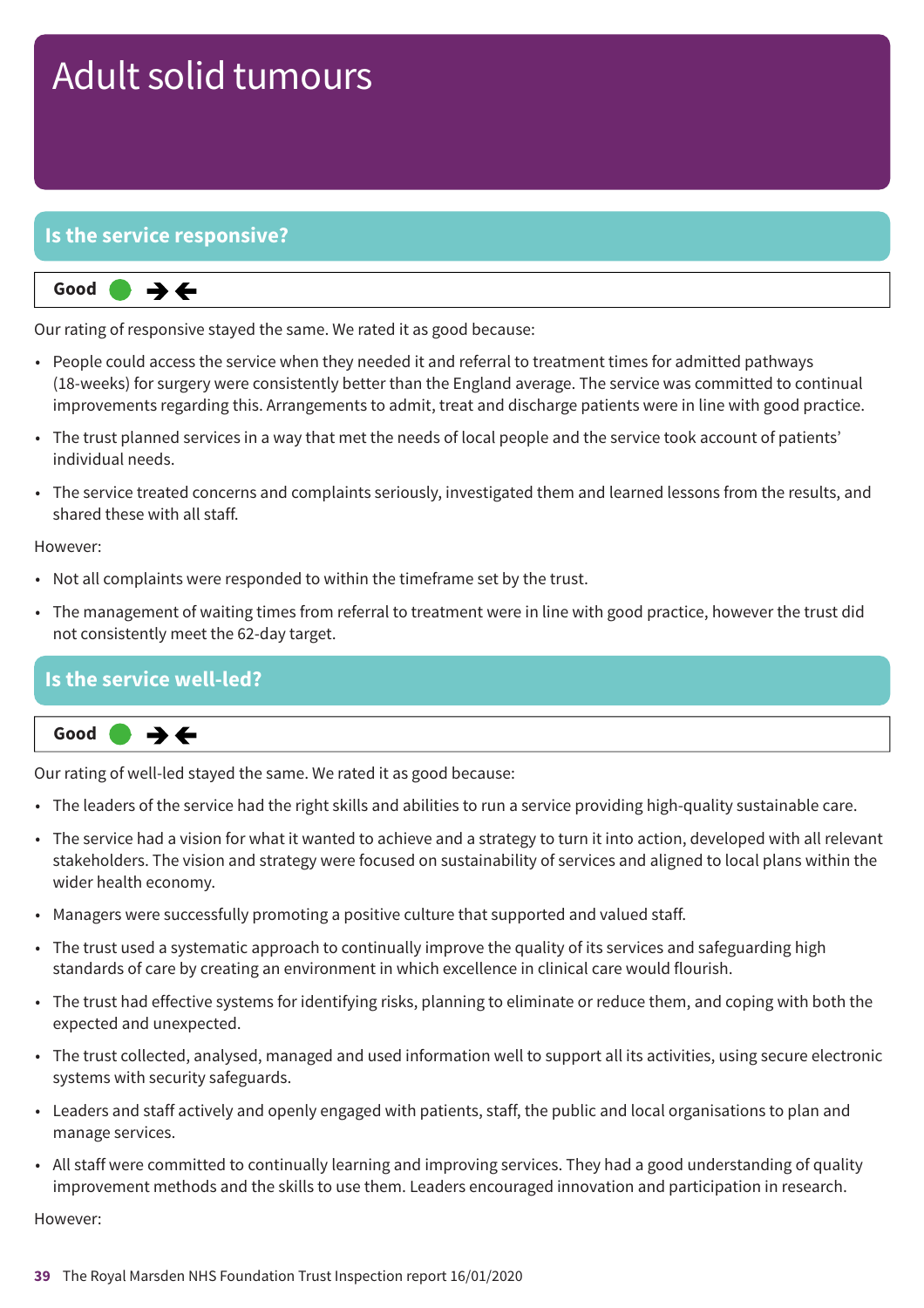• Not all staff felt communication with senior leaders was effective, specifically in terms of staffing and general engagement.

# **Outstanding practice**

- The service offered total intravenous anaesthesia for all patients undergoing breast surgery. This allowed, according to research, for faster and better recovery with less complications such as nausea and vomiting.
- The trust was ranked number one for specialist cancer centres in the National Cancer Patient Experience Survey 2018.
- We saw numerous examples covering an extended period where staff from the trust have published in academic journals their research and findings on various topics in the field of cancer including; treatment techniques, patient outcomes, innovations, research and clinical trials.
- We saw data and information which showed that the trust was involved in extensive research and clinical trials. Staff we spoke with told us that it was part of daily working at the hospital and was embedded into the governance structure of the trust. We saw evidence to show that over the period of September 2018 to August 2019 a total of 4,771 Royal Marsden patients were recruited onto clinical trials.
- The Marsden Manual set the standards and practice guidelines for general and cancer nursing nationally the electronic version was used in over 90% of Acute Trusts in England.
- Patients and their families or carers had access to complementary therapies and psychological services to enhance their emotional and holistic wellbeing.
- Psychological support service was provided to patients and their families, people were able to self-refer or be referred by their doctor or nurse. The team consisted of clinical psychologists, nurse counsellors and a consultant psychiatrist who worked with patients living with more complex mental health needs or those patients requiring medication. The service provided four different streams of care including acute mental health, non-directive led by counsellors, directive led by psychologists and family services.
- The trust was considered one of the largest European centres for the treatment of sarcomas, taking on complex retroperitoneal cases. The trust published outcome data in an international academic journal, the data was for nonmetastatic patients seen between 2004 and 2014. The data showed outcomes were comparable and better than other leading international centres.

# Areas for improvement

- The service should improve mandatory training rates for staff.
- The service should improve safeguarding training rates for medical staff.
- The service should improve nurse vacancy rates and unfilled shift rates.
- The service should improve staff appraisal rates.
- The service should improve medical documentation and record keeping.
- The service should store paper records securely.
- The service should improve responses to complaints within timeframe set by the trust